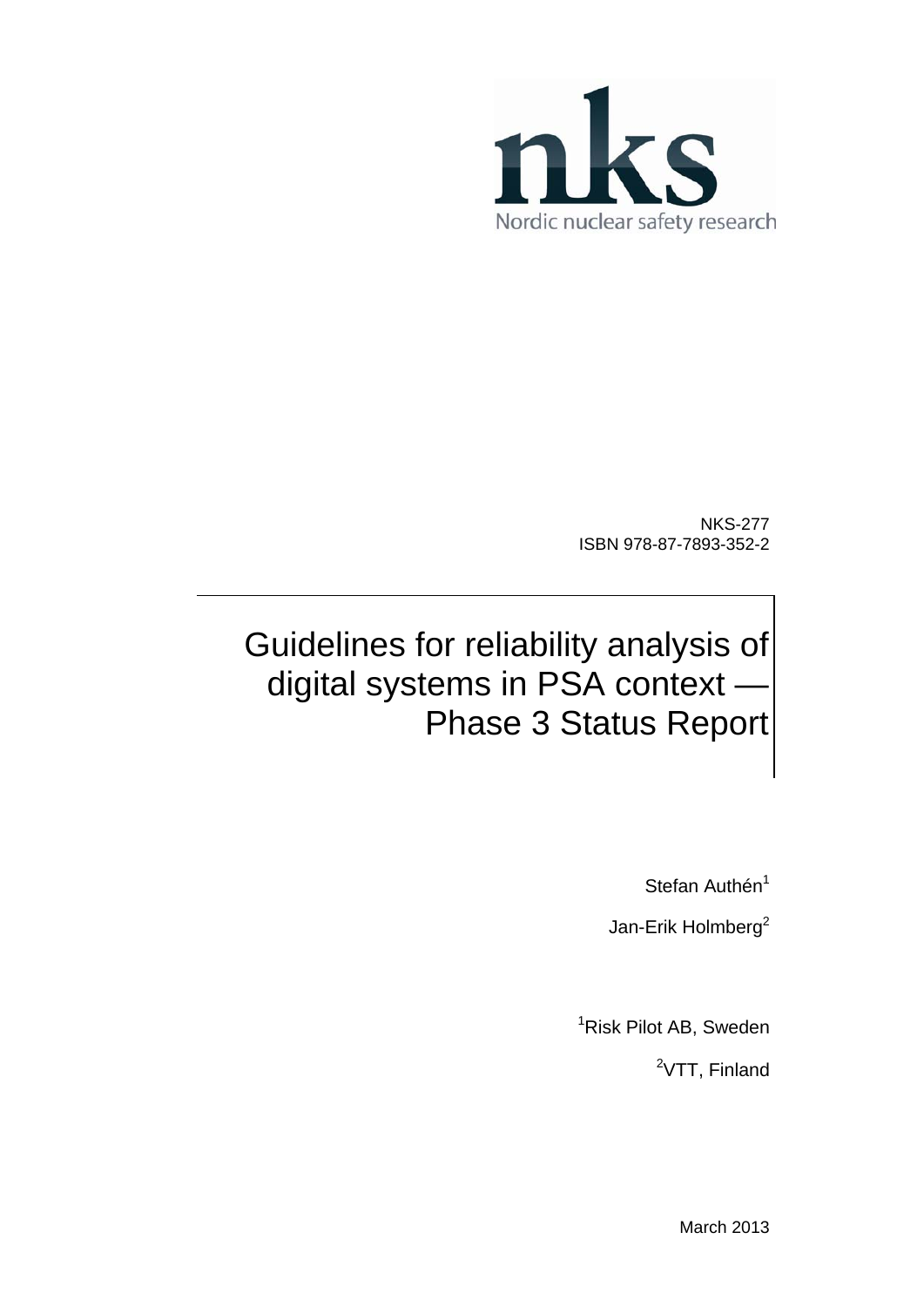

#### **Abstract**

Digital protection and control systems appear as upgrades in older plants, and are commonplace in new nuclear power plants. To assess the risk of nuclear power plant operation and to determine the risk impact of digital systems, there is a need to quantitatively assess the reliability of the digital systems in a justifiable manner. In 2007, the OECD/NEA CSNI directed the Working Group on Risk Assessment (WGRisk) to set up a task group to coordinate an activity in this field. One of the recommendations was to develop a taxonomy of failure modes of digital components for the purposes of probabilistic safety assessment (PSA), resulting in a follow-up task group called DIGREL. The taxonomy will be the basis of future modelling and quantification efforts. It will also help define a structure for data collection and to review PSA studies.

This an interim report of the project. A draft guidelines document on the failure modes taxonomy has been developed. The taxonomy is rather complete covering all levels from the system level down to module and basic component level failure modes, including hardware and software aspects. There are still open issues to be resolved by the task group, especially related to I&C unit and module level taxonomy.

In a parallel Nordic activity, a comparison of Nordic experiences and a literature review on main international references has been performed. The study showed a wide range of approaches and solutions to the challenges given by digital I&C, and also indicated that no state-of-the-art currently exists. An existing simplified PSA model has been complemented with fault tree models for a four-redundant distributed protection system in order to study and demonstrate the effect of design features and modelling approaches. The model has been used to test the effect of CCF modelling, fail-safe principle and voting logic. A comparison has been made between unit-level and module-level modelling.

### **Key words**

Digital I&C system, probabilistic safety assessment, reliability, nuclear power plant safety

NKS-277 ISBN 978-87-7893-352-2

Electronic report, March 2013 NKS Secretariat P.O. Box 49 DK - 4000 Roskilde, Denmark Phone +45 4677 4041 www.nks.org e-mail nks@nks.org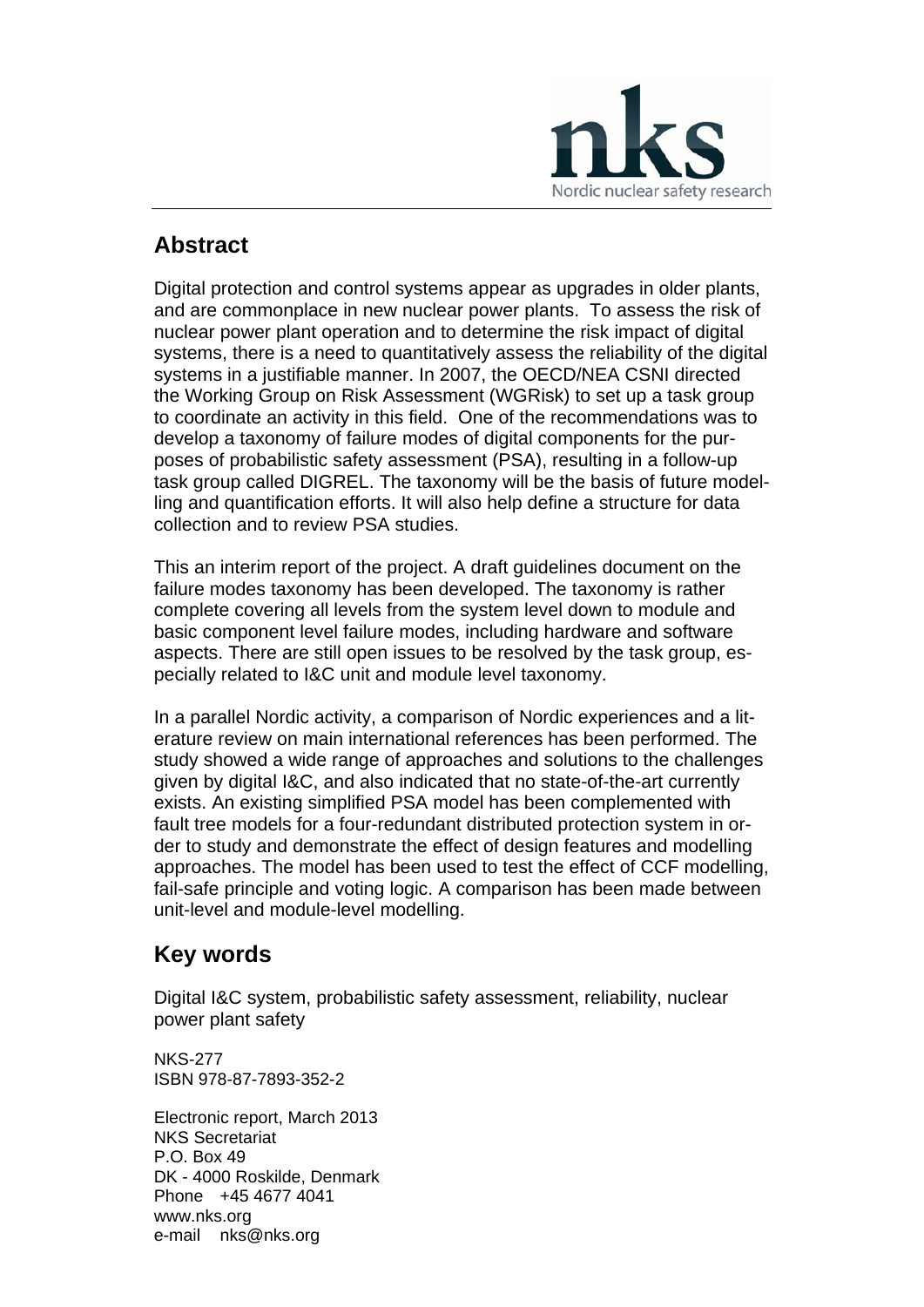**NKS-277 ISBN 978-87-7893-352-2** 

## **Guidelines for reliability analysis of digital systems in PSA context**

### **Phase 3 Status Report**

Stefan Authen $1$ Jan-Erik Holmberg<sup>2</sup>

<sup>1</sup>Risk Pilot, Parmmätargatan 7, SE-11224 Stockholm, Sweden  $2V$ TT, P.O.Box 1000, FI-02044 VTT, Finland

March 2013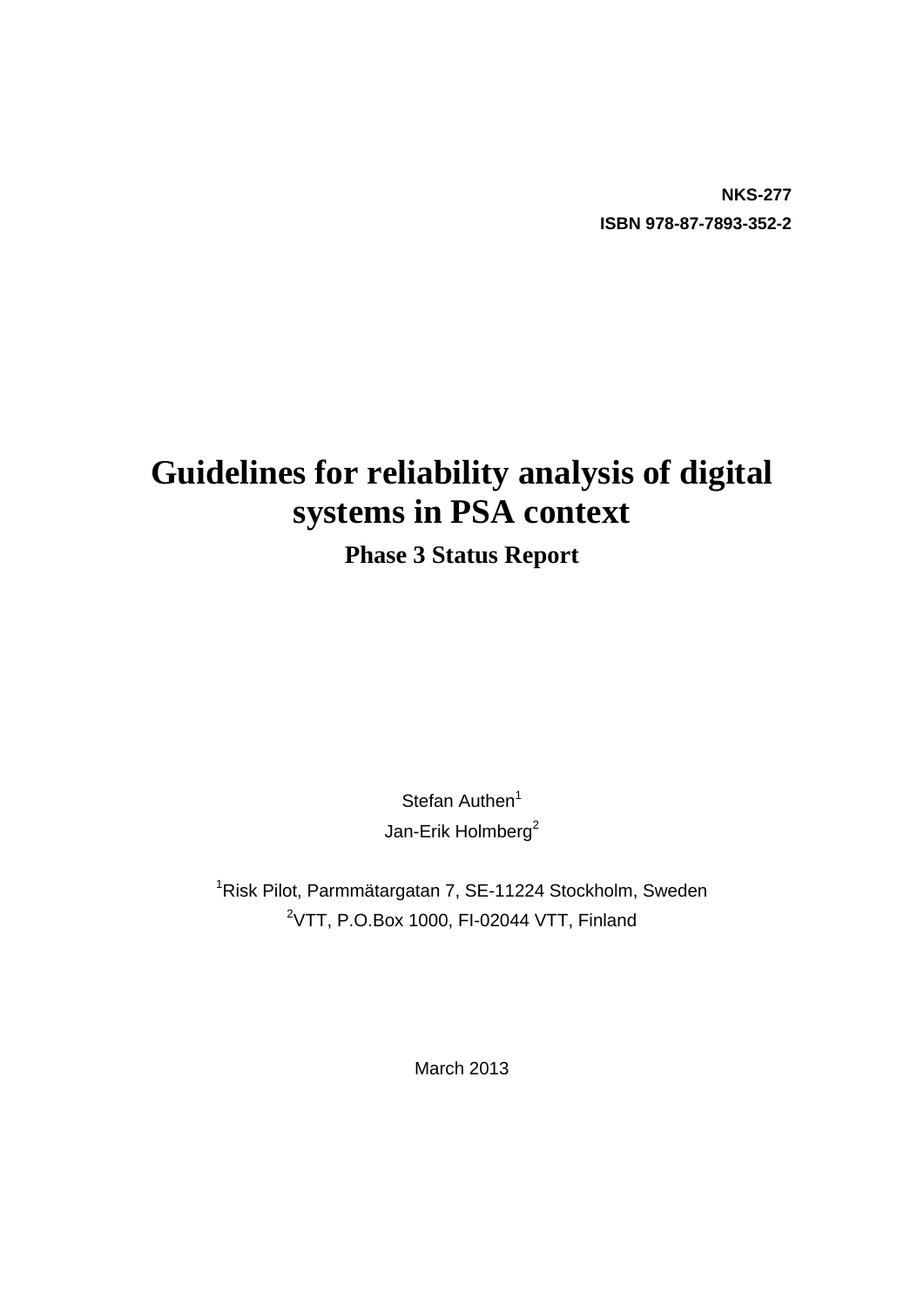### **Table of contents**

| 1                       |     |       |                                                                |  |
|-------------------------|-----|-------|----------------------------------------------------------------|--|
| $\overline{2}$          |     |       |                                                                |  |
| 3                       |     |       |                                                                |  |
| $\overline{\mathbf{4}}$ |     |       | <b>GENERAL APPROACH FOR THE DEVELOPMENT OF THE TAXONOMY  8</b> |  |
|                         | 4.1 |       |                                                                |  |
|                         | 4.2 |       |                                                                |  |
|                         | 4.3 |       |                                                                |  |
|                         | 4.4 |       |                                                                |  |
|                         | 4.5 |       |                                                                |  |
|                         |     |       |                                                                |  |
| 5                       |     |       |                                                                |  |
|                         | 5.1 |       |                                                                |  |
|                         | 5.2 |       |                                                                |  |
|                         | 5.3 |       |                                                                |  |
|                         |     | 5.3.1 |                                                                |  |
|                         |     | 5.3.2 |                                                                |  |
|                         | 5.4 |       |                                                                |  |
| 6                       |     |       |                                                                |  |
|                         | 6.1 |       |                                                                |  |
|                         | 6.2 |       |                                                                |  |
|                         | 6.3 |       |                                                                |  |
|                         |     | 6.3.1 |                                                                |  |
|                         |     | 6.3.2 |                                                                |  |
|                         |     | 6.3.3 |                                                                |  |
|                         |     | 6.3.4 |                                                                |  |
| 7                       |     |       |                                                                |  |
|                         | 7.1 |       |                                                                |  |
|                         | 7.2 |       |                                                                |  |
| 8                       |     |       |                                                                |  |
| 9                       |     |       |                                                                |  |
|                         |     |       |                                                                |  |
| 10                      |     |       |                                                                |  |

#### APPENDIX A. DESCRIPTION OF THE EXAMPLE SYSTEM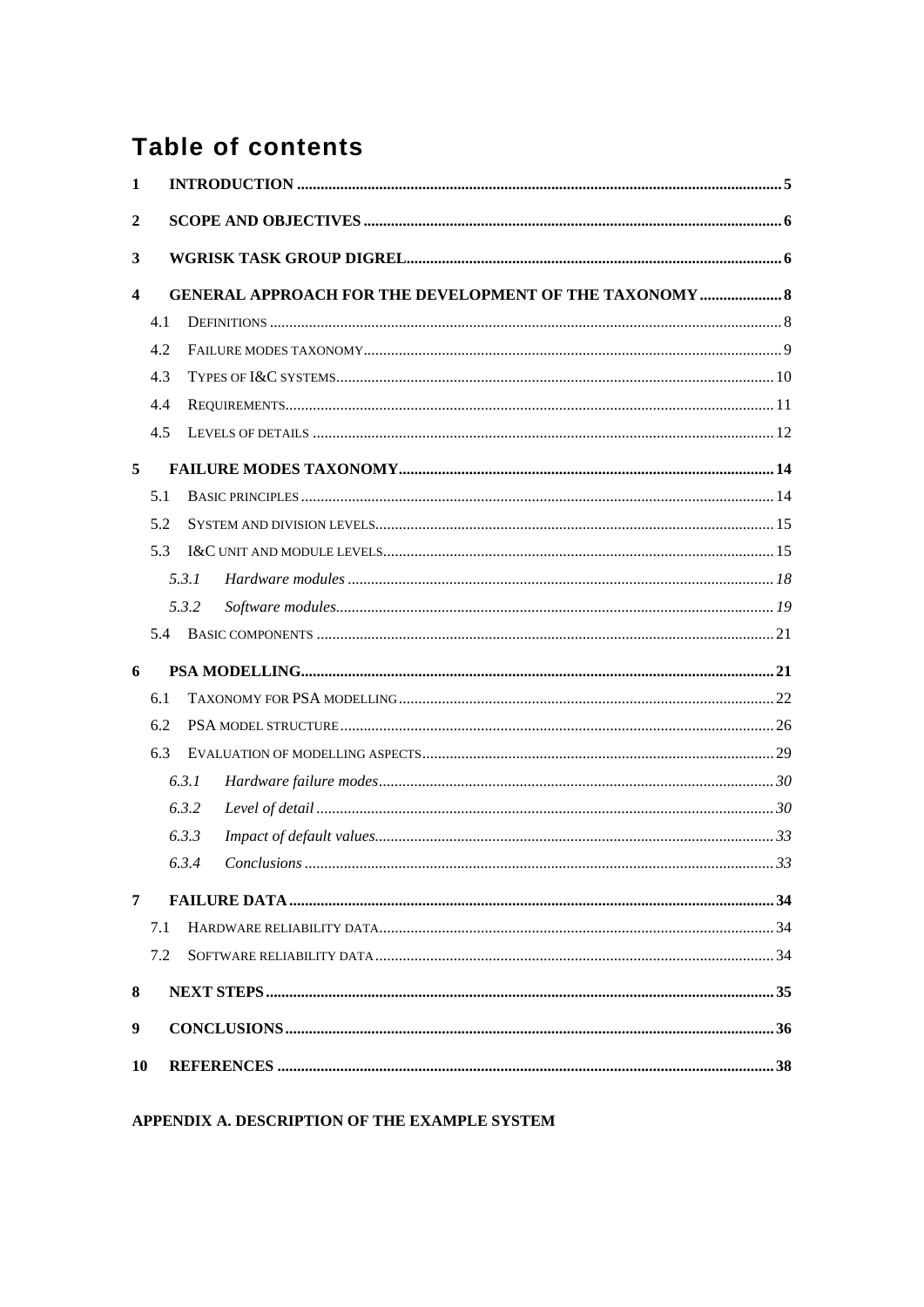#### **Tables**

| Table 2. Relevance of the combinations of local effects and detection situations16      |  |
|-----------------------------------------------------------------------------------------|--|
|                                                                                         |  |
| Table 4. Maximum failure extent of a postulated software fault in a software modules.21 |  |
| Table 5. Demonstration of the taxonomy for the example PSA, step 1. 24                  |  |
|                                                                                         |  |
| Table 7. Demonstration of the PSA adapted taxonomy for the example PSA, step 4. 26      |  |
|                                                                                         |  |

#### **Figures**

| Figure 1. Example of a four-redundant digital I&C protection system architecture10 |  |
|------------------------------------------------------------------------------------|--|
| Figure 2. Principal structuring of safety I&C into different levels of details14   |  |
|                                                                                    |  |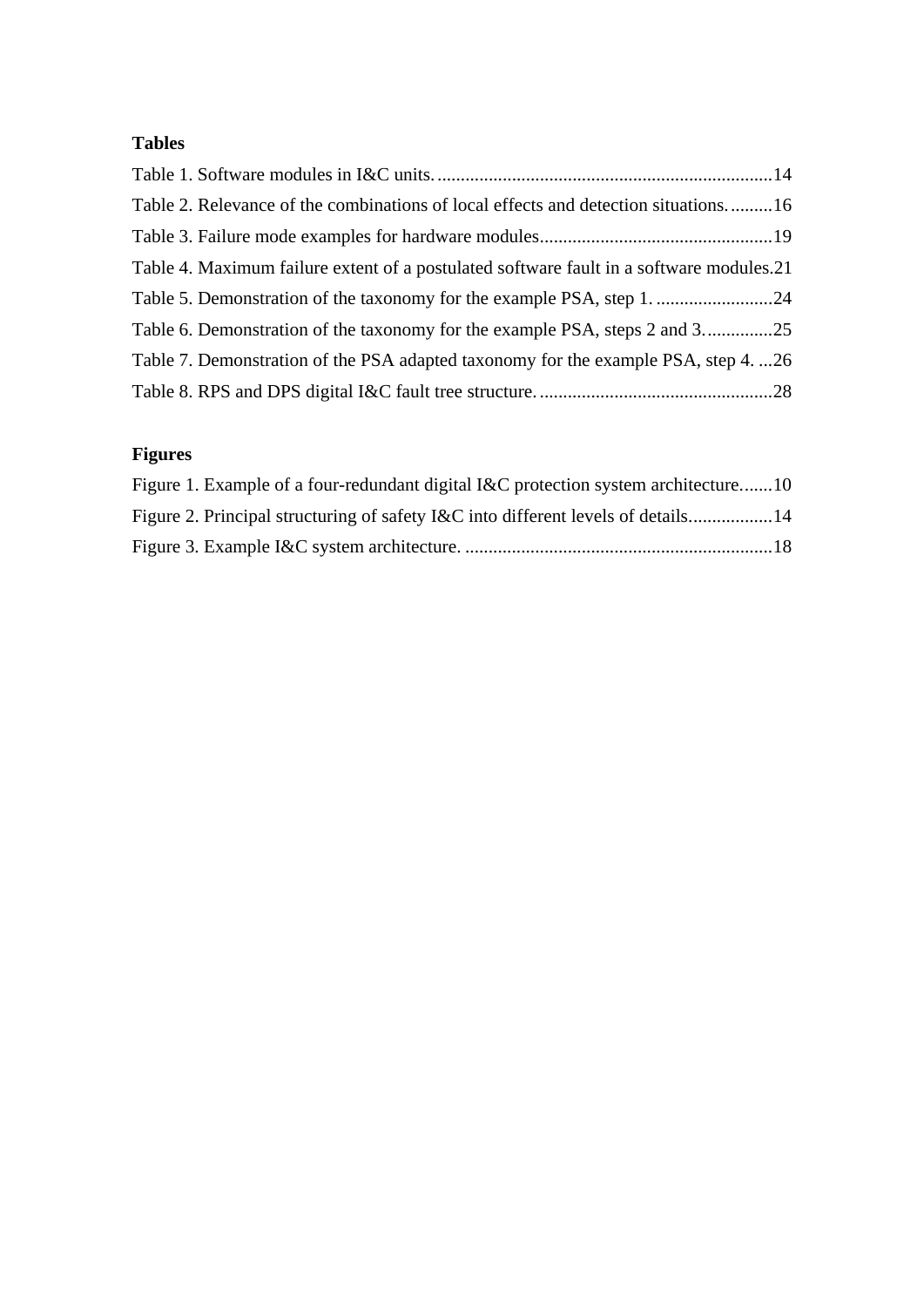### **Abbreviations**

| A/D                | Analog/digital                                                           |
|--------------------|--------------------------------------------------------------------------|
| <b>ACP</b>         | AC power system                                                          |
| <b>AIM</b>         | Analog input module                                                      |
| <b>ALOCA</b>       | Large loss-of-coolant accident                                           |
| <b>AOM</b>         | Analog output module                                                     |
| <b>APU</b>         | Acquistion and processing unit                                           |
| <b>CCF</b>         | Common cause failure                                                     |
| <b>CCI</b>         | Common cause initiator                                                   |
| <b>CCW</b>         | Component cooling water system                                           |
| <b>CDF</b>         | Core damage frequency                                                    |
| <b>COM</b>         | Communication link module                                                |
| <b>COMPSIS</b>     | OECD/NEA Computer-based Systems Important to Safety Project              |
| <b>CPU</b>         | Central processing unit                                                  |
| <b>CSNC</b>        | <b>Canadian Nuclear Safety Commission</b>                                |
| <b>CSNI</b>        | Committee on the Safety of Nuclear Installations (OECD/NEA)              |
| <b>DCV</b>         | Digital control and voting unit                                          |
| <b>DFLT</b>        | Default value                                                            |
| <b>DIM</b>         | Digital input module                                                     |
| <b>DOM</b>         | Digital output module                                                    |
| <b>DPS</b>         | Depressurisation valve system                                            |
| ECC                | Emergency core cooling system                                            |
| <b>EDF</b>         | Électricité de France                                                    |
| <b>EFW</b>         | Emergency feedwater system                                               |
| <b>ENEL</b>        | Ente Nazionale per l'Energia eLettrica, Italy                            |
| ET                 | Event tree                                                               |
| <b>FMEA</b>        | Failure mode and effects analysis                                        |
| FC                 | Fractional contribution                                                  |
| FT                 | Fault tree                                                               |
| <b>FTD</b>         | Fault tolerant design                                                    |
| <b>GRS</b>         | Gesellschaft für Anlagen- und Reaktorsicherheit, Germany                 |
| I&C                | Instrumentation and control                                              |
| $\rm LO$           | Input/output                                                             |
| <b>IAEA</b>        | <b>International Atomic Energy Agency</b>                                |
| <b>IAEA NE-ICT</b> | IAEA Network of Excellence for Supporting the Use of I&C                 |
|                    | Technologies for the Safe and Effective Operation of NPPs                |
| <b>ICDE</b>        | OECD/NEA International Common-cause Failure Data Exchange                |
|                    | Project                                                                  |
| <b>IEC</b>         | <b>International Electrotechnical Commission</b>                         |
| <b>IRSN</b>        | Institut de Radioprotection et de Sûreté Nucléaire, French Institute for |
|                    | Radiological Protection and Nuclear Safety                               |
| <b>JNES</b>        | Japan Nuclear Energy Safety Organization                                 |
| <b>KAERI</b>       | Korea Atomic Energy Research Institute                                   |
| <b>KTH</b>         | Kungliga tekniska högskolan, Royal insitute of technology in             |
|                    | Stockholm                                                                |
| <b>LMFW</b>        | Loss of main feedwater                                                   |
| <b>LOCA</b>        | Loss-of-coolant accident                                                 |
| <b>LOOP</b>        | Loss-of-offsite power                                                    |
| <b>MCR</b>         | Main control room                                                        |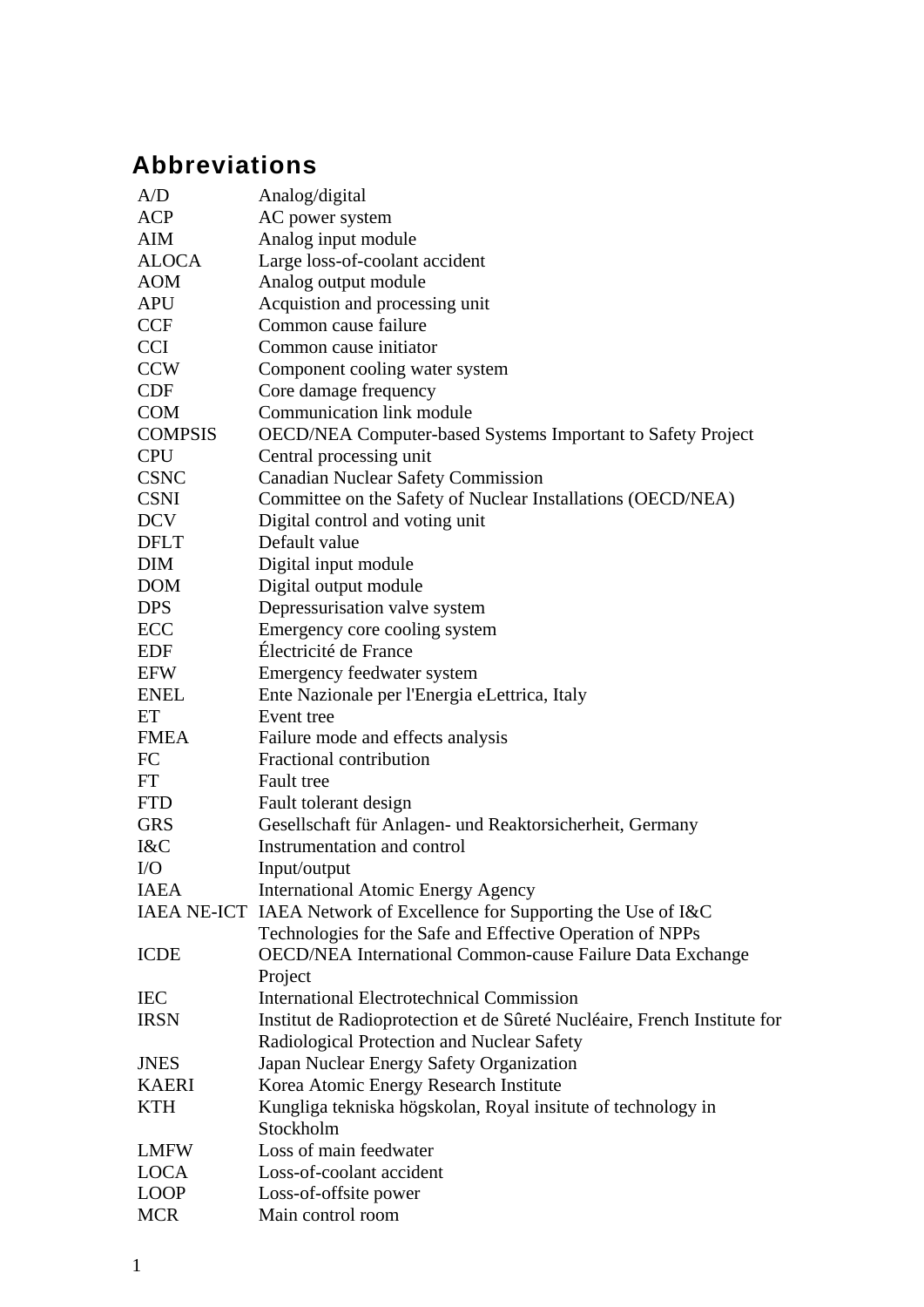| <b>MFW</b>    | Main feedwater system                                                |
|---------------|----------------------------------------------------------------------|
| MU            | Manual control unit ( $I & C$ unit for main control room operations) |
| <b>NEA</b>    | <b>OECD Nuclear Energy Agency</b>                                    |
| <b>NKS</b>    | Nordic nuclear safety research                                       |
| NPIC-HMIT     | Nuclear Plant Instrumentation, Control, and                          |
|               | Human-Machine Interface Technologies conference                      |
| <b>NPP</b>    | Nuclear power plant                                                  |
| <b>NPSAG</b>  | Nordic PSA Group                                                     |
| <b>NRC</b>    | U.S. Nuclear Regulatory Commission                                   |
| <b>NRG</b>    | Nuclear Research & consultancy Group, the Netherlands                |
| <b>NRI</b>    | Nuclear Research Institute Rez plc                                   |
| <b>OECD</b>   | Organisation for Economic Co-operation and Development               |
| <b>PSA</b>    | Probabilistic safety assessment                                      |
| <b>PSAM</b>   | Probabilistic Safety Assessment and Management conference            |
| <b>RDF</b>    | Risk decrease factor                                                 |
| <b>RIF</b>    | Risk increase factor                                                 |
| <b>RHR</b>    | Residual heat removal system                                         |
| <b>RPS</b>    | Reactor protection system                                            |
| <b>SAFIR</b>  | Finnish Research Programme on Nuclear Power Plant Safety             |
| <b>SCM</b>    | Signal conditioning module                                           |
| <b>SWS</b>    | Service water system                                                 |
| <b>TXP</b>    | Teleperm XP (now SPPA T2000), product of Siemens AG                  |
| <b>TXS</b>    | Teleperm XS, product of AREVA                                        |
| V&V           | Verification and validation                                          |
| <b>VEIKI</b>  | Institute for Electric Power Research, Hungary                       |
| <b>VTT</b>    | <b>Technical Research Centre of Finland</b>                          |
| <b>WGRISK</b> | <b>OECD/NEA CSNI Working Group on Risk Assessment</b>                |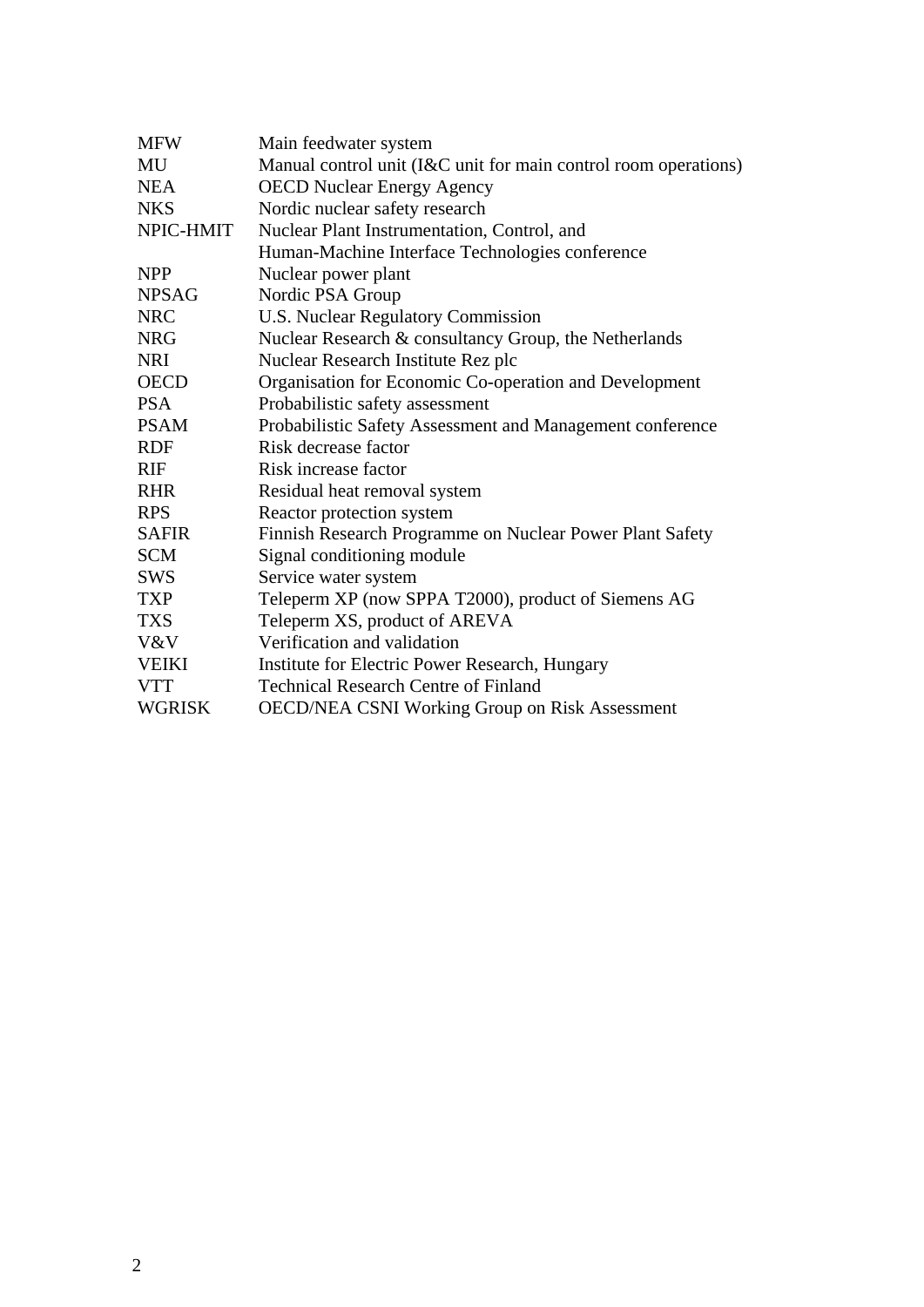### **Summary**

Digital protection and control systems appear as upgrades in older plants, and are commonplace in new nuclear power plants. To assess the risk of nuclear power plant operation and to determine the risk impact of digital systems, there is a need to quantitatively assess the reliability of the digital systems in a justifiable manner. In 2007, the OECD/NEA CSNI directed the Working Group on Risk Assessment (WGRisk) to set up a task group to coordinate an activity in this field. One of the recommendations was to develop a taxonomy of failure modes of digital components for the purposes of probabilistic safety assessment (PSA), resulting in a follow-up task group called DIGREL. Needs from PSA will guide the work. The taxonomy will be the basis of future modelling and quantification efforts. It will also help define a structure for data collection and to review PSA studies.

In a parallel Nordic activity, a comparison of Nordic experiences and a literature review on main international references was performed in 2010 (report NKS-230). The study showed a wide range of approaches and solutions to the challenges given by digital I&C, and also indicated that no state-of-the-art currently exists. In 2011, an existing simplified PSA model has been complemented with fault tree models for a fourredundant distributed protection system in order to study and demonstrate the effect of design features and modelling approaches (report NKS-261). The model was used to test the effect of CCF modelling, fail-safe principle and voting logic.

In 2012, a draft guidelines document on the failure modes taxonomy has been developed by the WGRISK/DIGREL task group. The taxonomy is rather complete covering all levels from the system level down to module and basic component level failure modes, including hardware and software aspects. There are still open issues to be resolved by the task group, especially related to I&C unit and module level taxonomy. Also the the approach to handle software faults needs to be agreed on. The example PSA-model has been expanded to represent a plant with four redundant front line safety systems and a diversified reactor protection system. A comparison has been made between unit-level and module-level modelling.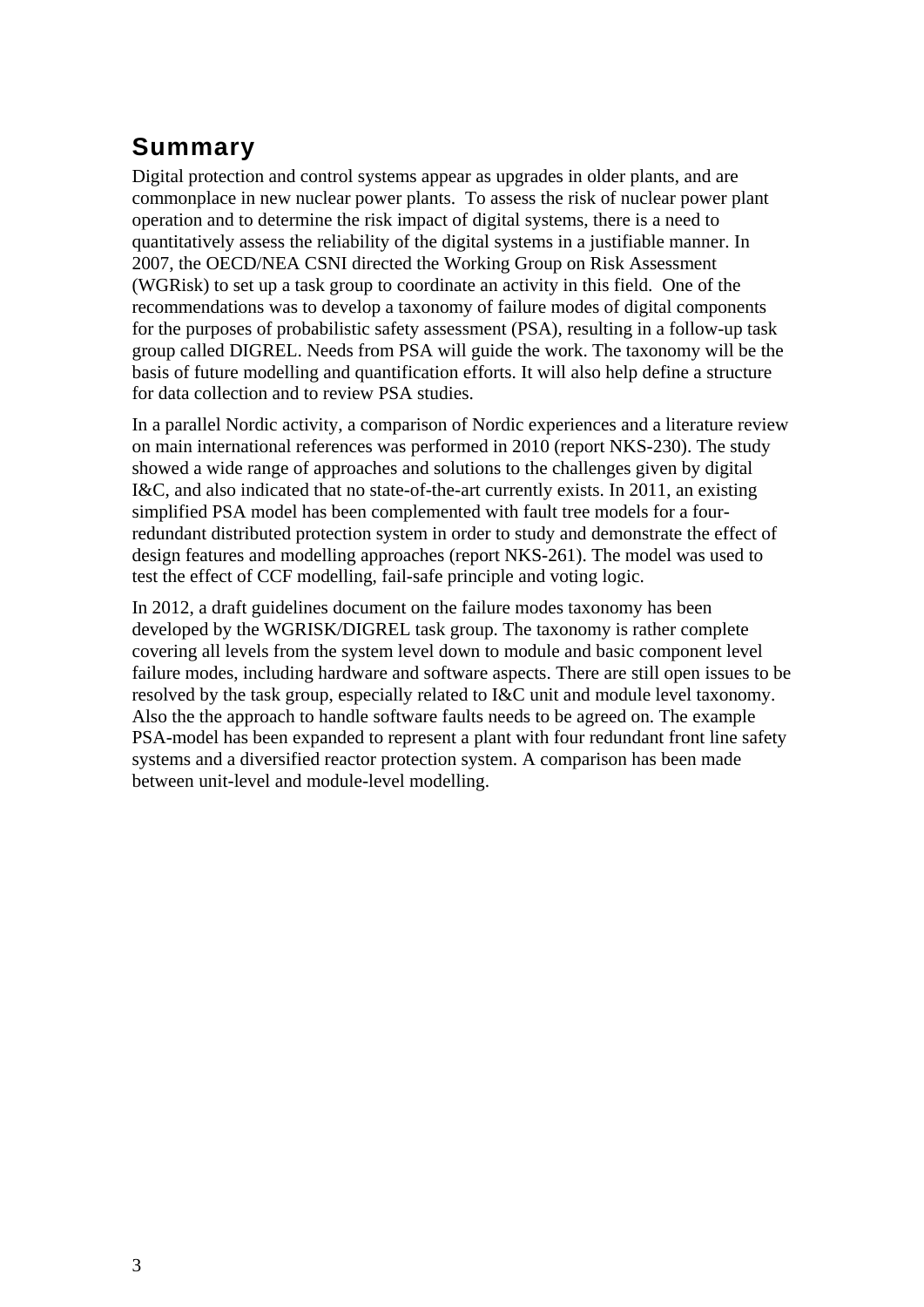### **Acknowledgements**

The work has been financed by NKS (Nordic nuclear safety research), SAFIR2014 (The Finnish Research Programme on Nuclear Power Plant Safety 2011–2014) and the members of the Nordic PSA Group: Forsmark, Oskarshamn Kraftgrupp, Ringhals AB and Swedish Radiation Safety Authority. Part of the input to the report are contributions from the WGRISK/DIGREL task group members. NKS conveys its gratitude to all organizations and persons who by means of financial support or contributions in kind have made the work presented in this report possible.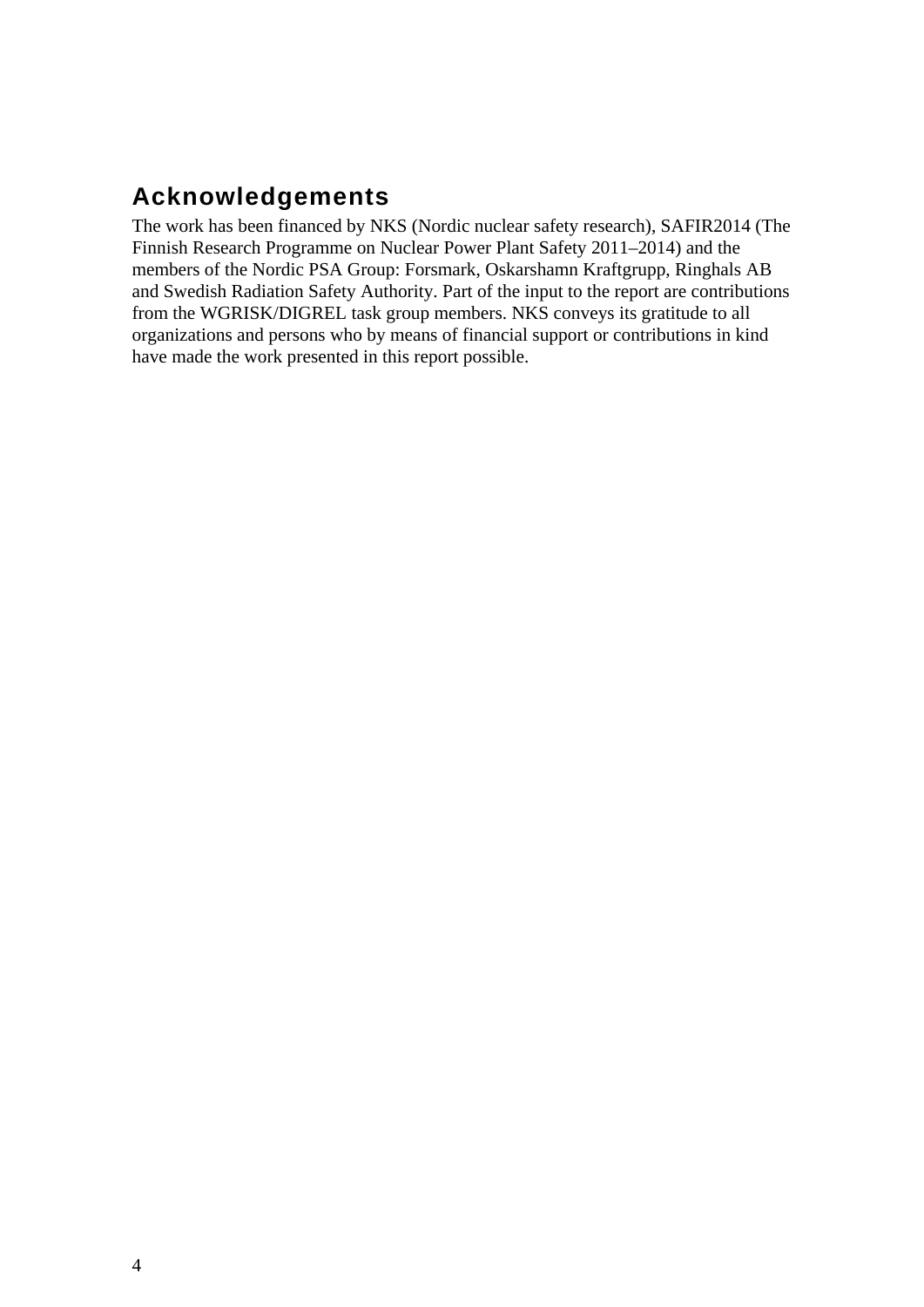# <span id="page-9-0"></span>**1 Introduction**

Digital protection and control systems appear as upgrades in older plants, and are commonplace in new nuclear power plants. To assess the risk of nuclear power plant operation and to determine the risk impact of digital systems, there is a need to quantitatively assess the reliability of the digital systems in a justifiable manner. Due to many unique attributes of digital systems, a number of modelling and data collection challenges exist, and consensus has not yet been reached.

In 2007, the OECD/NEA CSNI directed the Working Group on Risk Assessment (WGRisk) to set up a task group to coordinate an activity in this field. One of the recommendations was to develop a taxonomy of failure modes of digital components for the purposes of probabilistic safety assessment (PSA) [1]. This resulted in a followup task group called DIGREL. An activity focused on development of a common taxonomy of failure modes was seen as an important step towards standardised digital I&C reliability assessment techniques for PSA. Needs from PSA will guide the work, meaning e.g. that I&C system and its failures are studied from their functional significance point of view. The taxonomy will be the basis of future modelling and quantification efforts. It will also help define a structure for data collection and to review PSA studies.

A parallel Nordic activity financed by NKS, SAFIR and Ringhals AB carried out a prestudy where a preliminary comparison of Nordic experiences was performed, and a literature review on main international references was presented [2].**[1](#page-9-0)** The study showed a wide range of approaches and solutions to the challenges given by digital I&C, and also indicates that no state-of-the-art currently exists. The study showed some areas where the different PSA:s agree and gave a basis for development of a common taxonomy for reliability analysis of digital I&C.

DIGREL task takes advantage from ongoing R&D activities, actual PSA applications as well as analyses of operating experience related to digital systems in the OECD/NEA member countries. The scope of the taxonomy includes both protection and control systems of a nuclear power plant, though primary focus is on protection systems. The taxonomy is divided includes hardware and software related failure modes, for which purpose example taxonomies have been collected. A representative fictive digital protection system example has been developed to be used as a reference in the application and demonstration of the taxonomy.

This report presents the *interim* results from the WGRISK and Nordic activities. The presented taxonmies and suggested definitions should be considered preliminary proposals and not as a PSA community consensus thoughts. The status of WGRISK/DIGREL activities has been presented in several events [[3–](#page-42-1)[10\]](#page-42-2). The 2011 interim report presented the preliminary failure modes taxonomy and the first version of the example PSA model for digital I&C [\[11](#page-42-3)].

In this 2012 interim report, the failure modes taxonomy and the example PSA model have been developed further. Chapter 2 summarises the objectives of the project. Chapter 3 gives an overview to the international WGRISK/DIGREL task group activity

<u>.</u>

**<sup>1</sup>** The ongoing stage of the Nordic activity has been financed by NKS, SAFIR and Nordic PSA group (NPSAG): Forsmark, Oskarshamn Kraftgrupp, Ringhals AB and Swedish Radiation Safety Authority.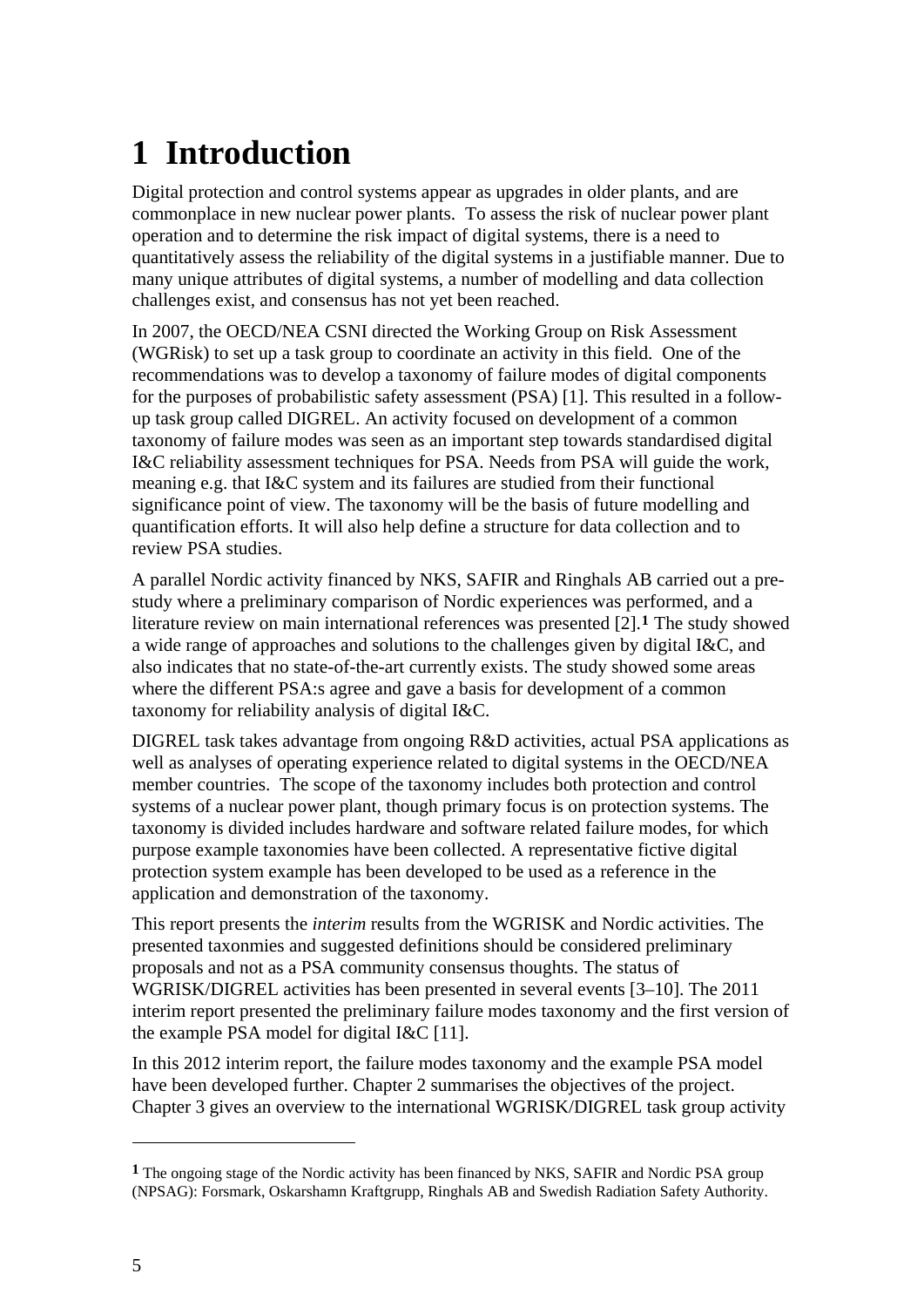<span id="page-10-0"></span>on failure modes taxonomy. Chapter 4 lists a number of essential definitions used in the project. Chapter 5 describes a failure modes taxonomy for digital I&C systems. In chapter 6, the modelling aspects are discussed, including the application of the taxonomy. Chapter 7 provides a summary of state-of-the art regarding failure data for digital systems. Chapter 8 outlines next actions in the project, and chapter 9 concludes the report. In the appendix, the example PSA model and the underlying fictive nuclear power plant with digital reactor protection system are described.

## **2 Scope and objectives**

The objective with the project is to provide guidelines to analyse and model digital systems in PSA context, using traditional reliability analysis methods (failure mode and effects analysis, fault tree analysis). Based on the pre-study questionnaire and discussions with the end users in Finland, Sweden and within the WGRISK community, the following focus areas have been identified for the activities:

- 1. Develop a taxonomy of hardware and software failure modes of digital components for common use
- 2. Develop guidelines regarding level of detail in system analysis and screening of components, failure modes and dependencies
- 3. Develop approach for modelling of common cause failures (CCF) between components, including software.
- 4. Develop an approach for modelling and quantification of software. This objective will be addressed in 2013–14.

The project covers the whole scope of I&C systems important to safety at nuclear power plants (e.g. protection systems and control systems), both hardware and software aspects as well as different life cycle phases of the systems and plant: design/development, testing, commissioning, operation and maintenance.

# **3 WGRISK task group DIGREL**

In 2007, the OECD/NEA CSNI directed the Working Group on Risk Assessment (WGRisk) to set up a task group to coordinate an activity on DIC system risk. The focus of this WGRisk activity was on current experiences with reliability modelling and quantification of these systems in the context of PSAs of NPPs. Two workshops were organised to share and discuss experiences with modelling and quantifying DIC systems. The participants recognized that several difficult technical challenges remain to be solved. One of the recommendations was to develop a taxonomy of hardware and software failure modes of digital components for the purposes of PSA [1].

As a continuation, a new task proposal was made to WGRISK, which was accepted by WGRISK and CSNI in Spring 2010. The objectives with the new task called DIGREL is

- To develop technically sound and feasible failure modes taxonomy (or taxonomies if needed to address variations in modelling methods or data availability) for reliability assessment of digital I&C systems for PSA
- To provide best practice guidelines on the use of taxonomy in modelling, data collection and quantification of digital I&C reliability.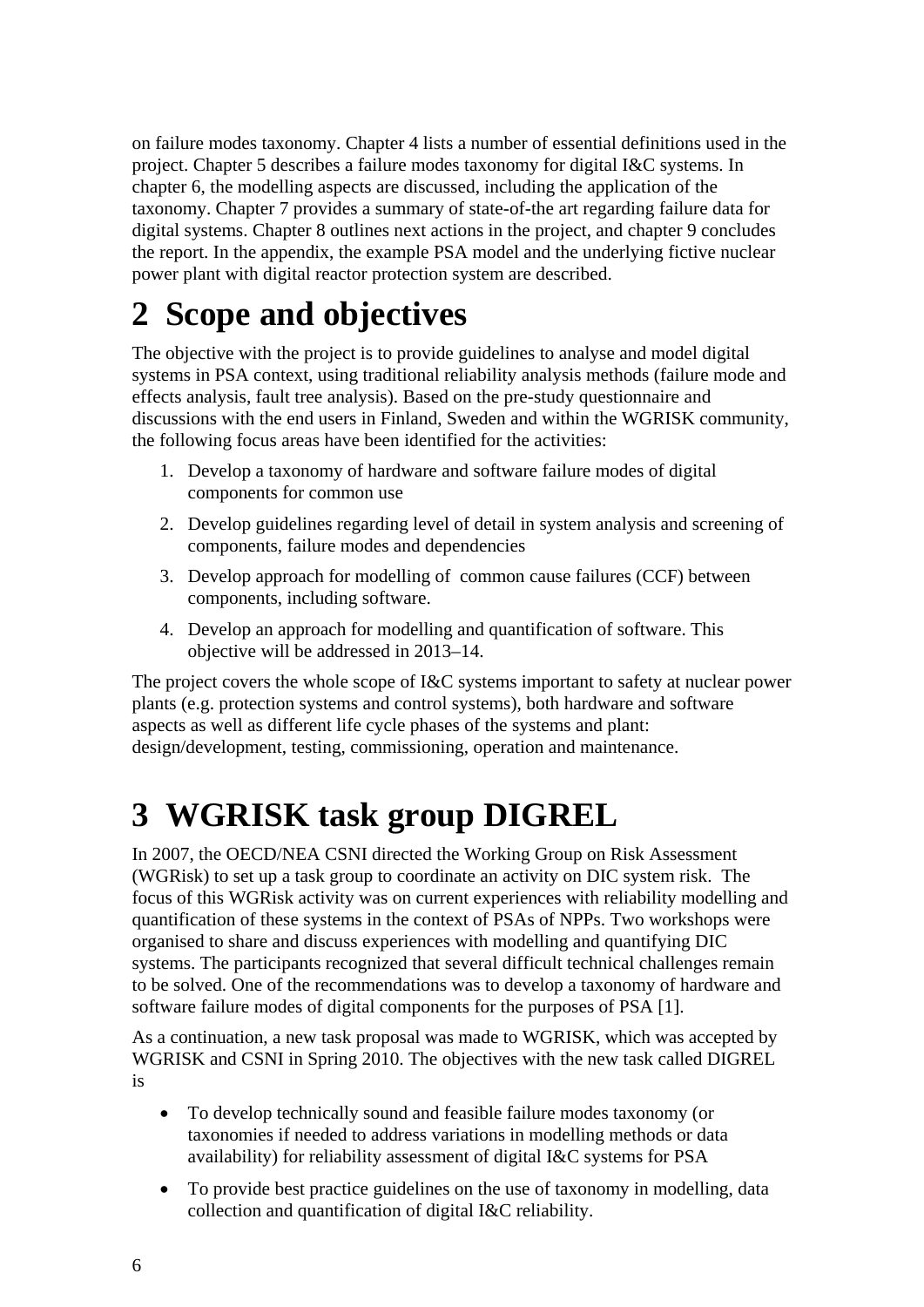The activity focuses on failure modes taxonomy and its application to modelling, data collection and impacts on quantification. The following items will be considered (but not limited to):

- Protection systems and control systems,
- Hardware and software.
- Development, operation and maintenance,
- Failure detection and recovery means.

There are many different digital I&C failure mode taxonomies. An activity focused on development of a common taxonomy of failure modes was seen as an important first step towards standardised digital I&C reliability assessment techniques for PSA. Needs from PSA guides the work, meaning e.g. that the (digital) system and its failures are studied from their functional significance point of view. This was considered a meaningful way to approach the problem.

The taxonomy will be the basis of future modelling and quantification efforts. It will also help define a structure for data collection. The results of the activity can be directly used in the review of PSA studies.

The activity takes advantage from recent and ongoing R&D activities carried out in the OECD/NEA member countries in this field. More PSA applications including digital I&C systems have been or are being prepared. Efforts to analyse operating experience from digital systems are in progress. This knowledge will be merged by inviting experts in the field to contribute to the activity.

A series of working meetings have been organised to develop best practice guidelines on the topic, to share information and to plan future activities. Public seminars have been organised annually [[12,](#page-43-0) [13\]](#page-43-1).

A final draft will be prepared for WGRISK in 2013. After that the guidelines shall go through an external review and then the acceptance steps of WGRISK, CSNI Programme Review Group and the CSNI itself.

The following organisations form presently (January 2013) the task group, being responsible for planning and organisation of work meetings and preparation of the best practice guidelines: VTT, Finland (leader); Risk Pilot, Sweden; IRSN, France; EDF, France; AREVA, France; GRS, Germany; KAERI, Korea; NRC, USA; Ohio State University, USA; NRI, Czech; JNES, Japan; VEIKI, Hungary; ENEL, Italy; NRG, the Netherlands; RELKO, Slovakia and CSNC, Canada.

The task has relation at least to the following projects:

- OECD/NEA International Common-cause Failure Data Exchange (ICDE) Project
- OECD/NEA Computer-based Systems Important to Safety (COMPSIS) Project (included December 2011 in ICDE)
- IAEA NE-ICT activities (Network of Excellence for Supporting the Use of I&C Technologies for the Safe and Effective Operation of NPPs)
- Nordic NKS project on "Development of guidelines for reliability analysis of digital systems in PSA context".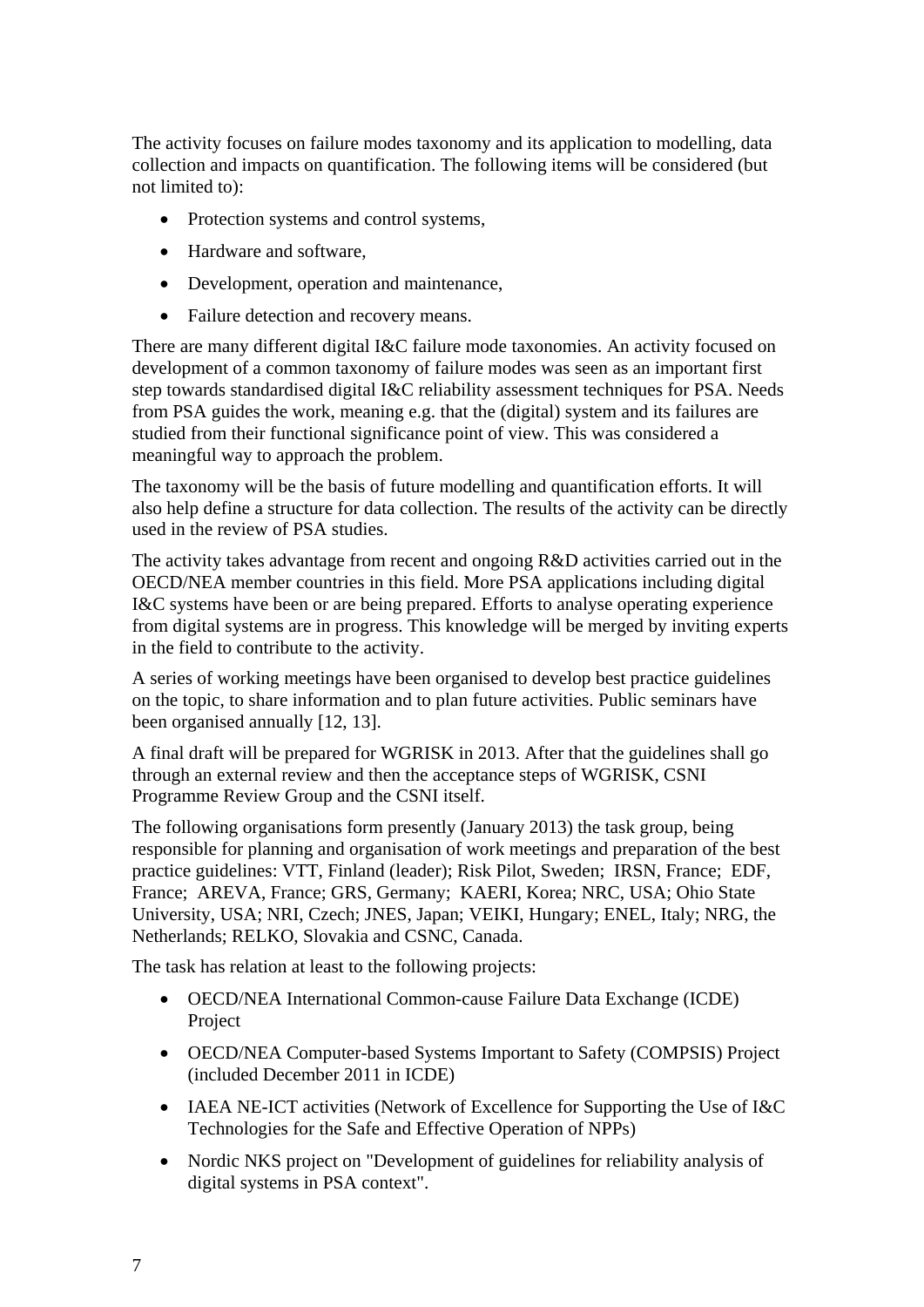## <span id="page-12-0"></span>**4 General approach for the development of the taxonomy**

### **4.1 Definitions**

**Defect**: The following definition is specific to software: An incorrect step, process, or data definition in a computer program (called also software development or implementation error).

**Detected failure**: a failure detected by (quasi-) continuous means, e.g. on line detection mechanisms, or by plant behaviour through indications or alarms in the control room.

**Detection mechanism:** The means or methods by which a failure can be discovered by an operator under normal system operation or can be discovered by the maintenance crew by some diagnostic action [\[17](#page-43-2)].

There are two categories of detection mechanisms:

- On line detection mechanisms. Covers various continuous detection mechanisms.
- Off line detection mechanisms. E.g. periodic testing, and also other kind of controls (e.g. maintenance).

**Fail safe:** pertaining to a functional unit that automatically places itself in a safe operating mode in the event of a failure [[18\]](#page-43-3); "system or component" has been replaced with "functional unit") Example: a traffic light that reverts to blinking red in all directions when normal operation fails. Note: In general fail safe functional units do not show fail safe behaviour under all possible conditions.

**Failure**: termination of the ability of a product to perform a required function or its inability to perform within previously specified limits [\[14](#page-43-4)]. "Failure" is an event, as distinguished from "fault" which is a state.

**Failure effect**: consequence of a failure mode in terms of the operation, function or status (IEC 60812, "of the system" removed).

**Failure mode**: the physical or functional manifestation of a failure [\[14](#page-43-4)].

**Failure mechanism**: relation of a failure to its causes.

**Fatal Failure:** The I&C unit or the hardware module ceases functioning and does not provide any exterior sign of activity. Fatal failures may be subdivided into:

**Ordered Fatal Failure:** The outputs of the I&C unit or the hardware module are set to specified, supposedly safe values. The means to force these values are usually exclusively hardware.

**Haphazard Fatal Failure:** The outputs of the I&C unit or the hardware module are in unpredictable states.

**Fault**: defect or abnormal condition that may cause a reduction in, or loss of, the capability of a functional unit to perform a required function ([[15\]](#page-43-5); "defect" added).

**Fault tolerance**: the ability of a functional unit to continue normal operation despite the presence of failures of one or more of its subunits. Note: Despite the name this definition refers to failures, not faults of subunits. It is therefore distinct from the definition in [\[18](#page-43-3)].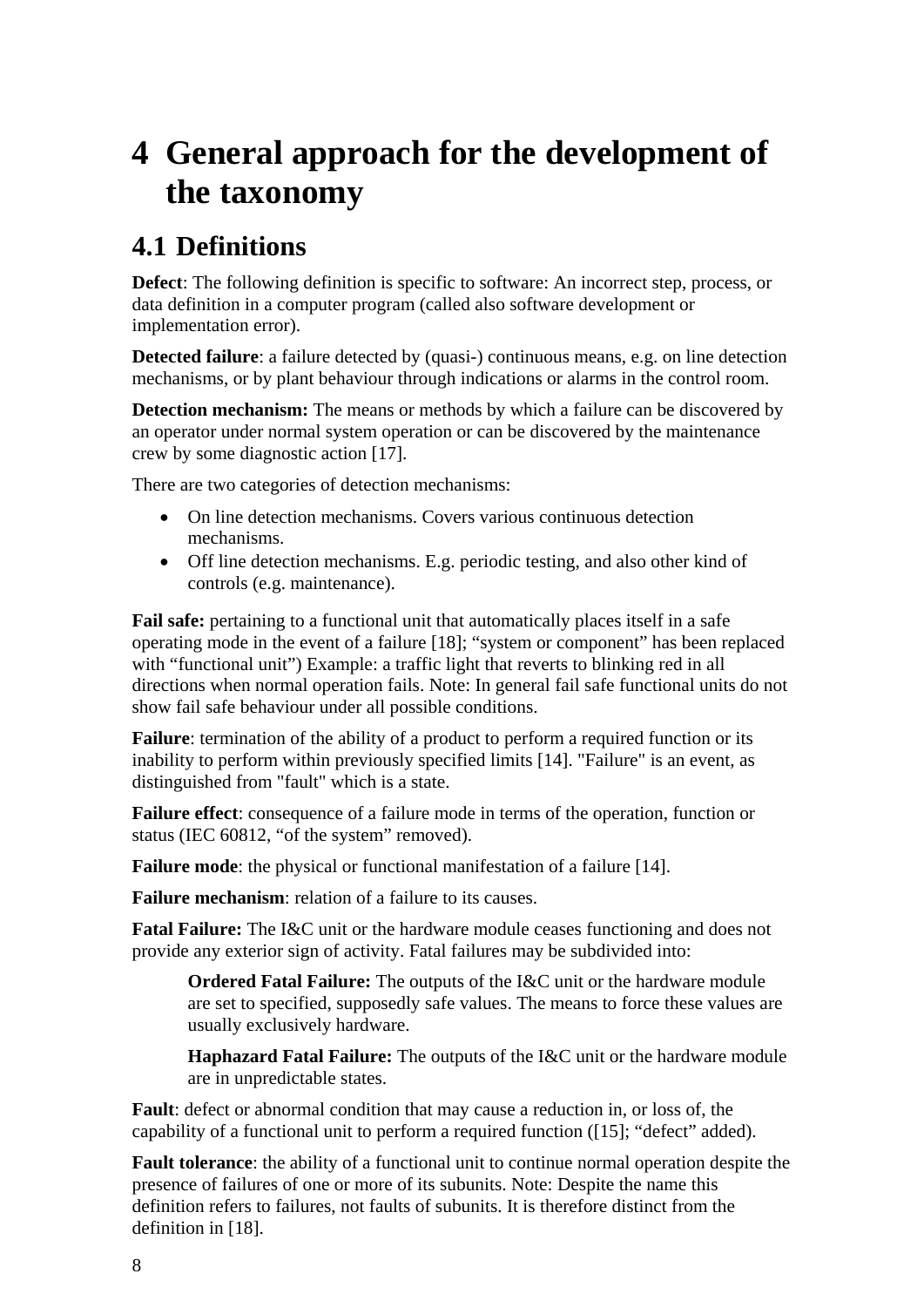<span id="page-13-0"></span>**Non-fatal Failure:** The I&C unit or the hardware module continues to generate outputs. Non-fatal failures may be subdivided into:

**Failures with Plausible Behaviour:** An external observer cannot determine whether the I&C unit or the hardware module has failed or not. The unit is still in a state that is compliant to its specifications, or compliant to the context perceived by the observer.

**Failures with Non-plausible Behaviour:** An external observer can decide that the I&C unit or the hardware module has failed. The unit is still in a state that is not compliant to its specifications, or not compliant to the context perceived by the observer.

**Spurious actuation**: an actual failure event where an actuation occurred that should not have occurred.

**Systematic failure:** failure related in a deterministic way to a certain cause, which can only be eliminated by a modification of the design or of the manufacturing process, operational procedures, documentation or other relevant factors [\[15](#page-43-5)].

**Undetected failure**: A failure detected by off line detection mechanisms or by demand. Also called latent failure or hidden failure.

### **4.2 Failure modes taxonomy**

Failure modes taxonomy is a framework of describing, classifying and naming failure modes associated with a system. Main uses of failure modes taxonomies are in the performance of reliability analyses and in the collection of operating experience (failure data) of technological systems. In the DIGREL, the taxonomy is developed jointly by PSA and I&C experts which have slightly different views and needs on defining the failure modes [[3\]](#page-42-1).

The fault tree modelling and systems analysis in PSA is a combination of top down and bottom up approaches. Fault tree modelling is a top down method starting from the top level failure modes defined for the system. In the system level, the two main failure modes are 1) failed function and 2) spurious function. For the failed function more descriptive definitions may be given such as "no function", "not sufficient output", "no state transition", "broken barrier", "loss of integrity", etc, depending on the nature of the system. In the fault tree analysis, the system level failure modes are broken down further into sub-system and component level failure modes. The system level failure modes appear thus as fault tree gates in the PSA model, while component level failure modes appear as basic events.

Basically, same failure modes taxonomy can be applied for components as at the system level (failed function, spurious function), but the definitions are usually more characterising, e.g., "sensor freeze of value", and are closer related to the failure mechanisms or unavailability causes. The component level failure modes are applied in the performance of the FMEA (failure modes and effects analysis) which is a bottom-up analysis approach. The analysis follows the list of components of the system and for each component failure modes, failure causes (mechanisms) and associated effects are identified. FMEA precedes the fault tree modelling but it needs the definitions of the system functions and associated failure modes.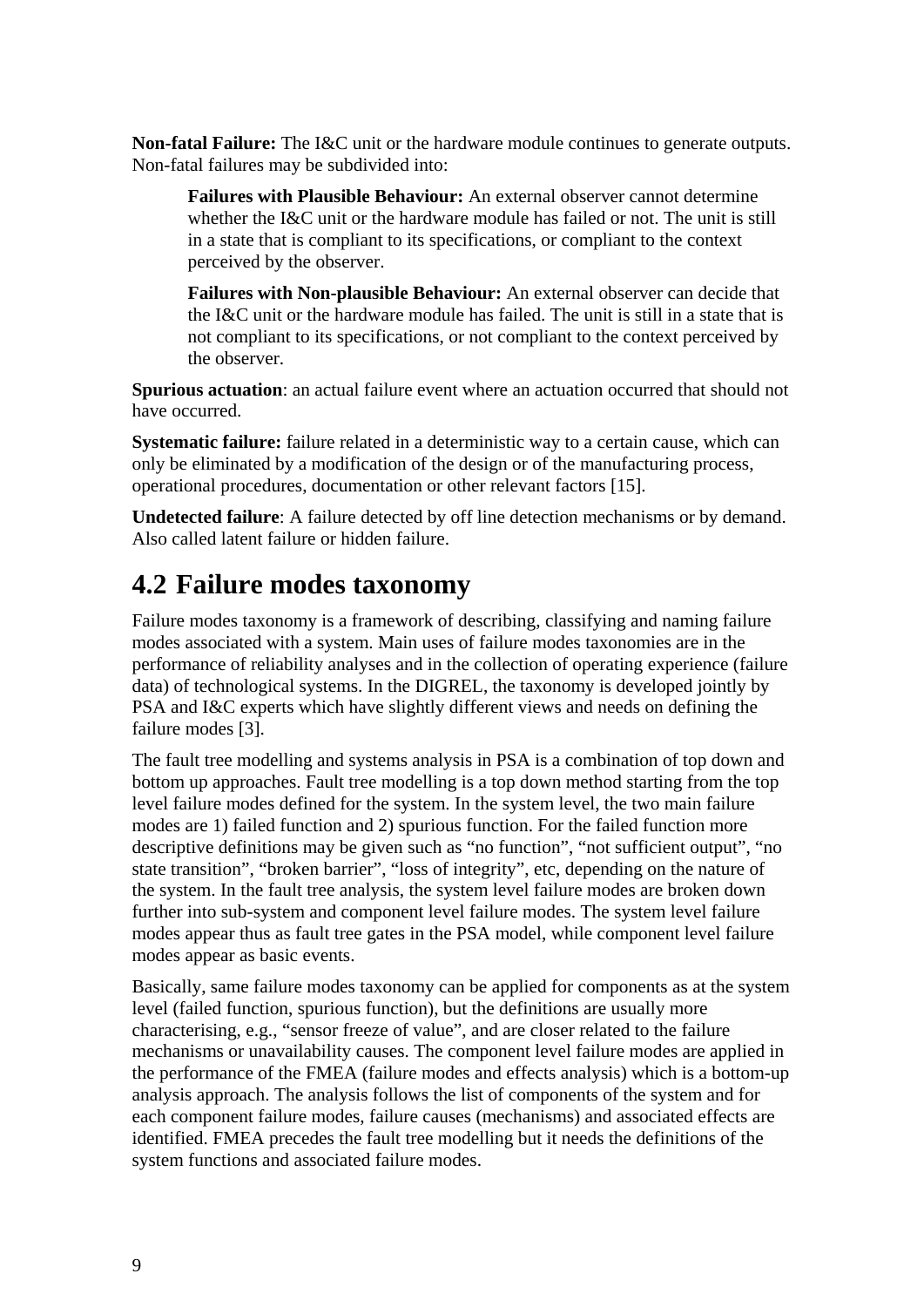<span id="page-14-0"></span>From the PSA point of view, the definitions for the failure modes and the related level of details in the fault tree modelling can be kept in a high level as long as relevant dependencies are captured and reliability data can be found.

### **4.3 Types of I&C systems**

A clear distinction can be made between the treatment of protection systems, i.e., reactor trip (RT) and engineered safety features actuation system (ESFAS) functions and control systems controlling e.g. the turbine plant. There is a general consensus that protection systems shall be included in PSA, while control systems can be treated in a limited manner. The system architecture and the mode of operation of protection systems versus control systems are different, which creates different basis for the reliability analysis and modelling.

Protection systems ([Figure 1\)](#page-14-1) are composed of redundant divisions (also called subsystems, trains, channels or redundancies) running in parallel microprocessors and they actuate functions on demand (e.g. when process parameter limits are exceeded).

Control systems are versatile having both on demand and continuous functions and they do not necessarily have a redundant structure. Different roles of the protection and control systems are also reflected in the safety classification, meaning different safety and reliability requirements.

The differences between different I&C platforms and softwares may be significant, not only the physical design but also the functional, e.g. fault tolerant features and voting logic. [Figure 1](#page-14-1) represents an example of a typical digital I&C protection system.



<span id="page-14-1"></span>*Figure 1. Example of a four-redundant digital I&C protection system architecture.* 

DIGREL primarily considers protection systems since it is considered more important for PSA and it is considered conceivable target for the activity. The aim is, however, to discuss even failure modes taxonomy for control systems, once the taxonomy has been defined for protection systems.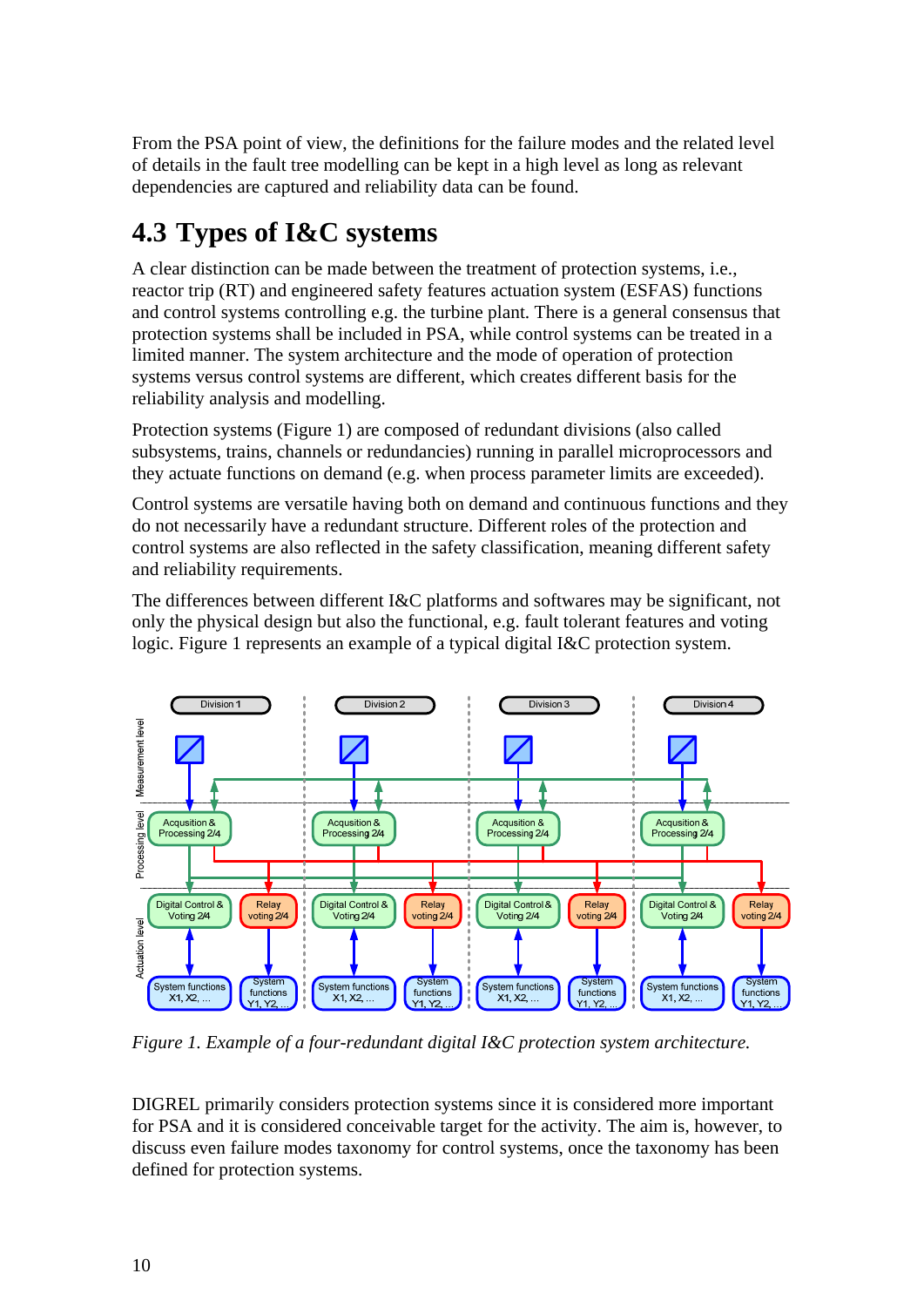### <span id="page-15-0"></span>**4.4 Requirements**

The development of a taxonomy is dependent on the overall criteria and prerequisites since they will set boundary conditions e.g. for the needed level of detail of hardware resp. software components and for the structure of the failure modes. A different set of criteria may result in a different taxonomy, and the criteria are partly conflicting, in which case some balance needs to be found.

In the context of failure modes taxonomy, the main possible conflict in the requirements is same as with the PSA: the wish to have a realistic and complete taxonomy (or PSA model) and on other hand to have a practical, usable and understandable taxonomy (or PSA model). There is a pressure both towards perfectionism and towards simplifications between which targets a balance must be decided.

A related question is to what extent the plausibility of a failure mode is a criterion for defining the taxonomy. On one hand, we may define all theoretically possible failure modes regardless of their likelihood, and let the user of the taxonomy to decide (e.g. based on available data) which are relevant for the application. This approach is however problematic since our imagination may produce a large set of failure modes which is impractical basis for the use of the taxonomy. The plausible failure modes approach could be thus preferred, but it may difficult to generally define which failure modes are relevant for certain components.

As a conclusion, the used approach to develop a taxonomy compromises between the simplicity and completeness targets. Plausibility arguments have also been used to exclude some failure modes.

Following the general principles of taxonomy construction and the particular requirements set by the domain of study, i.e. failure modes for digital instrumentation and control systems for application to PSA practice, the following set of criteria have been defined:

- Criterion 1: Defined unambiguously and distinctly There should be a clear definition of each failure mode with distinct characteristics which allow the analyst to clearly distinguish one failure mode from another. This criterion will ensure repeatable classification and hence help ensure the quality of the information (e.g. failure data) collected.
- Criterion 2: Form a complete/exhaustive set This criterion stems from the need to cover all possible types of failures of software-based digital instrumentation and control systems so as to not leave potential risk contributors unidentified.
- Criterion 3: Be organized hierarchically This criterion allows easy organization of the taxonomic information and retrieval of the information. It also allows access to multiple levels of modelling.
- Criterion 4: Be mutually exclusive This criterion ensures that each failure mode will belong to one and only one taxonomic class at each taxonomic level. This is important for the failure data classification and consistent estimation of failure rates.
- Criterion 5: Data to support the taxonomy should be available now or in the future

This criterion stems from the planned usage of the taxonomy and data collected on failure modes for PSA quantification. This criterion states that, if such a system does not yet exist, one should be able to put in place a data collection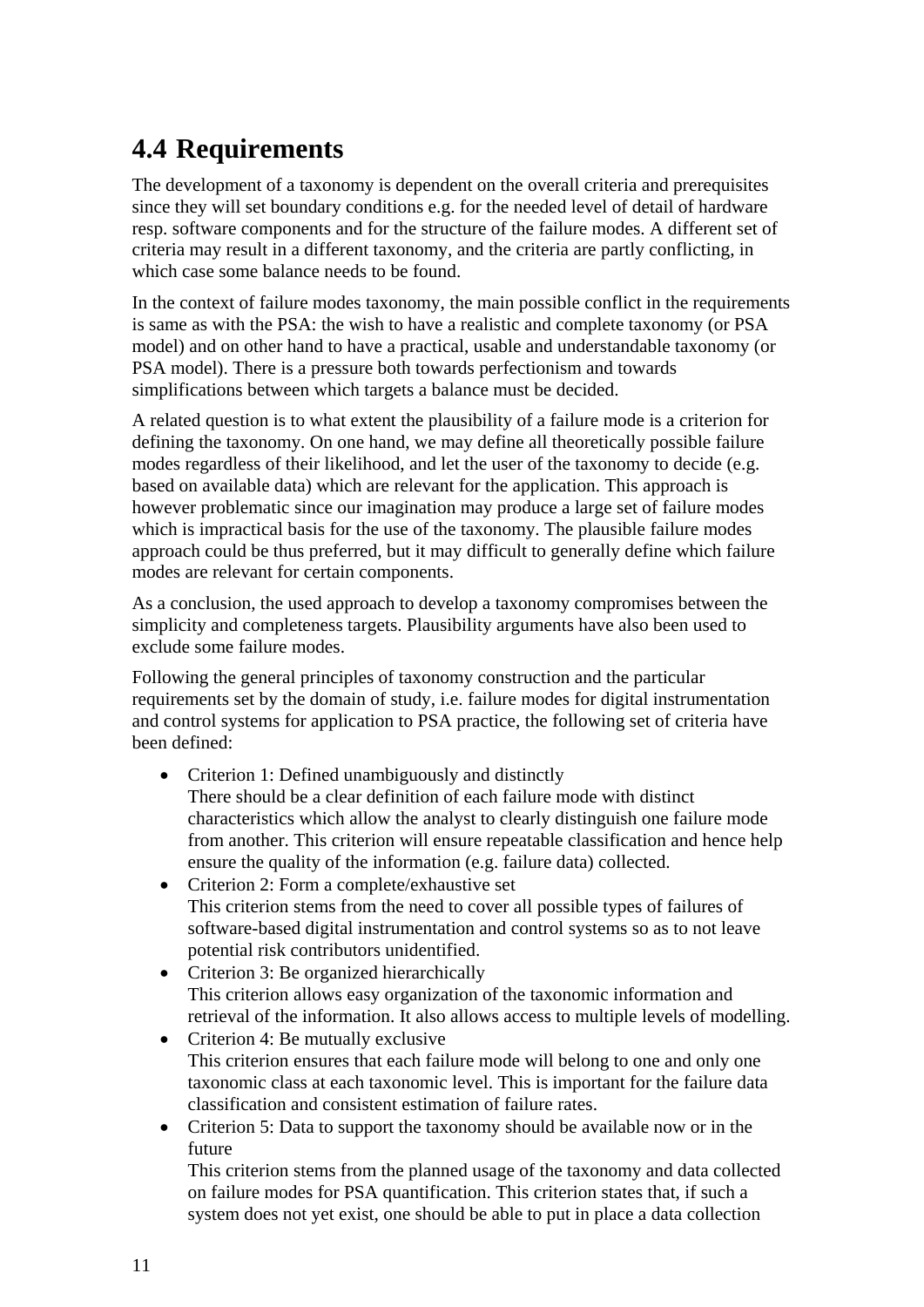<span id="page-16-0"></span>system that would allow accurate reporting of occurrence of such failure modes as well as number of opportunities for such occurrence. Presently data collection is seen problematic especially with regard to software faults. This taxonomy aims to support better data collection in future.

• Criterion 6: There should be analogy between failure modes of different components

This criterion aims to develop a more consistent and complete failure mode taxonomy by comparing the failure modes of different components. On the other hand, for many components there is a natural decomposition of the failure modes.

- Criterion 7: At the very least, the lowest level of the taxonomy should be sufficient to pinpoint existing dependencies of importance to PSA modelling Dependencies between components may lead to dependent failures that are potentially high impact risk contributors. The taxonomic levels should be such that one or multiple levels of the taxonomy allow accurate representation of such dependencies. This criterion is challenging in the sense that the number of potential faults in digital I&C is very high and we have a limiting ability to identify all dependencies and event propagation paths.
- Criterion 8: Should support PSA practice, and fulfil PSA requirements/conditions, e.g.
	- o Be a feasible analysis for PSA experts to perform.
	- o Possible to implement into existing tools
	- o Possible to review by a PSA-expert
	- o Allows living PSA, e.g. possible to maintain and update with reasonable resources
	- o Available and maintainable failure data, i.e., allows collection and evaluation of operational events
	- o Support PSA applications.

Criterion 9: Should capture defensive measures against fault propagation (detection, isolation and correction) and other essential design features of digital I&C. The larger part of the failures within a digital I&C RPS will be detected by monitoring features such as self-surveillance, dynamic self-test, open circuit monitoring, cross channel comparison etc., while a small part only will be detected by periodic tests or actual need of the equipment. There are many fault tolerant features implemented at different levels of detail that may be platform and application specific. The failure parameters (i.e., failure rates and coverages) need to accurately capture the fault tolerant features.

### **4.5 Levels of details**

A failure modes taxonomy is based on an architecture structure that provides a hierarchical view on the system and its parts. Different levels of details may be defined and failure modes can be defined from a function point of view or from a component point of view.

The taxonomies are based on the generic digital I&C architecture and hardware configuration presented in chapter 4 together with corresponding general approach and assumptions. The taxonomies are also based on the collected taxonomies [\[7](#page-42-4)].

With regard to the analysis and modelling of protection systems, the following levels of details are distinguished [\(Figure 2\)](#page-18-1):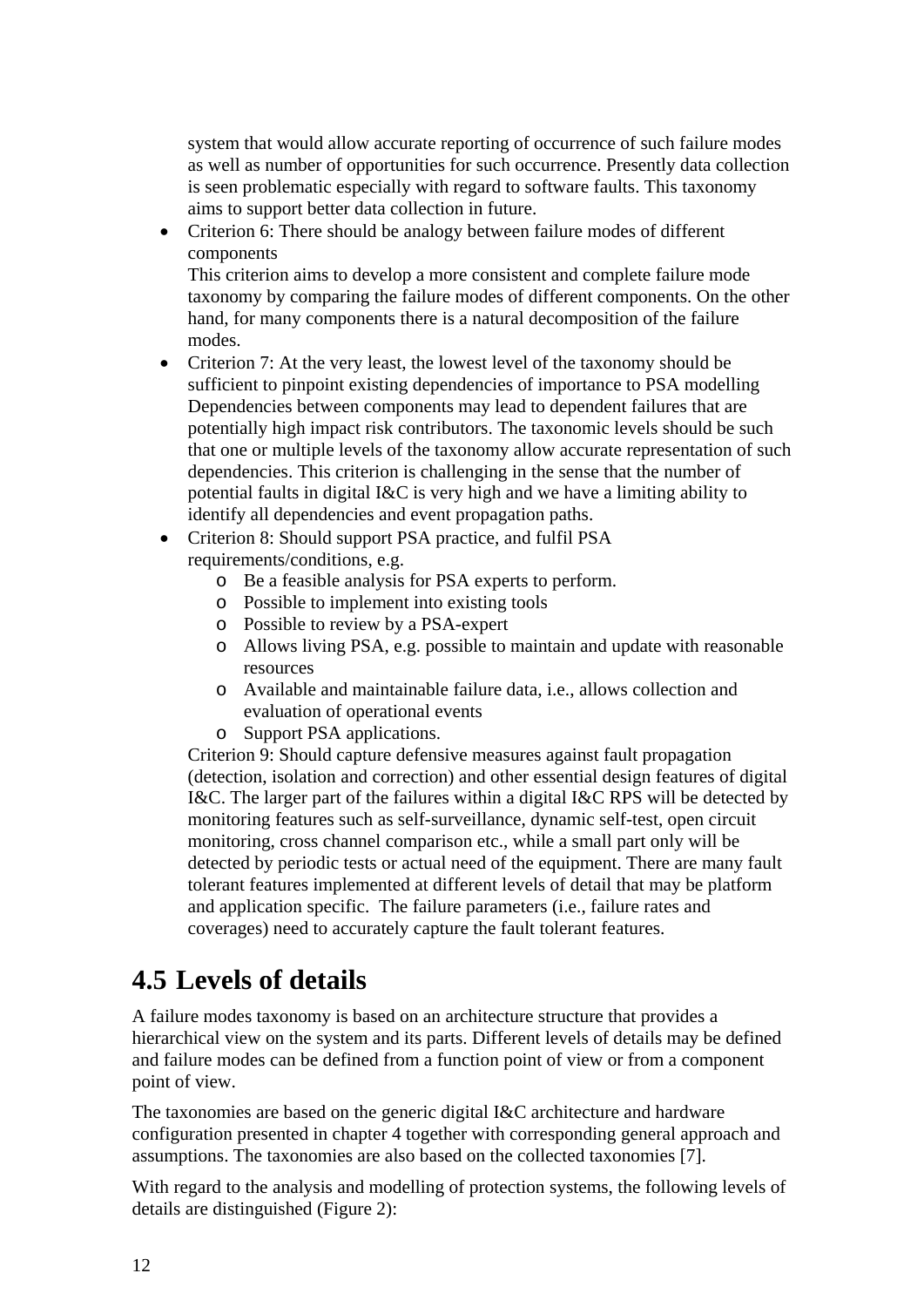- System level: a collection of equipment or platforms (subsystems) that is configured and operated to serve some specific plant function as defined by terminology of each utility. For a digital protection system, at the system level, the software consists of the collection of software running on various microprocessors of the system and failure modes can be defined at this highest level.
- Division level: the system can be carried out in redundant or diverse divisions. In this case, a division may consist of the pathway(s) from sensor(s) to generation of an actuation signal. One such pathway is designated as a channel. The actuation signal can be sent to multiple actuators. A group of divisions controlling a same actuator(s) is a train. A division can be decomposed further in I&C units. For the redundant or diverse divisions of a digital protection system, the collection of software running on the microprocessors of a single division may also fail and cause the failure of that division. Failure modes of all software belonging to a single division can be defined at this level as division level failure modes.
- I&C unit level: a division consists of one or more I&C units that perform specific tasks or functions that are essential for a system in rendering its intended services. I&C units consist of one or more modules. There is a limited number of I&C unit categories in a protection system.
- Module level: an I&C unit can be decomposed into modules that carry out a specific part of the process. For example, input/output-cards, motherboard, and communication cards, etc. An I&C unit may contain only a subset of these modules. The software program running on a particular microprocessor is treated as an individual component like the microprocessor of a module [\(Table](#page-18-2)  [1](#page-18-2)).
- Basic component level: a module is composed of a set of basic components bounded together on a circuit board in order to interact. Consequently, the states of a module are the set of the combined (external) states of its basic components. Failure modes defined at the basic component level should be independent of design or vendor. The software that runs on a microprocessor may be complicated enough such that it can be further decomposed, to a so-called submodule level.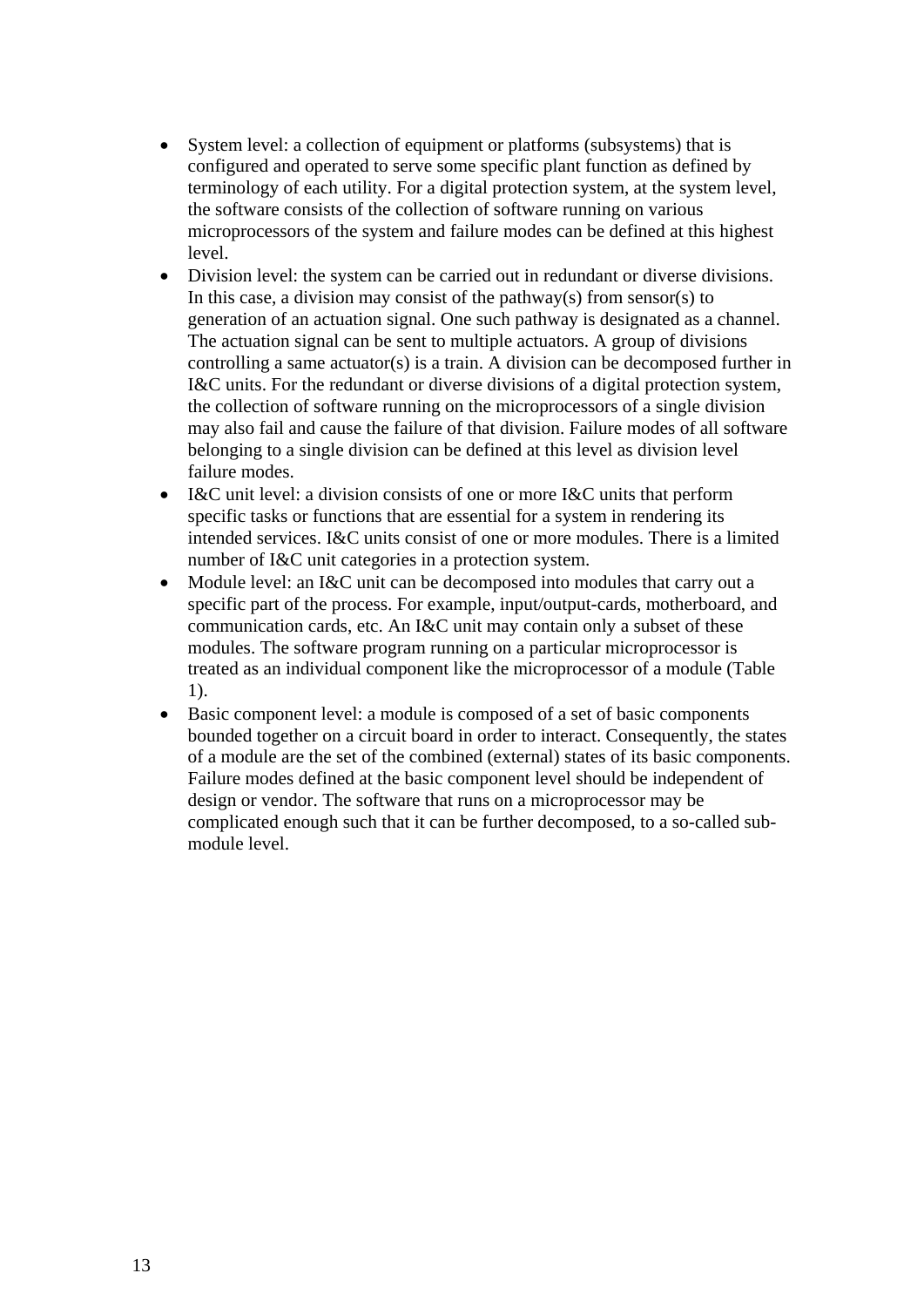<span id="page-18-0"></span>

| <b>Reactor trip/ESFAS-function</b>                                                                                                             |              |               |        |               |                                                                |                  |                                                          |              |                         |               |                                                                                    |  | <b>System</b>          | level                                                    |               |        |                                                                |                  |                        |                                                          |               |           |                       |               |               |       |
|------------------------------------------------------------------------------------------------------------------------------------------------|--------------|---------------|--------|---------------|----------------------------------------------------------------|------------------|----------------------------------------------------------|--------------|-------------------------|---------------|------------------------------------------------------------------------------------|--|------------------------|----------------------------------------------------------|---------------|--------|----------------------------------------------------------------|------------------|------------------------|----------------------------------------------------------|---------------|-----------|-----------------------|---------------|---------------|-------|
| Division 1<br>Division <sub>2</sub><br>Division 3<br>Division 4                                                                                |              |               |        |               |                                                                |                  |                                                          |              |                         |               |                                                                                    |  |                        | <b>Division</b>                                          | level         |        |                                                                |                  |                        |                                                          |               |           |                       |               |               |       |
| Data<br>acquisition                                                                                                                            |              |               |        |               |                                                                |                  | Data<br>processing                                       |              |                         |               |                                                                                    |  | Voting                 |                                                          |               |        |                                                                |                  | Priority unit          |                                                          |               |           | <b>I&amp;C</b> unit   | level         |               |       |
| I/O card                                                                                                                                       | Mother board | Communication | module | Optical cable | Other modules                                                  |                  | I/O card                                                 | Mother board | Communication<br>module | Optical cable | Other modules                                                                      |  | card<br>$\overline{Q}$ | Mother board                                             | Communication | module | Optical cable                                                  | Other modules    | card<br>$\overline{Q}$ | Mother board                                             | Communication | module    | Optical cable         | Other modules | <b>Module</b> | level |
| A/D conv<br>D/A conv<br><b>MUX</b><br><b>DEMUX</b><br>Trans-<br>Signal<br>mitter<br>ampl<br>Micro<br>Software<br>processor<br>Other components |              |               |        |               | A/D conv<br><b>MUX</b><br>Signal<br>ampl<br>Micro<br>processor | Other components | D/A conv<br><b>DEMUX</b><br>Trans-<br>mitter<br>Software |              |                         |               | A/D conv<br><b>MUX</b><br>Signal<br>ampl<br>Micro<br>processor<br>Other components |  |                        | D/A conv<br><b>DEMUX</b><br>Trans-<br>mitter<br>Software |               |        | A/D conv<br><b>MUX</b><br>Signal<br>ampl<br>Micro<br>processor | Other components |                        | D/A conv<br><b>DEMUX</b><br>Trans-<br>mitter<br>Software |               | component | <b>Basic</b><br>level |               |               |       |

<span id="page-18-1"></span>*Figure 2. Principal structuring of safety I&C into different levels of details.* 

<span id="page-18-2"></span>*Table 1. Software modules in I&C units.* 

| Unit                                    | <b>Software modules</b>         |
|-----------------------------------------|---------------------------------|
| 1&C unit                                | <b>Operating system</b>         |
| • Acquisition and processing unit (APU) | • Application specific software |
| Voting unit (VU)                        | • Elementary functions          |
|                                         | Operating system                |
| Data communication unit                 | Data communication software     |
|                                         | Data link configuration         |

## **5 Failure modes taxonomy**

### **5.1 Basic principles**

This chapter describes an "analytical failure modes taxonomy" which is further modified in next chapter to be applicable for PSA modelling. This chapter discusses the failure mode taxonomy in generic terms in order to provide an exhaustive basis for the failure analysis. In chapter 6, a simpler taxonomy is provided based on the fault tree modelling approach.

The main approach is to define failure modes hierarchically and functionally. Hierarchical approch means that failure modes are considered both from top-down and bottom-up perspective. The top-down structuring starts from the actuator functions,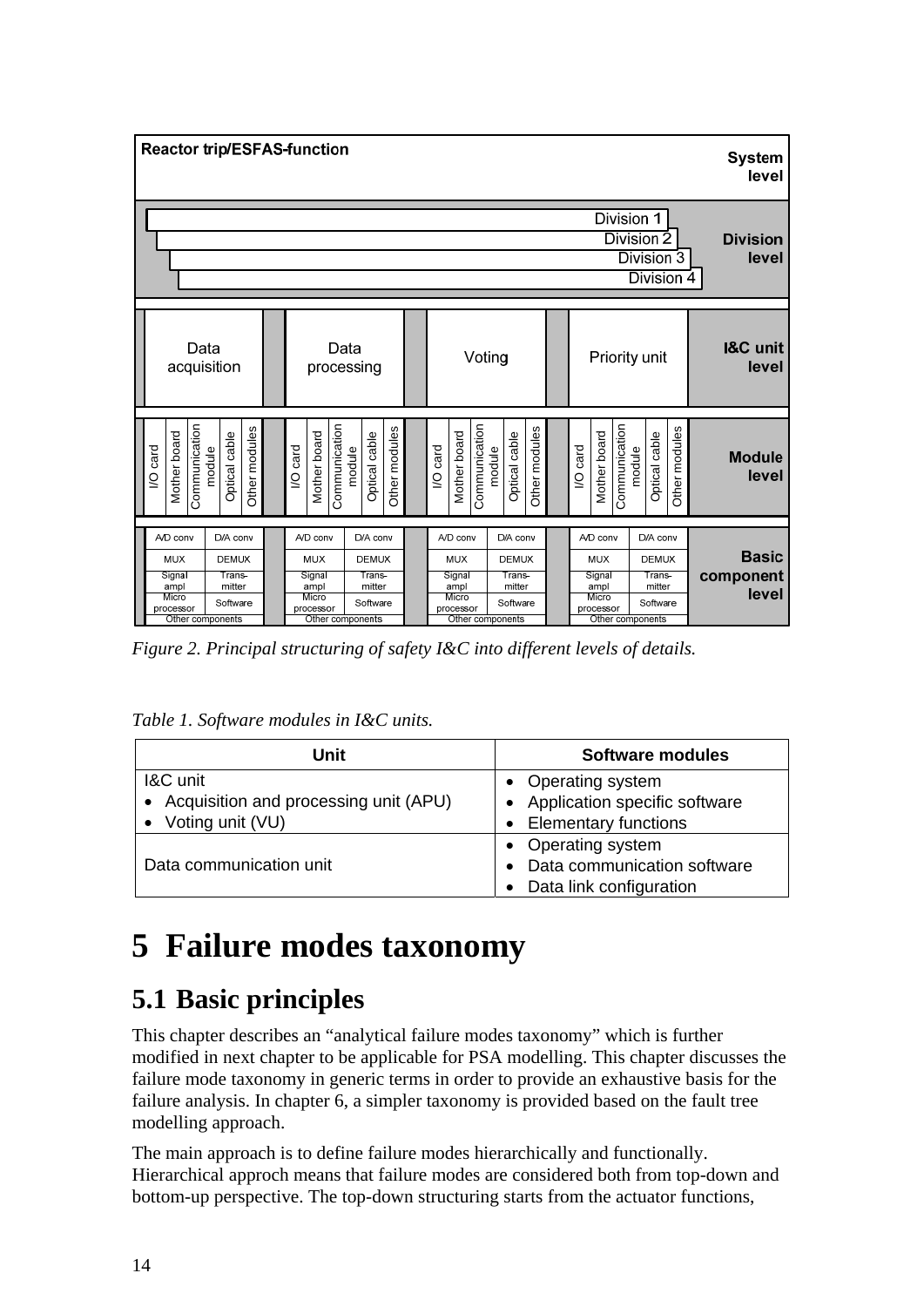<span id="page-19-0"></span>identifies failure modes failing the functions and associated I&C functions and continues down to units, modules and even to basic components, if so wished.

In the bottom-up view the failure modes of the sub-units are defined and then the failure effects are considered at the higher level. The result is a set of mappings between failure modes and effects between two levels of hierarchy. The PSA practitioner has to choose suitable level of detail for each individual PSA and its application.

The taxonomy aims to be complete at system, division, I&C unit and module levels. The module level (both hardware and software) seems to be sufficient to analyse dependencies important to PSA, at least for protection systems. In specific cases, basic component level analysis may be needed, but it is not considered reasonable to fully deepen the taxonomy in that level.

The functional approach means that failure modes are defined in relation to the functional effect. In the system, division and I&C unit levels, no distinction is made between hardware or software aspects. At lower levels, the taxonomy is divided into hardware and software related failure modes. The hardware failure mode taxonomy is developed for the two lowest levels of detail (modules and basic component level).

For the software failure mode taxonomy a "software fault scope" analysis based approach is proposed. This approach is based on identifying critical software modules [\(Table 1](#page-18-2)) and associated fault scopes (which are common cause failures) given a fault in the software module (see ch. [5.3.2\)](#page-23-1).

It is important to note that the software failure mode taxonomy is actually referring to the systematic faults in that part of the system where the safety functions are designed and implemented. In this report, a distributed microprocessor-based protection system is assumed, meaning that systematic faults appear in software. If the protection system is based on hard-wired technology or FPGA:s (field programmable gates), systematic faults should be considered for the hardware design in similar manner.

### **5.2 System and division levels**

Practically, the safety-related function of the system is defined as the generation of safety-related actuation signal in a predefined time interval only when required. Since the "division" designates the division of the protection system which is responsible of controlling the actuators in the corresponding division, the function of a division is same as for a system. Thus, the failure modes in the division level are similar with those of the system level, which are

- failure to actuate the function (including late actuation),
- spurious actuation.

### **5.3 I&C unit and module levels**

The key part of the digital I&C failure modes taxonomy is in the I&C unit and module levels where the fundamental functionality of the system can be discussed, e.g., the defensive measures against faults. It is practical to keep these two levels together in the taxonomy since the meaning is to define dependency between failure modes of an I&C unit and the modules of it.

In the analysis, the existence of faults is postulated in the modules (hardware or software), and the question is to determine 1) how the unit is affected and 2) how other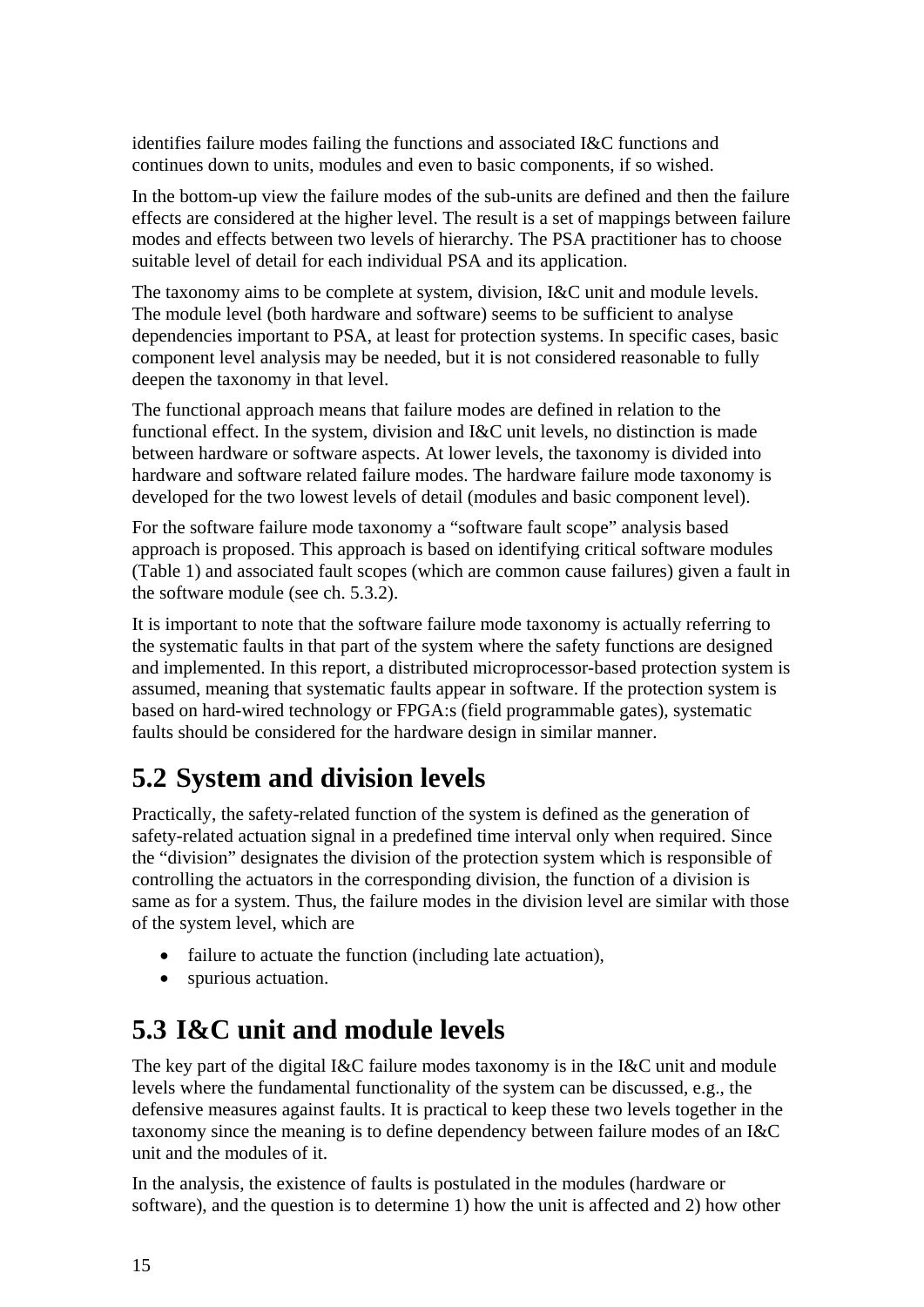<span id="page-20-0"></span>units that communicate with the defected unit are affected. In order to answer to these questions, the following issues need to be defined:

- The fault location: In which hardware or software module the fault is located?
- Generic failure mode type:
	- o Fatal, ordered failure (generation of outputs ceases, outputs are set to specified, supposedly safe values)
	- o Fatal, haphazard failure (generation of outputs ceases, outputs are in unpredictable states)
	- o Non-fatal, plausible behaviour (generation of outputs continues, an external observer cannot determine whether the I&C unit or the hardware module has failed or not)
	- o Non-fatal, non-plausible behaviour (generation of outputs continues, an external observer can decide that the I&C unit or the hardware module has failed).
- Detection situation:
	- o Online detection. Covers various continuous detection mechanisms.
	- o Offline detection. E.g. periodic testing, and also other kind of periodic controls which can be credited in PSA.
	- o Revealed only by demand. The fault remains undetected and failure cannot be detected by periodic testing.
	- o Spurious effect. Detection by plant behaviour. This may be consequence of a failure detected by online detection.

The combination of fault location, local effect, detection situation together with the fault tolerant design (FTD) of the system are usually sufficient to determine the functional end effect in the I&C unit (APU/VU). Determination must be done case by case and is the essential part of the failure analysis. Examples are provided in next chapters.

An important issues is that it is neither necessary nor reasonable to assume all possible combinations, which considerably reduces the number of relevant failure modes (see [Table 2](#page-20-1)).

|                                | <b>Detection Situation</b> |            |            |                  |  |  |  |  |
|--------------------------------|----------------------------|------------|------------|------------------|--|--|--|--|
|                                | Online                     | Offline    | Spurious   | Latent, revealed |  |  |  |  |
| Local effect                   | detection                  | detection  | effect     | by demand        |  |  |  |  |
| Fatal, ordered                 | R                          | <b>LNR</b> | R          | <b>LNR</b>       |  |  |  |  |
| Fatal, haphazard               | <b>PNR</b>                 | <b>PNR</b> | <b>PNR</b> | <b>PNR</b>       |  |  |  |  |
| Non-fatal, plausible behaviour | LNR                        | R          | R          | R                |  |  |  |  |
| Non-fatal, non-plausible       | R                          | <b>LNR</b> | R          | R                |  |  |  |  |
| behaviour                      |                            |            |            |                  |  |  |  |  |

<span id="page-20-1"></span>*Table 2. Relevance of the combinations of local effects and detection situations.* 

**R**: Combination relevant for further analysis of end effects

LNR: Combination not relevant for the analysis of the effects. Non-relevance is due to logical considerations. For example, a failure detected by continuous detection has not to be considered in combination with the periodic texting.

PNR: Combination practically not relevant, due to a very low likelihood, compared to other likelihoods (for example haphazard fatal failure of a protection system).

First the combinations of local effect and detection situations are considered. With regard to the fatal failures, haphazard failures can be ignored. It is unlikely that modules of the reactor protection system can fail in an unknown state, i.e., if the module crashes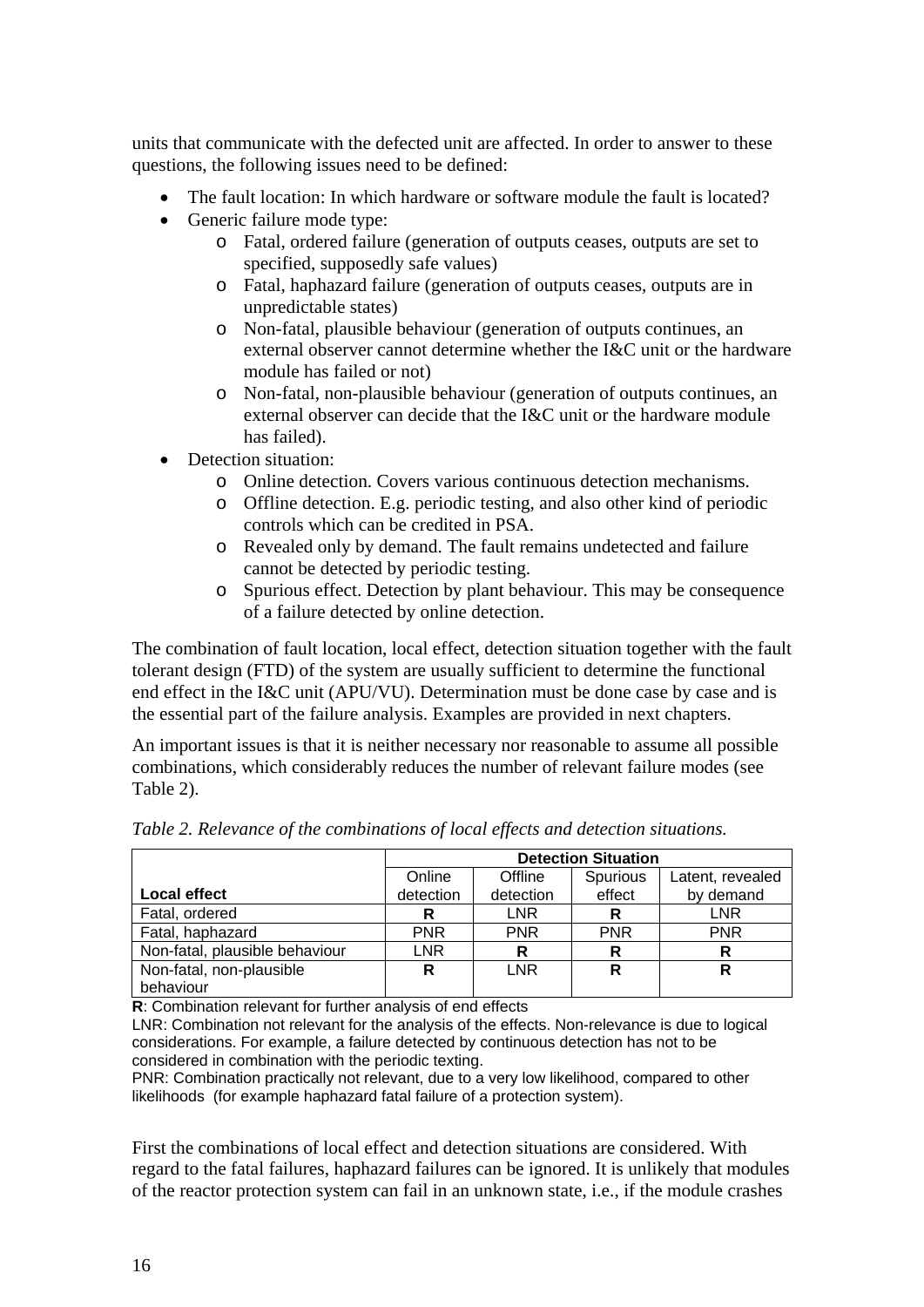then the outputs are set to specified values. Fatal (ordered) failures are detected by online detection or by spurious effect.

Non-fatal failures are more dangerous since any detection situation may be possible. In case of non-plausible behaviour, failure is detected by online detection or by spurious effect. Plausible behaviour is not detected by online detection.

In the analysis of functional impacts on I&C units, we distinguish between the impact on a single I&C unit and impact on multiple I&C units. The latter is especially important when analysing the impacts of software faults (systematic fault in the system design).

From a single I&C unit point of view, the following functional failure modes can be considered

- Loss of all functions (outputs) of the I&C unit
- Loss of a specific function,
- Spurious function.

The above list is not exhaustive, and, e.g., for voting units or in case of intelligent validation of input signals the functional end effect may be more complex (e.g. degraded voting logic). Diesel load sequencer is also an example of a rather complex I&C function, for which a large number of failure modes may be assumed (but it can be sufficient to model only few of them in PSA).

The failure extent among multiple I&C units depends on the system architecture. In order to cover a variety of failure extens, including CCF between diverse systems, the system architecture shown in [Figure 3](#page-22-1) is considered. The protection system consists of two diverse subsystems A and B, both divided into four physically separated divisions. In the example PSA discussed in chapter 6 and appendix A, the subsystems A and B are called RPS (reactor protection system) and DPS (diverse protection system), respectively.

The extent of diversity between A and B may vary, but we may generally assume that they perform different functions. The platforms are assumed to be identical, in order to include the platform CCF in consideration.The number of APU:s and VU:s per each subsystem and division may vary, too, but here we assume that there can be more than one APU/VU per each subsystem and division.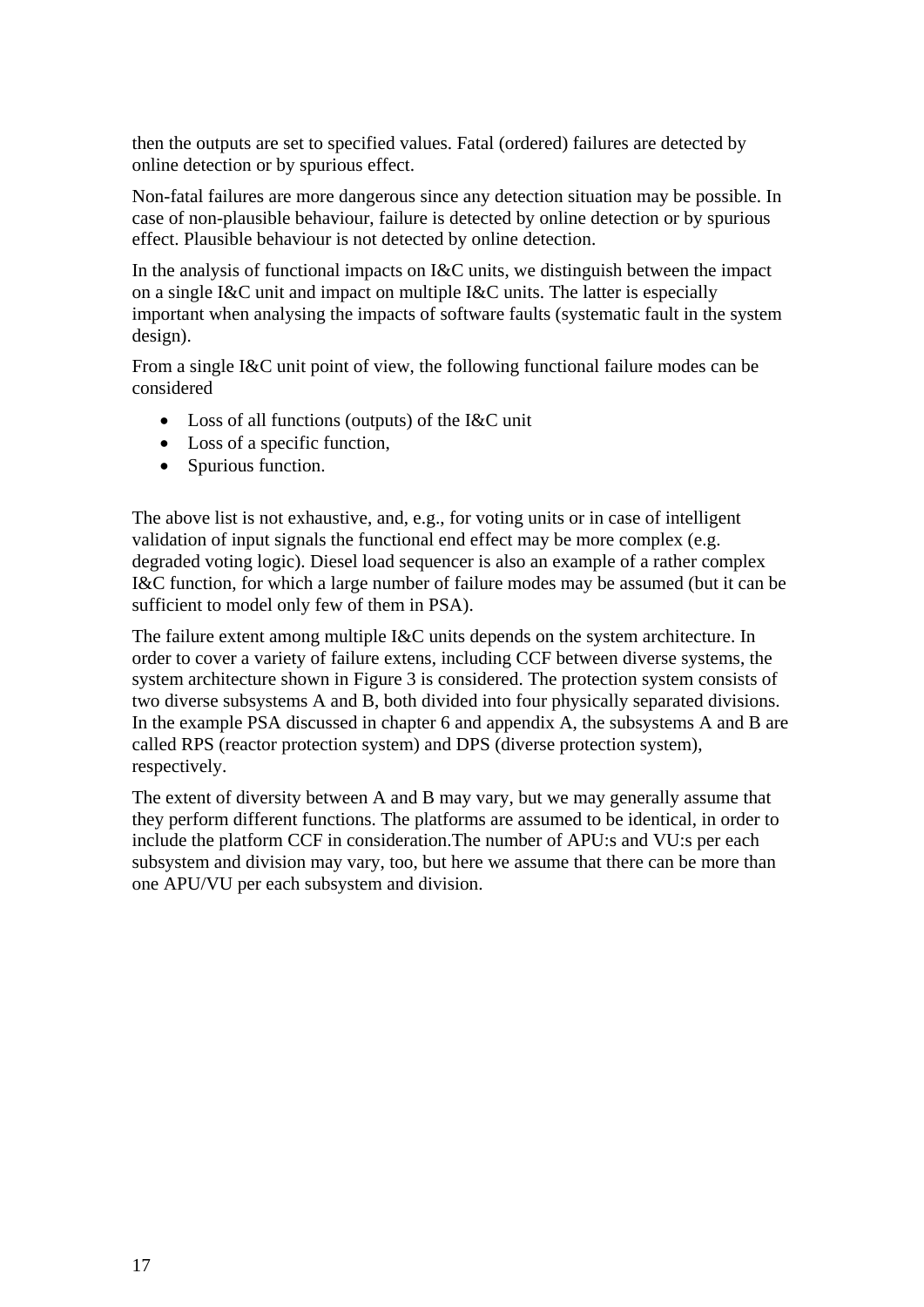<span id="page-22-0"></span>

<span id="page-22-1"></span>*Figure 3. Example I&C system architecture.* 

In the above I&C architecture, the following failure extents can be assumed

- Only one I&C unit is affected. This is usually only relevant for hardware modules failures
- One set of redundant APU:s/VU:s is affected (i.e., one APU/VU per division)
- Multiple sets of redundant APU:s/VU:s in one subsystem are affected. This can be relevant for some specific software fault (i.e., more than one APU/VU per division)
- Multiple sets of redundant APU:s/VU:s in both subsystems are affected. This can be relevant for some specific software fault
- One subsystem is affected
- One subsystem and one or more sets of redundant APU:s in the other subsystem are affected
- Both subsystems are affected.

The combinations of hardware module failures or software faults, detection situations and their functional impacts are further discussed in next subchapters.

#### **5.3.1 Hardware modules**

[Table 3](#page-23-2) lists a number of typical hardware modules in APU:s and VU:s and examples of failure modes. The list of failure modes is not exhaustive but it is rather representative. For each failure mode, the generic failure mode type, detection situation and functional impact on a single I&C unit are defined.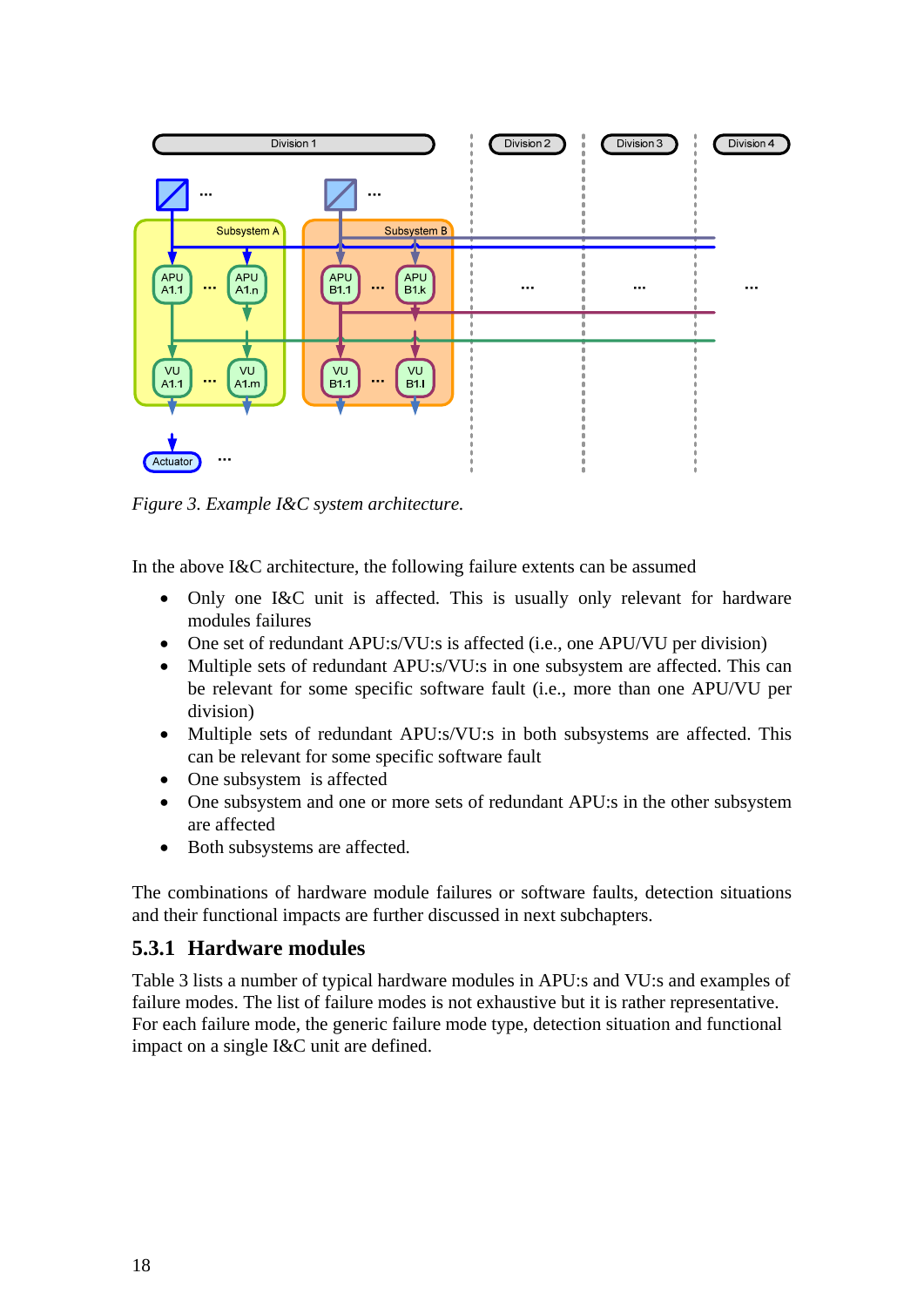| <b>Hardware</b><br>module | <b>Failure mode</b><br>examples   | <b>Failure mode</b><br>type  | <b>Detection</b><br>situation  | <b>Functional impact</b>                        |
|---------------------------|-----------------------------------|------------------------------|--------------------------------|-------------------------------------------------|
| Processor<br>module       | Hang                              | Fatal, ordered               | Online detection <sup>1</sup>  | Loss of all APU/VU<br>functions                 |
|                           | Communication<br>dropout          | Non-fatal, non-<br>plausible | Online detection               | Loss of all APU/VU<br>functions                 |
|                           | Delayed signal                    | Non-fatal,<br>plausible      | Offline detection <sup>2</sup> | Loss of all APU/VU<br>functions                 |
|                           | Random<br>behaviour               | Non-fatal,<br>plausible      | Offline detection <sup>2</sup> | Loss of all APU/VU<br>functions                 |
|                           |                                   | Non-fatal, non-<br>plausible | Online detection               | Loss of all APU/VU<br>functions                 |
|                           |                                   |                              | Spurious effect                | Spurious APU/VU<br>function(s)                  |
| Analog<br>input           | Signal fails<br>high/low          | Non-fatal, non-<br>plausible | Online detection <sup>3</sup>  | Loss of all module<br>application functions     |
| module                    | Signal drifts                     | Non-fatal, non-<br>plausible | Online detection               | Loss of all module<br>application functions     |
|                           | Signal<br>hangs/freeze            | Non-fatal,<br>plausible      | Offline detection <sup>2</sup> | Loss of all module<br>application functions     |
|                           |                                   | Non-fatal, non-<br>plausible | Online detection               | Loss of all module<br>application functions     |
| Digital<br>input          | Signal stuck to<br>current value  | Non-fatal,<br>plausible      | Offline detection <sup>2</sup> | Loss of specific module<br>application function |
| module,<br>single         |                                   | Non-fatal, non-<br>plausible | Online detection               | Loss of specific module<br>application function |
| channel                   | Signal fails to<br>opposite state | Non-fatal, non-<br>plausible | Spurious effect                | Spurious module<br>application function         |
| Digital<br>output         | Signal stuck to<br>current value  | Non-fatal, non-<br>plausible | Online detection               | Loss of specific module<br>application function |
| module,<br>single         |                                   | Non-fatal,<br>plausible      | Offline detection <sup>2</sup> | Loss of specific module<br>application function |
| channel                   | Signal fails to<br>opposite state | Non-fatal, non-<br>plausible | Spurious effect                | Spurious module<br>application function         |

<span id="page-23-2"></span><span id="page-23-0"></span>*Table 3. Failure mode examples for hardware modules* 

<sup>1</sup> Detected by monitoring functions in the next level of I&C-units, i.e. units communicating with the faulty unit

<sup>2</sup> Tech.Spec. periodic tests

<sup>3</sup> Detected by the self-monitoring functions implemented in the module, or by monitoring mechanisms, provided by controlling modules

#### <span id="page-23-1"></span>**5.3.2 Software modules**

The approach is to successively postulate a single software fault in each software module regardless of the likelihood of such faults, and to determine the maximum possible extent of the failure, regardless of the measures taken by design or operation to limit that extent.

The following list of software modules are considered:

- Operating system (OS).
- Elementary functions (EFs). There is one such module per EF. A virtual EF could be created for each hardware module for which one wants to consider failures due to its software and / or hardware design.
- APU functional requirements specification modules (APU-FRS). There is one such module per application function required of an APU. Their purpose is to allow the representation of errors in functional requirements specifications of the acquisition and processing functions.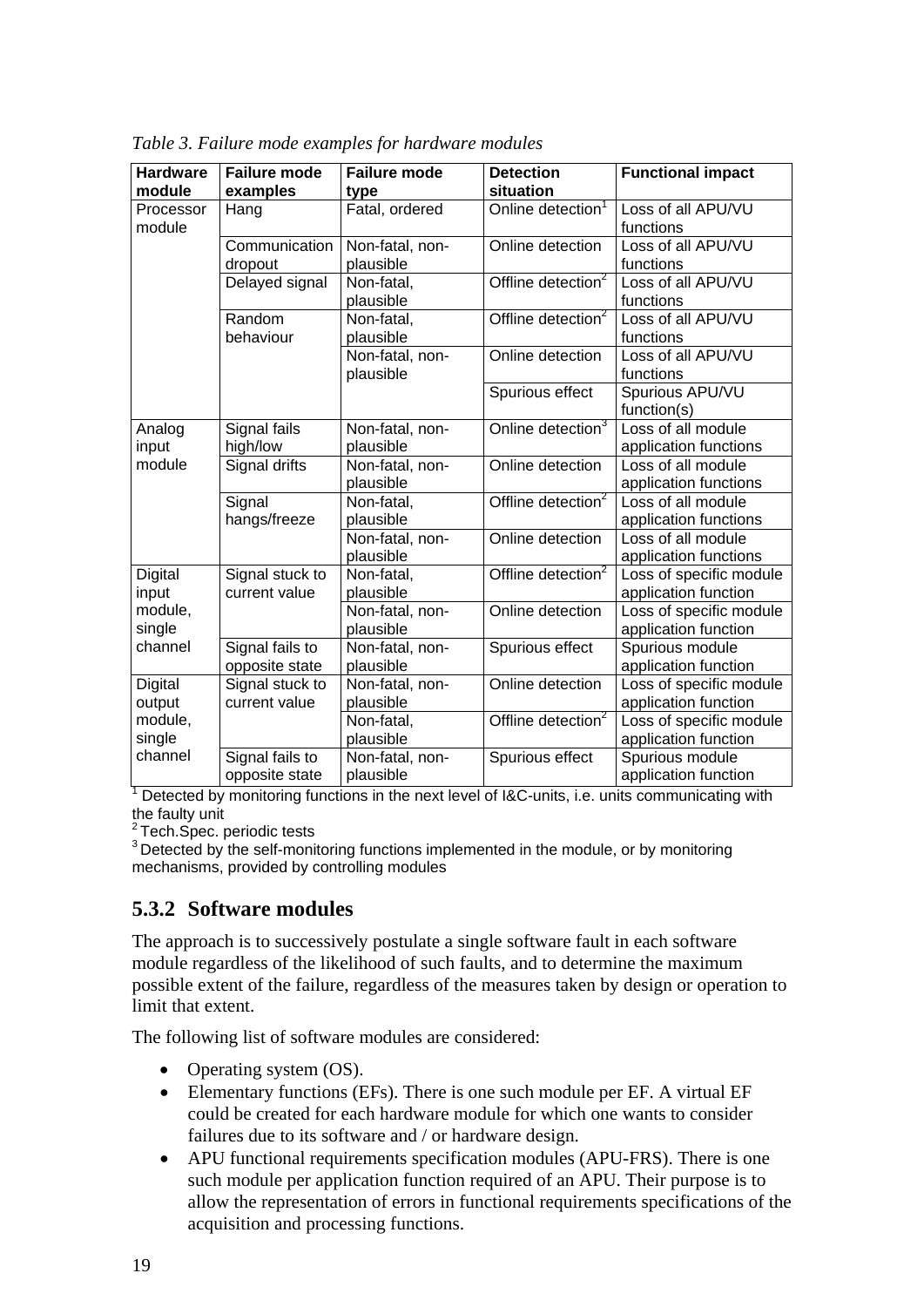- APU application-specific software modules (APU-AS). There is one such module per application function implemented by an APU. Their purpose is to allow the representation of errors in the implementation of application-specific acquisition and processing software. If desired, a virtual module may be used to represent postulated errors in the data tables specifying the hardware configuration and the data communication of the APU.
- VU functional requirements specification modules (VU-FRS). There is one such module per voting function required of a VU. Their purpose is to allow the representation of errors in functional requirements specifications of the voting functions.
- VU application-specific software modules (VU-AS). There is one such module per voting function implemented by a VU. Their purpose is to allow the representation of errors in the implementation of application-specific voting software. If desired, a virtual module may be used to represent postulated errors in the data tables specifying the hardware configuration and the data communication of the VU.
- Data communication software (DCS).
- Data link configuration (DLC). There is one such module per network in the system.

Given the taxonomy of end effects at I&C level, the [Table 4](#page-25-1) summarises the maximum failure extent of a postulated software fault in each of the software modules:

- Functions failure in one division and one subsystem (FF-1D-1SS): this extent applies to non-common cause, non-fatal software failures of I&C functions without vote.
- Functions failure in one subsystem (FF-1SS): this extent applies to non-fatal software failures that result in the misbehaviour of one or more I&C functions in one subsystem. The I&C functions that are dependent on the failed functions could also fail. Those dependent functions are necessarily in the same subsystem.
- Functions failure in both subsystems (FF-2SS): this extent applies to non-fatal software failures that result in the misbehaviour of I&C functions in both subsystems. As in the previous case, the I&C functions that are dependent on the failed functions could also fail.
- Loss of one set of redundant APU:s (1APU): this extent applies to fatal software failures affecting only one set of redundant APU:s (necessarily in the same subsystem).
- Loss of multiple sets of redundant APU:s in one subsystem (MAPU-1SS): this extent applies to fatal software failures affecting multiple sets of redundant APU:s in the same subsystem.
- Loss of multiple sets of redundant APU:s in both subsystems (MAPU-2SS): this extent applies to fatal software failures affecting multiple sets of redundant APU:s in the two subsystems.
- Loss of one subsystem (1SS).
- Loss of one Subsystem and of one or more sets of redundant APU:s in the other subsystem (1SS-APU).
- Loss of both subsystems (SYSTEM).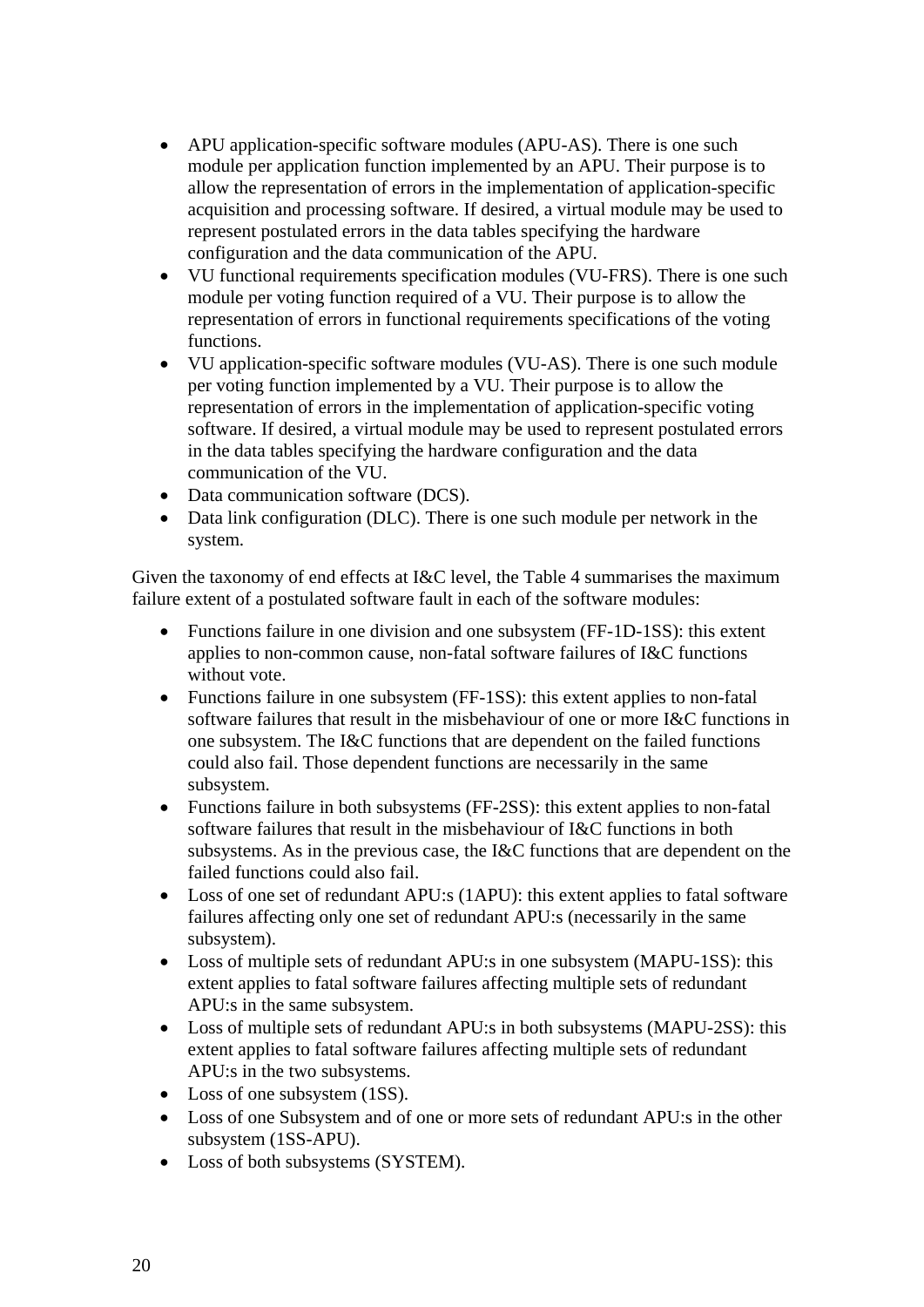<span id="page-25-1"></span>

| <b>Extent</b>    | <b>OS</b>    | EF | <b>APU-FRS</b> | APU-<br>AS | <b>VU-FRS</b> | <b>VU-AS</b> | <b>DCS</b>   | <b>DLC</b> |
|------------------|--------------|----|----------------|------------|---------------|--------------|--------------|------------|
| <b>FF-1D-1SS</b> | $\checkmark$ |    |                |            |               |              |              |            |
| FF-1SS           | ✓            |    |                |            |               |              |              |            |
| FF-2SS           | ✓            |    | ??             |            | ??            |              |              |            |
| 1APU             | ✓            |    | っ              |            |               |              |              |            |
| <b>MAPU-1SS</b>  | ✓            |    |                |            |               |              |              |            |
| <b>MAPU-2SS</b>  | ✓            |    |                |            |               |              |              |            |
| 1SS              | ✓            | っ  | ⌒              |            | ◠             |              | $\checkmark$ |            |
| <b>1SS-APU</b>   | $\checkmark$ | ↷  |                |            |               |              |              |            |
| <b>SYSTEM</b>    |              | ◠  |                |            |               |              |              |            |

<span id="page-25-0"></span>*Table 4. Maximum failure extent of a postulated software fault in a software modules.* 

 $\sqrt{}$  = postulated software fault possible

? = uncertain if the postulated software fault is possible (it may be possible to screen out the software fault)

?? = depends on the level of diversity between the subsystems. If both subsystems use same FRS for some parts, CCF over the subsystems may be possible.

For most application I&C functions implemented by the APU:s, the VU:s will perform a vote to reduce the potential for spurious actuation and provide protection against random failures. For such functions, only CCF involving multiple divisions will have system/subsystem consequences. Voting is feasible mainly for functions where the output is a single, latched Boolean signal. Functions with more complex outputs, like for example diesel load sequencers, are not subject to vote and need to be considered regardless of their potential for CCF.

### **5.4 Basic components**

Regardless of vendors, the functions of individual basic components of digital systems are well-defined, e.g., A/D converter is always used to convert analog signals to digital ones. This facilitates the definition of failure modes for individual components, similar to those of hardware modules. Also, a consistent set of failure modes can be applied to components of the same type, even if they are of different makes or models.

Failure modes for basic components are not further discussed in this context, since from the PSA point of view, the main analytical and modelling questions are solved at the module level. Basic component level may have though relevance in the determination of reliability parameters for modules (e.g. the failure rate of a module is a function of failure rates of its basic components) and in the analysis of common cause failures (if two modules have similar basic components, there is a potential for CCF).

## **6 PSA Modelling**

The main purpose of the developed failure mode taxonomy is to serve as basis for the modelling of digital I&C reliability in PSA:s. The intent of this chapter is to demonstrate the usage of the developed taxonomy for PSA modelling. The demonstration will at this stage be limited to the hardware taxonomy, while the software taxonomy will be demonstrated in the next project phase.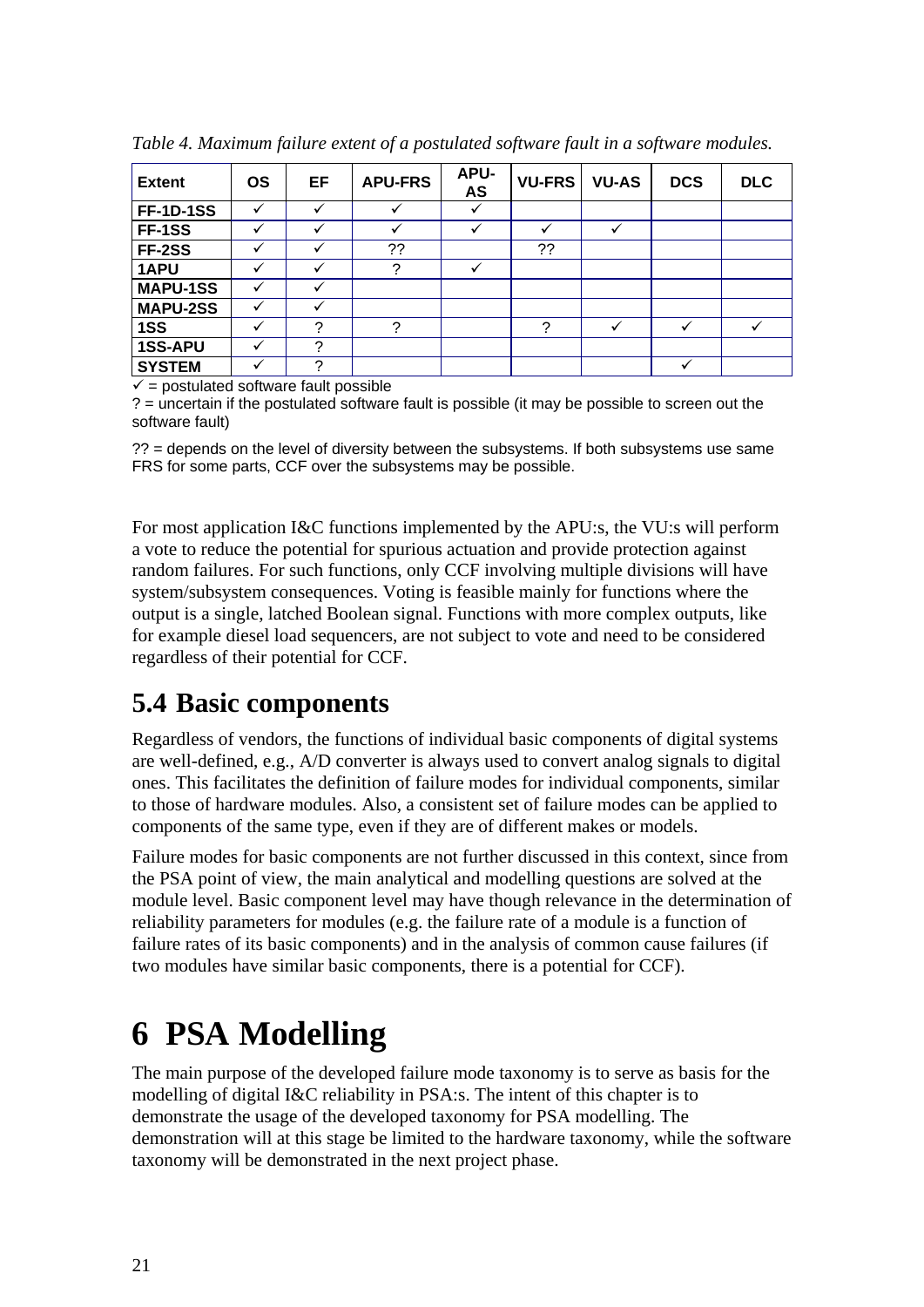<span id="page-26-0"></span>Another purpose of this chapter is to address the different challenges in performing a reliability model of a digital RPS, and to give guidance in aspects vital for achieving a sound PSA.

The task of incorporating a reliability model of a digital I&C based RPS into a traditional PSA model meets a number of challenges due to the specific features of digital I&C, e.g. features such as functional dependencies, signal exchange and communication, fail-safe design and treatment of degraded voting logic. This requires both new modelling approaches and new fault tree structures, which are to be incorporated within the existing PSA model structure. Another challenge due to the complexity and number of components within a digital I&C RPS is to keep the PSA model comprehensive at a reasonable size, e.g., number of FT:s and basic events, and to meet requirements regarding realism, quality assurance, maintainability, etc.

In order to demonstrate the taxonomy and to present and support modelling recommendations, a number of test cases has been performed by using the example PSA model presented in Appendix A.

The example PSA model was first developed in 2011 as a Master's Thesis at Royal Institute of Technology (KTH) in cooperation with the NKS/DIGREL project [\[16](#page-43-6)]. The example was based on Risk Spectrum example model (EXPSA). The model has during 2012 been further developed in order to better describe a generic BWR NPP. The improvements cover among other things diversity of safety functions, four-redundant front line safety systems and a diversified reactor protection system. The digital I&C reliability model has been updated with new ESFAS and scram functions, and adapted to the hardware taxonomy presented in chapter 6.1 below.

The main objectives of the test cases are:

- Demonstrate the developed taxonomy and verify the usability for PSA purpose
- Produce and verify recommendations regarding
	- o Level of detail of the reliability model
		- System, division, I&C unit and module level
	- o Fault tolerant design
		- e.g. modelling of default values at detected failures and different voting logics
	- o Hardware failure modes
		- Critical equipment, risk contribution of detected and undetected failures, etc.
	- o Modelling of software
	- o Modelling of CCF.

Since the dominating tool for performing state-of-the-art PSA is fault tree/event tree analysis, it will be the focus of this chapter. It is however recognised that other, more advanced, can be considered and that these tools in certain situations may be better suited for reliability analysis of digital I&C than traditional fault tree/event tree analysis. It should be noted that the developed taxonomy of chapter 5 does not exclude the use of other tools than fault tree/event tree analysis.

### **6.1 Taxonomy for PSA modelling**

Chapter 5 presents generic failure mode taxonomies at different level of details. The required level of detail to apply in the PSA depends as earlier discussed on several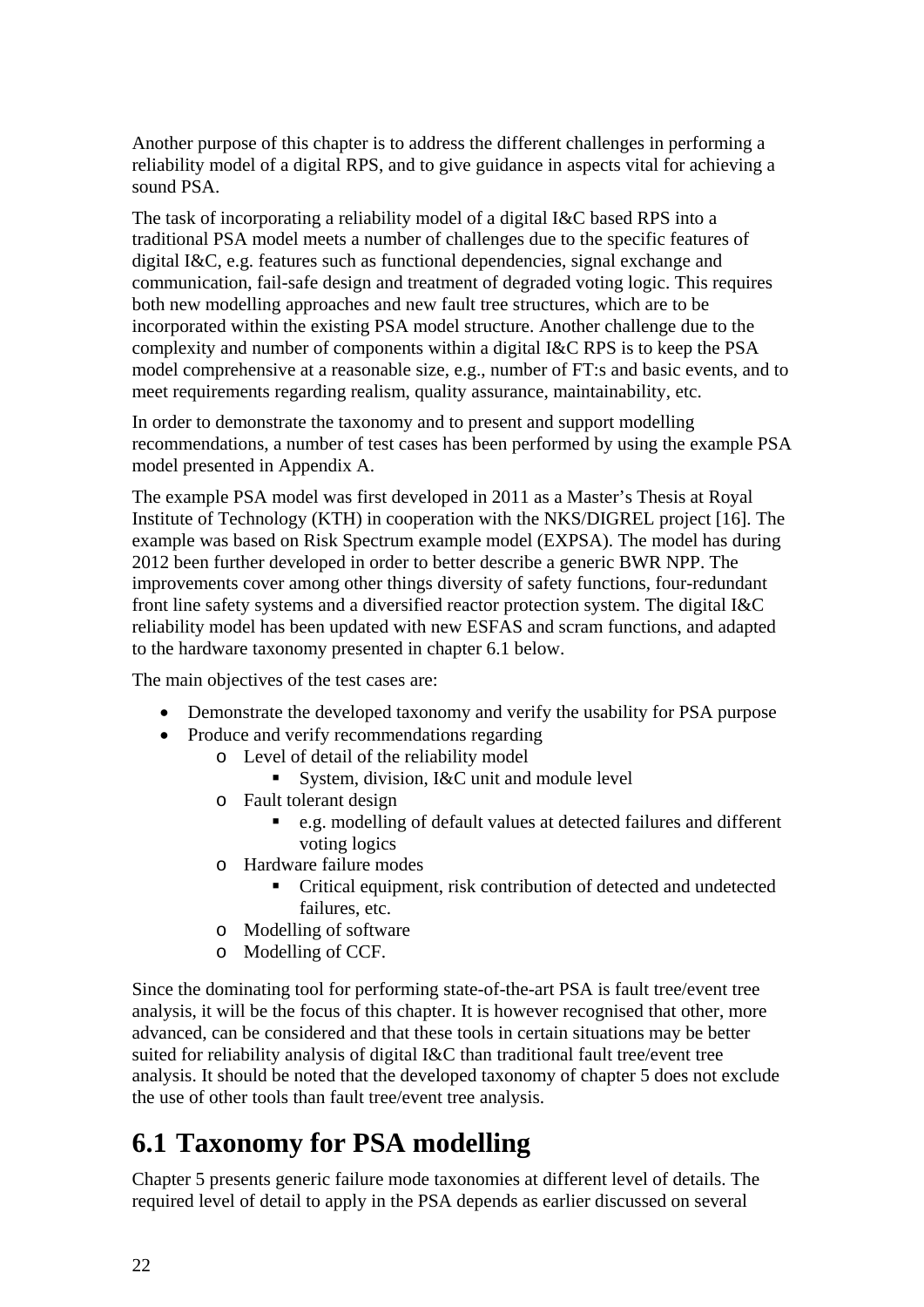factors such as complexity of the digital I&C design and the RPS architecture, purpose of the PSA, diversity of the reactor protection system and safety systems in general.

The purpose here is to demonstrate the taxonomy and to evaluate different modelling aspects, among others the required level of detail, why a high level of detail is required in the example PSA. Hence, the failure mode taxonomy for the module level will be applied for the example PSA.

As mentioned initially in chapter 5, the taxonomies presented are of an "analytical" nature and the chapter 5 taxonomy for the module level will in most cases be of unneccassary high level of detail to apply in a PSA model. The high level of detail is necessary initially to classify the basic failure modes of each digital I&C module into one of the defined generic failure modes, in order to decide the effect of the failure on a functional level (for reference see Table 2).

From the PSA modelling perspective, it is more beneficial to define the failure modes by functional effect rather than local effect, since this not only will keep down the number of events and the model size, but also will simplify the modelling efforts and make the fault tree stucture and the dependencies more comprehensible to the PSA user.

Based on the above reasons it is preferable to perform the grouping at as a high functional level as possible, taking into account failure characteristics vital for the functional effect. Such characteristics that must be considered for a digital RPS are in general means of failure detection since this decides whether or not the failure will be covered by the fault tolerant design and also the actions taken accordingingly. Other characteristics that may need to be considered when defining the failure mode groups are differences in test intervals, CCF categorization and failure mode timing issues.

The described approach has been used for the example PSA to further categorize and group failures of the different digital I&C modules to achieve a more simple and PSA adapted failure modes taxonomy.

The main steps in developing the taxonomy for the example PSA are:

- 1. Failure mode types according to the failure modes taxonomy at the module level (Table 3) is assigned to the basic failure modes of the digital RPS example system hardware modules presented in Appendix A, see Table A-9. Then the means of detection and local functional impact can be defined for the example system.
- 2. Generic failure modes describing the functional impact on I&C unit level are defined based on the local functional impact and means of detection for the basic failure modes. The generic failure modes distinguish between failures detected by the fault tolerant design (detected failures) and failures that are not (undetected/latent failures). The categories for failure detection are also further developed in order to provide information on the location of detection, and also adapted to Nordic PSA terminology, by defining generic failure detection means. See Table 5.
- 3. Based on the knowledge of functional impact on I&C unit level, whether detected failure will be covered by the fault tolerant design or not and the location of the detection, makes it possible to define the failure end effect, i.e. the impact on RT/ESFAS actuation signals for a given module failure, see Table 6.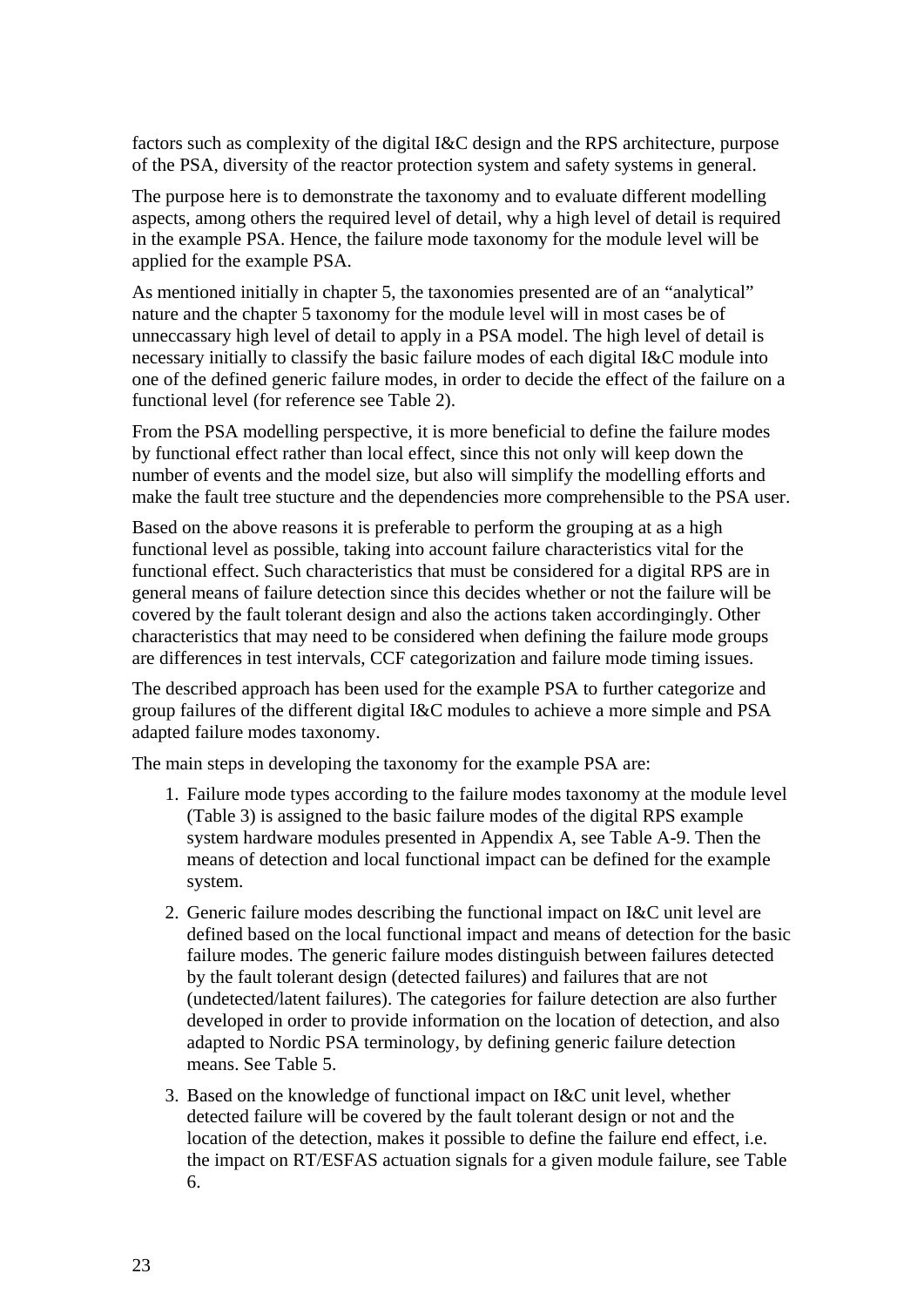<span id="page-28-0"></span>4. The last step in defining the failure mode taxonomy for the digital RPS of the example PSA is to group all basic failure modes of a I&C module that have the same attributes for generic failure mode, generic failure detection and failure end effect. The PSA adapted taxonomy is presented in Table 7.

| <b>Hardware Components</b> | <b>Failure Mode Examples</b>          | <b>Failure Mode Type</b> | <b>Failure Mode Detection</b> | <b>Local Functional Impact</b>                          |
|----------------------------|---------------------------------------|--------------------------|-------------------------------|---------------------------------------------------------|
| Processor module           | Hang                                  | Fatal, ordered           | <b>Online Detection</b>       | Loss of all APU/VU functions                            |
|                            | Communication dropout                 | Non fatal, non-plausible | <b>Online Detection</b>       | Loss of all APU/VU functions                            |
|                            | Delayed signal                        | Non fatal, plausible     | Latent revealed by demand     | Loss of all APU/VU functions                            |
|                            | Random behaviour                      | Non fatal, plausible     | Latent revealed by demand     | Loss of all APU/VU functions                            |
|                            |                                       | Non fatal, non-plausible | <b>Online Detection</b>       | Loss of all APU/VU functions                            |
|                            | $\mathbf{u}$                          |                          | Spurious effect               | Spurious APU/VU function(s)                             |
| Analog Input Module        | Signal fails high/low                 | Non fatal, non-plausible | <b>Online Detection</b>       | Loss of all Module Application<br>Functions             |
|                            | Signal drifts                         | Non fatal, non-plausible | <b>Online Detection</b>       | Loss of all Module Application<br><b>Functions</b>      |
|                            | Signal hangs/freeze                   | Non fatal, plausible     | Latent revealed by demand     | Loss of all Module Application<br><b>Functions</b>      |
|                            | $\mathbf{u}$                          | Non fatal, non-plausible | <b>Online Detection</b>       | Loss of all Module Application<br><b>Functions</b>      |
| Digital Input Module       | Signals stuck to current<br>value     | Non fatal, non-plausible | <b>Online Detection</b>       | Loss of all Module Application<br>Functions             |
|                            | $\mathbf{u}$                          | Non fatal, plausible     | Latent revealed by demand     | Loss of all Module Application<br><b>Functions</b>      |
| Digital Output Module      | Signals stuck to current<br>value     | Non fatal, non-plausible | <b>Online Detection</b>       | Loss of all Module Application<br>Functions             |
|                            | $\mathbf{u}$                          | Non fatal, plausible     | Latent revealed by demand     | Loss of all Module Application<br>Functions             |
| Communication module       | Failure to establish<br>communication | Non fatal, non-plausible | <b>Online Detection</b>       | Loss of specific APU/VU<br><b>Application Functions</b> |
| Backplane                  | Loss of backplane                     | Fatal, ordered           | <b>Online Detection</b>       | Loss of all APU/VU functions                            |
| Power supply               | Interruption                          | Fatal, ordered           | <b>Online Detection</b>       | Loss of all APU/VU functions                            |
|                            | Short circuit                         | Fatal, ordered           | <b>Online Detection</b>       | Loss of all APU/VU functions                            |
|                            | Ground contact                        | Fatal, ordered           | <b>Online Detection</b>       | Loss of all APU/VU functions                            |
| Measurement                | Fails high                            | Non fatal, non-plausible | <b>Online Detection</b>       | Loss of specific Module<br><b>Application Function</b>  |
|                            | Fails low                             | Non fatal, non-plausible | <b>Online Detection</b>       | Loss of specific Module<br><b>Application Function</b>  |
|                            | Drift of value                        | Non fatal, non-plausible | <b>Online Detection</b>       | Loss of specific Module<br><b>Application Function</b>  |
|                            | Freeze of value                       | Non fatal, plausible     | Latent revealed by demand     | Loss of specific Module<br><b>Application Function</b>  |

*Table 5. Demonstration of the taxonomy for the example PSA, step 1.* 

Offline detection not considered here since it is only relevant with regard to unavailability due to corrective maintenance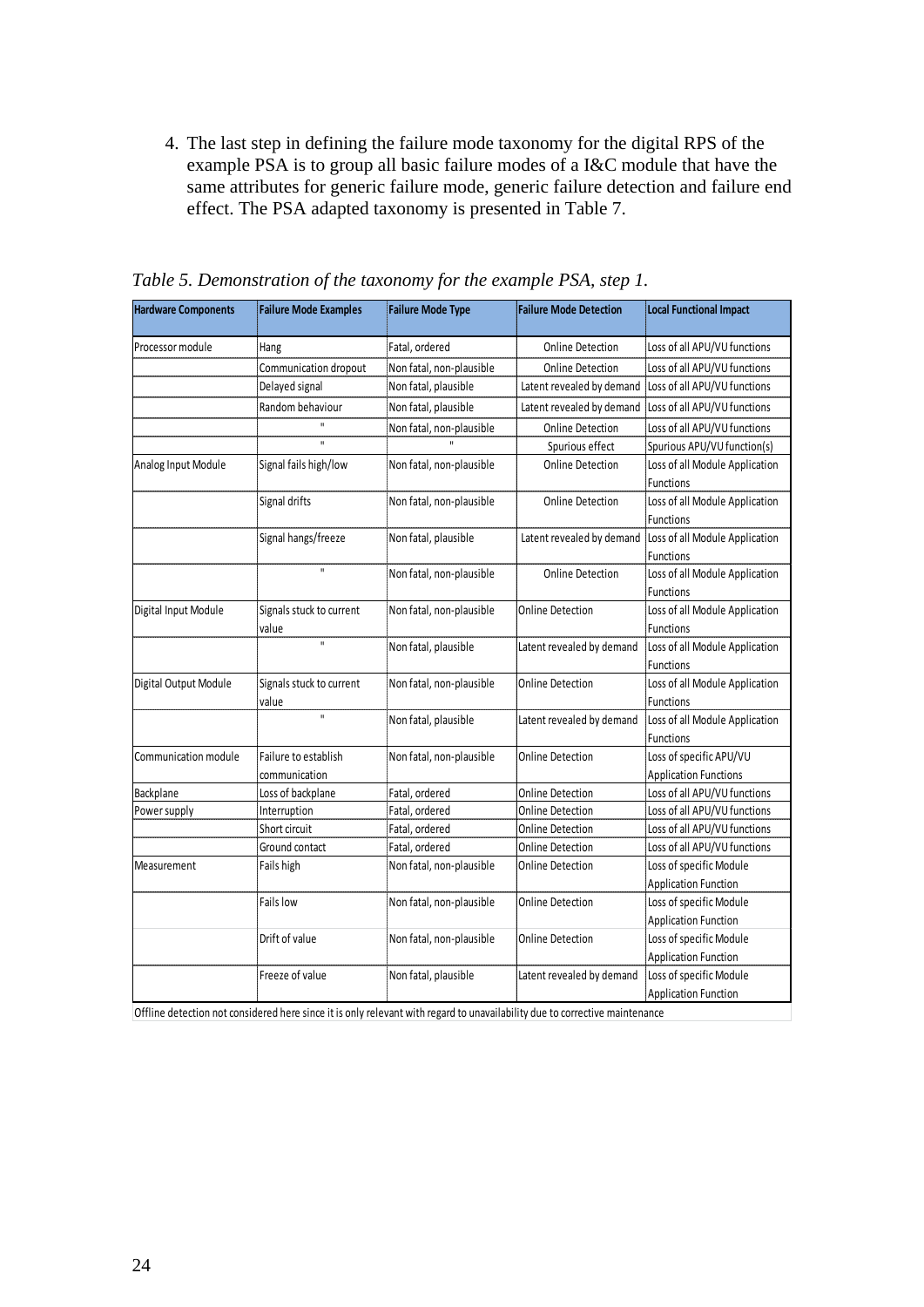| <b>Hardware Components</b> | <b>Failure Mode Detection</b> | <b>Local Functional Impact</b>                                                                                                     | <b>Generic Failure Modes</b> | <b>Generic Failure</b><br>Detection | <b>Failure End Effect (RT or ESFAS)</b>                   |
|----------------------------|-------------------------------|------------------------------------------------------------------------------------------------------------------------------------|------------------------------|-------------------------------------|-----------------------------------------------------------|
| Processor module           | <b>Online Detection</b>       | Loss of all APU/VU functions                                                                                                       | Loss of function             | Monitoring <sup>1</sup>             | All APU/VU outputs acc. to FTD                            |
|                            | <b>Online Detection</b>       | Loss of all APU/VU functions                                                                                                       | Loss of function             | Monitoring                          | All APU/VU outputs acc. to FTD                            |
|                            | Latent revealed by demand     | Loss of all APU/VU functions                                                                                                       | Latent loss of function      | Periodic test <sup>2</sup>          | Loss of all APU/VU outputs                                |
|                            | Latent revealed by demand     | Loss of all APU/VU functions                                                                                                       | Latent loss of function      | Periodic test <sup>2</sup>          | Loss of all APU/VU outputs                                |
|                            | <b>Online Detection</b>       | Loss of all APU/VU functions                                                                                                       | Loss of function             | Monitoring                          | All APU/VU outputs acc. to FTD                            |
|                            | Spurious effect               | Spurious APU/VU function(s)                                                                                                        | Spurious function            | Self revealing                      | Spurious APU/VU output(s)                                 |
| Analog Input Module        | <b>Online Detection</b>       | Loss of all Module Application<br>Functions                                                                                        | Loss of function             | Self-Monitoring <sup>3</sup>        | 1004 conditions of specific APU/VU<br>outputs acc. to FTD |
|                            | <b>Online Detection</b>       | Loss of all Module Application<br><b>Functions</b>                                                                                 | Loss of function             | Self-Monitoring                     | 1004 conditions of specific APU/VU<br>outputs acc. to FTD |
|                            | Latent revealed by demand     | Loss of all Module Application<br><b>Functions</b>                                                                                 | Latent loss of function      | Periodic test                       | Loss of 1004 conditions of specific<br>APU/VU outputs     |
|                            | <b>Online Detection</b>       | Loss of all Module Application<br><b>Functions</b>                                                                                 | Loss of function             | Self-Monitoring                     | 1004 conditions of specific APU/VU<br>outputs acc. to FTD |
| Digital Input Module       | Online Detection              | Loss of all Module Application<br>Functions                                                                                        | Loss of function             | Self-Monitoring                     | 1004 conditions of specific APU/VU<br>outputs acc. to FTD |
|                            | Latent revealed by demand     | Loss of all Module Application<br>Functions                                                                                        | Latent loss of function      | Periodic test                       | Loss of 1004 conditions of specific<br>APU/VU outputs     |
| Digital Output Module      | <b>Online Detection</b>       | Loss of all Module Application<br>Functions                                                                                        | Loss of function             | Self-Monitoring                     | Specific APU/VU outputs acc. to FTD                       |
|                            | Latent revealed by demand     | Loss of all Module Application<br>Functions                                                                                        | Latent loss of function      | Periodic test                       | Loss of specific APU/VU outputs                           |
| Communication module       | <b>Online Detection</b>       | Loss of specific APU/VU<br><b>Application Functions</b>                                                                            | Loss of function             | Self-Monitoring                     | 1004 conditions of specific APU/VU<br>outputs acc. to FTD |
| Backplane                  | <b>Online Detection</b>       | Loss of all APU/VU functions                                                                                                       | Loss of function             | Monitoring                          | All APU/VU outputs acc. to FTD                            |
| Power supply               | <b>Online Detection</b>       | Loss of all APU/VU functions                                                                                                       | Loss of function             | Monitoring                          | All APU/VU outputs acc. to FTD                            |
|                            | <b>Online Detection</b>       | Loss of all APU/VU functions                                                                                                       | Loss of function             | Monitoring                          | All APU/VU outputs acc. to FTD                            |
|                            | <b>Online Detection</b>       | Loss of all APU/VU functions                                                                                                       | Loss of function             | Monitoring                          | All APU/VU outputs acc. to FTD                            |
| Measurement                | Online Detection              | Loss of specific Module<br>Application Function                                                                                    | Loss of function             | Monitoring                          | 1004 conditions of specific APU/VU<br>outputs acc. to FTD |
|                            | <b>Online Detection</b>       | Loss of specific Module<br>Application Function                                                                                    | Loss of function             | Monitoring                          | 1004 conditions of specific APU/VU<br>outputs acc. to FTD |
|                            | Online Detection              | Loss of specific Module<br>Application Function                                                                                    | Loss of function             | Monitoring                          | 1004 conditions of specific APU/VU<br>outputs acc. to FTD |
|                            | Latent revealed by demand     | Loss of specific Module<br>Application Function                                                                                    | Latent loss of function      | Periodic test                       | Loss of 1004 conditions of specific<br>APU/VU outputs     |
|                            |                               | Detected by monitoring functions in the next level of I&C-units, i.e. units communicating with the faulty unit.                    |                              |                                     |                                                           |
| Tech.Spec periodic tests   |                               |                                                                                                                                    |                              |                                     |                                                           |
|                            |                               | Detected by the self- monitoring functions implemented in the module, or by monitoring mechanisms, provided by controlling modules |                              |                                     |                                                           |
| FTD: Fault Tolerant Design |                               |                                                                                                                                    |                              |                                     |                                                           |
|                            |                               | Offline detection not considered here since it is only relevant with regard to unavailability due to corrective maintenance        |                              |                                     |                                                           |

<span id="page-29-0"></span>*Table 6. Demonstration of the taxonomy for the example PSA, steps 2 and 3.*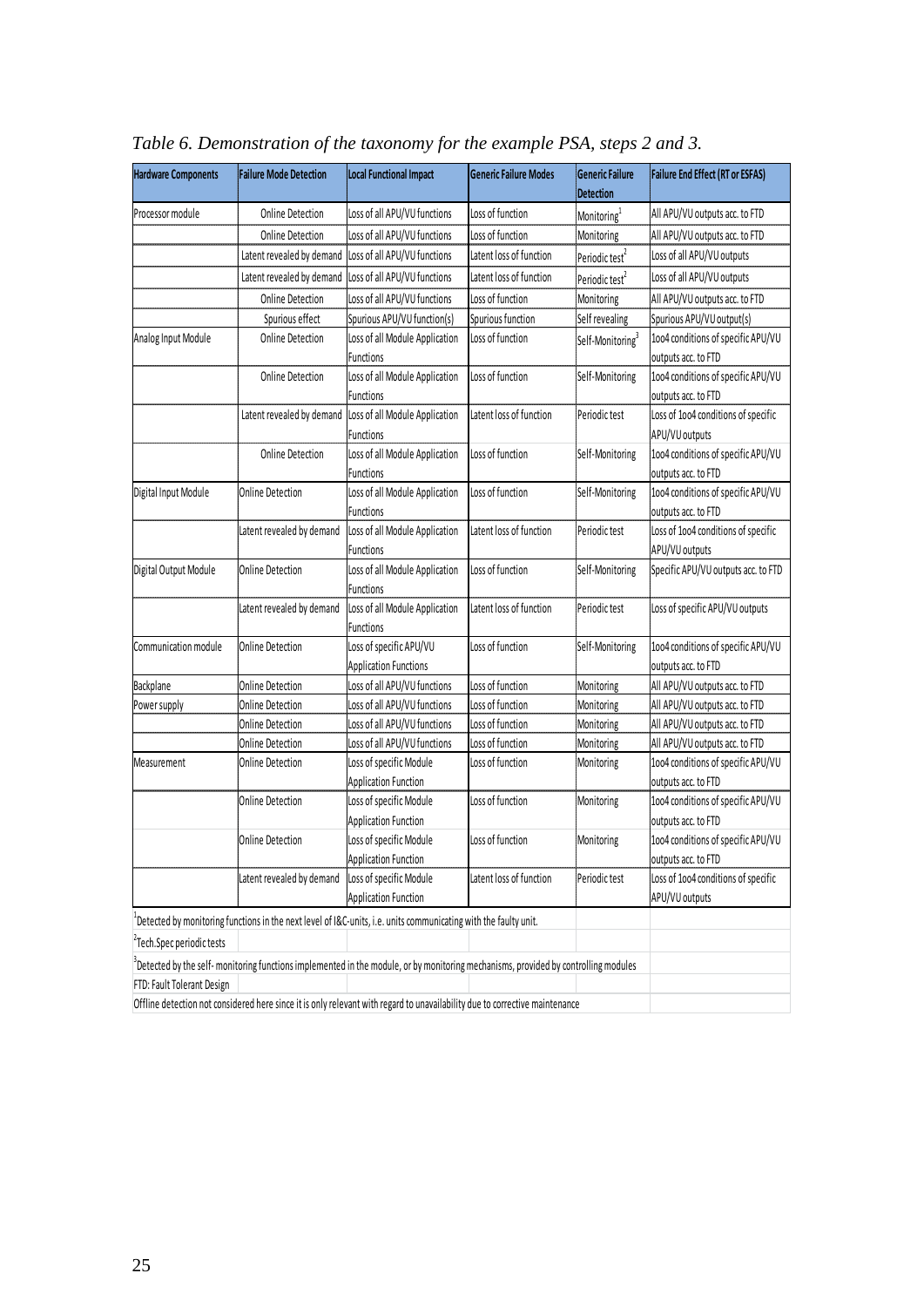| <b>Hardware Components</b>            | <b>Generic Failure Modes</b> |                              | <b>Failure End Effect (RT or ESFAS)</b>                                                                              |
|---------------------------------------|------------------------------|------------------------------|----------------------------------------------------------------------------------------------------------------------|
| Processor module                      | Loss of function             | Monitoring <sup>1</sup>      | All APU/VU outputs acc. to FTD                                                                                       |
|                                       | Latent loss of function      | Periodic test <sup>2</sup>   | Loss of all APU/VU outputs                                                                                           |
|                                       | Spurious function            | Self revealing               | Spurious APU/VU output(s)                                                                                            |
| Analog Input Module                   | Loss of function             | Self-Monitoring <sup>3</sup> | 1004 conditions of specific APU/VU<br>outputs acc. to FTD                                                            |
|                                       | Latent loss of function      | Periodic test                | Loss of 1004 conditions of specific<br>APU/VU outputs                                                                |
| Digital Input Module                  | Loss of function             | Self-Monitoring              | 1004 conditions of specific APU/VU<br>outputs acc. to FTD                                                            |
|                                       | Latent loss of function      | Periodic test                | Loss of 1004 conditions of specific<br>APU/VU outputs                                                                |
| Digital Output Module                 | Loss of function             | Self-Monitoring              | Specific APU/VU outputs acc. to FTD                                                                                  |
|                                       | Latent loss of function      | Periodic test                | Loss of specific APU/VU outputs                                                                                      |
| Communication module                  | Loss of function             | Self-Monitoring              | 1004 conditions of specific APU/VU<br>outputs acc. to FTD                                                            |
| Backplane                             | Loss of function             | Monitoring                   | All APU/VU outputs acc. to FTD                                                                                       |
| Power supply                          | Loss of function             | Monitoring                   | All APU/VU outputs acc. to FTD                                                                                       |
| Measurement                           | Loss of function             | Monitoring                   | 1004 conditions of specific APU/VU<br>outputs acc. to FTD                                                            |
|                                       | Latent loss of function      | Periodic test                | Loss of 1004 conditions of specific<br>APU/VU outputs                                                                |
|                                       |                              |                              | Detected by monitoring functions in the next level of I&C-units, i.e. units communicating with the faulty unit.      |
| <sup>2</sup> Tech.Spec periodic tests |                              |                              |                                                                                                                      |
|                                       |                              |                              | ${}^{3}$ Detected by the self- monitoring functions implemented in the module, or by monitoring mechanisms, provided |
| by controlling modules                |                              |                              |                                                                                                                      |
| FTD: Fault Tolerant Design            |                              |                              |                                                                                                                      |
| maintenance                           |                              |                              | Offline detection not considered here since it is only relevant with regard to unavailability due to corrective      |

<span id="page-30-0"></span>*Table 7. Demonstration of the PSA adapted taxonomy for the example PSA, step 4.* 

**6.2 PSA model structure** 

The complex design with failure detection, default values and degraded voting significantly increases the effort of fault tree modelling, the complexity and the size of the model, compared to a model of an old relay-based RPS. These issues can to some extent be managed by the use of *modelling blocks* and *standardized fault tree structures*.

The purpose of the modelling blocks is to group events required for several different actuation signals, and events that have the same impact at failure on the actuation signals and can be modelled in the same positions of the fault tree structure. This procedure will minimize the number of fault trees and the number of event occurrences in the fault trees. It will also lead to a harmonisation of the fault trees and the fault tree structures, and hence increase the model clarity.

In order to achieve this, a number of new standardized fault tree types have been created. Table 8 describes the applied fault tree structures and modelling blocks. The fault tree structure allows the model to describe a voting that combines failures in I&C hardware with failures of measurements, compared to the more commonly used and simplified approach where voting of these failures are modelled separately. The importance of this difference in the PSA quantification have not yet been evaluated,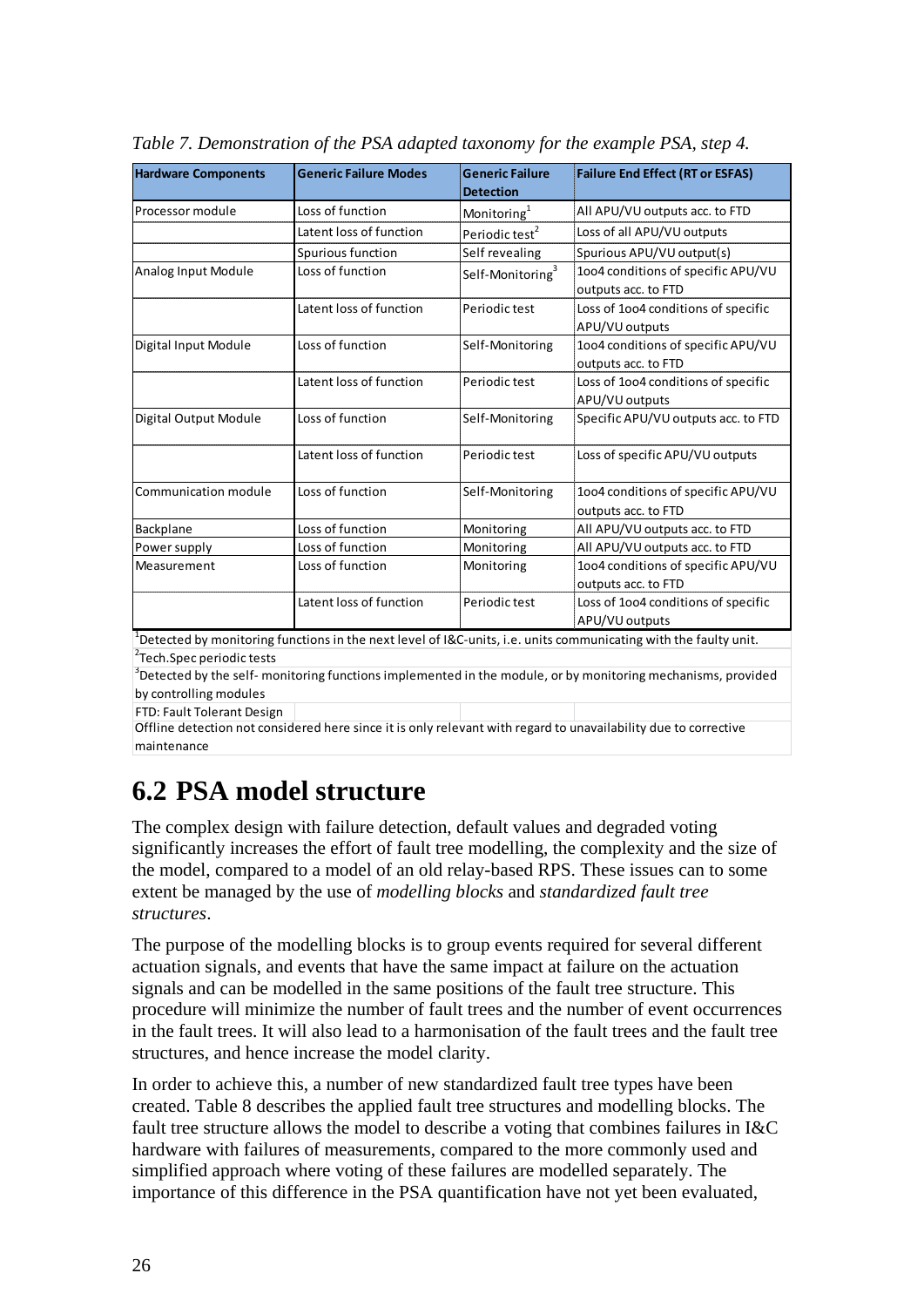though it will likely have impact when considering area events and common cause initiators (CCI) in power supply.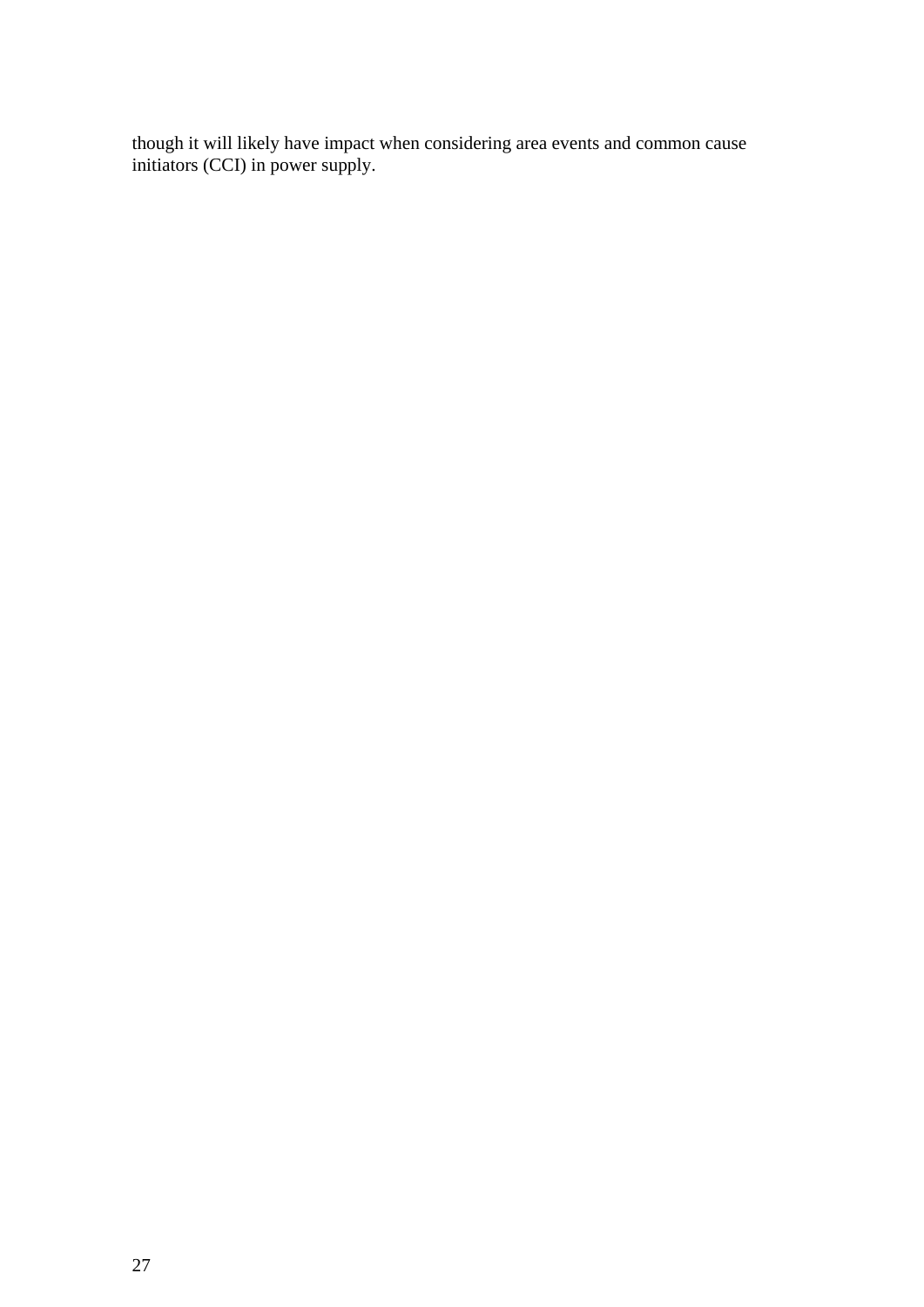| <b>Fault Tree Type</b>               | <b>Fault Tree Description</b>                                                                                             |  |  |
|--------------------------------------|---------------------------------------------------------------------------------------------------------------------------|--|--|
|                                      | The FT models failure of a Safety Function by transfer to one or                                                          |  |  |
| <b>Safety Function</b>               | several System Function FT:s.                                                                                             |  |  |
|                                      | The FT models System Function success criteria and transfers to                                                           |  |  |
| <b>System Function</b>               | FT:s of System Divisions.                                                                                                 |  |  |
|                                      | The FT models System Division failures by transfers to FT:s of                                                            |  |  |
| <b>System Division</b>               | critical components.                                                                                                      |  |  |
|                                      | The FT models basic events for mechanical component failures                                                              |  |  |
| Component                            | and functional dependencies by transfers to FT:s for e.g. Actuator                                                        |  |  |
|                                      | Signal and power supply                                                                                                   |  |  |
|                                      | The FT models signal dependencies for specific component failure                                                          |  |  |
| <b>Actuator Signal</b>               | mode by transfers to FT:s for voltage supply, Output Module                                                               |  |  |
|                                      | failure and RPS Actuation Signal.                                                                                         |  |  |
|                                      | The FT models Actuator Signal failure due to failure in transfer of                                                       |  |  |
|                                      | RPS Actuation Signal from Voting Unit via an Output Module.                                                               |  |  |
| Output Module <sup>1</sup>           | Output Module failure is modeled by basic events and failure of                                                           |  |  |
|                                      | Voting Unit by transfer to VU fault tree page.                                                                            |  |  |
|                                      | The FT models failure in the processing and voting of RPS                                                                 |  |  |
|                                      |                                                                                                                           |  |  |
|                                      | Actuation Signals, and failures in signal exchange of RPS<br>Protection Function status between VU and APU. Transfers are |  |  |
| RPS Actuatation Signal <sup>2</sup>  | made to FT:s of RPS Protection Functions and to FT:s for failures                                                         |  |  |
|                                      |                                                                                                                           |  |  |
|                                      | in communication between VU:s and APU:s.                                                                                  |  |  |
|                                      | The FT models failure in the accuisition and processing of process                                                        |  |  |
|                                      | measurements into RPS Protection Functions, and signal exchange                                                           |  |  |
| RPS Protection function <sup>2</sup> | of these values between APU:s. Transfers are made to FT:s of                                                              |  |  |
|                                      | Process Measurement and APU to APU communication failures.                                                                |  |  |
|                                      | Transfer may also be modeled to FT:s of sub-functions of an RPS                                                           |  |  |
|                                      | Protection Function.                                                                                                      |  |  |
|                                      | The FT models failure in the signal exchange of RPS Protection                                                            |  |  |
| Communication VU-APU <sup>1</sup>    | Functions from APU:s to VU:s, by modeling failure of the                                                                  |  |  |
|                                      | communication module by a basic event and failure of sending                                                              |  |  |
|                                      | APU by transfer to specific APU FT.                                                                                       |  |  |
|                                      | The FT models failure in the signal exchange of Process                                                                   |  |  |
| Communication APU-APU <sup>1</sup>   | Measurement values between specific APU:s, by modeling failure                                                            |  |  |
|                                      | of the communication module by a basic event and failure of                                                               |  |  |
|                                      | sending APU by transfer to specific APU FT.                                                                               |  |  |
|                                      | The FT models failure in the Process Measurements and the                                                                 |  |  |
|                                      | accuisition of these signals via Input Modules. Failure of sensors is                                                     |  |  |
| Process Measurement                  | modelled by basic events and failure of Input Module by transfer to                                                       |  |  |
|                                      | specific FT.                                                                                                              |  |  |
| Acquisition & Processing             | The FT models failure of APU processor and subrack by basic                                                               |  |  |
| Unit, $APU1$                         | events, and voltage supply failure by a FT transfer.                                                                      |  |  |
|                                      | The FT models failure of VU processor and subrack by basic                                                                |  |  |
| Voting Unit, $VU^1$                  | events, and voltage supply failure by a FT transfer.                                                                      |  |  |
|                                      | The FT models failure of Input Module by basic events                                                                     |  |  |
| Input Module <sup>1</sup>            | Separate FT:s for latent and detected failures in order to account for effects of default values.                         |  |  |

<span id="page-32-0"></span>*Table 8. RPS and DPS digital I&C fault tree structure.* 

<sup>1</sup> Separate FT:s for latent and detected failures in order to account for effects of default values.<br><sup>2</sup> One FT per division and RPS Actuation Signal or Protection Function.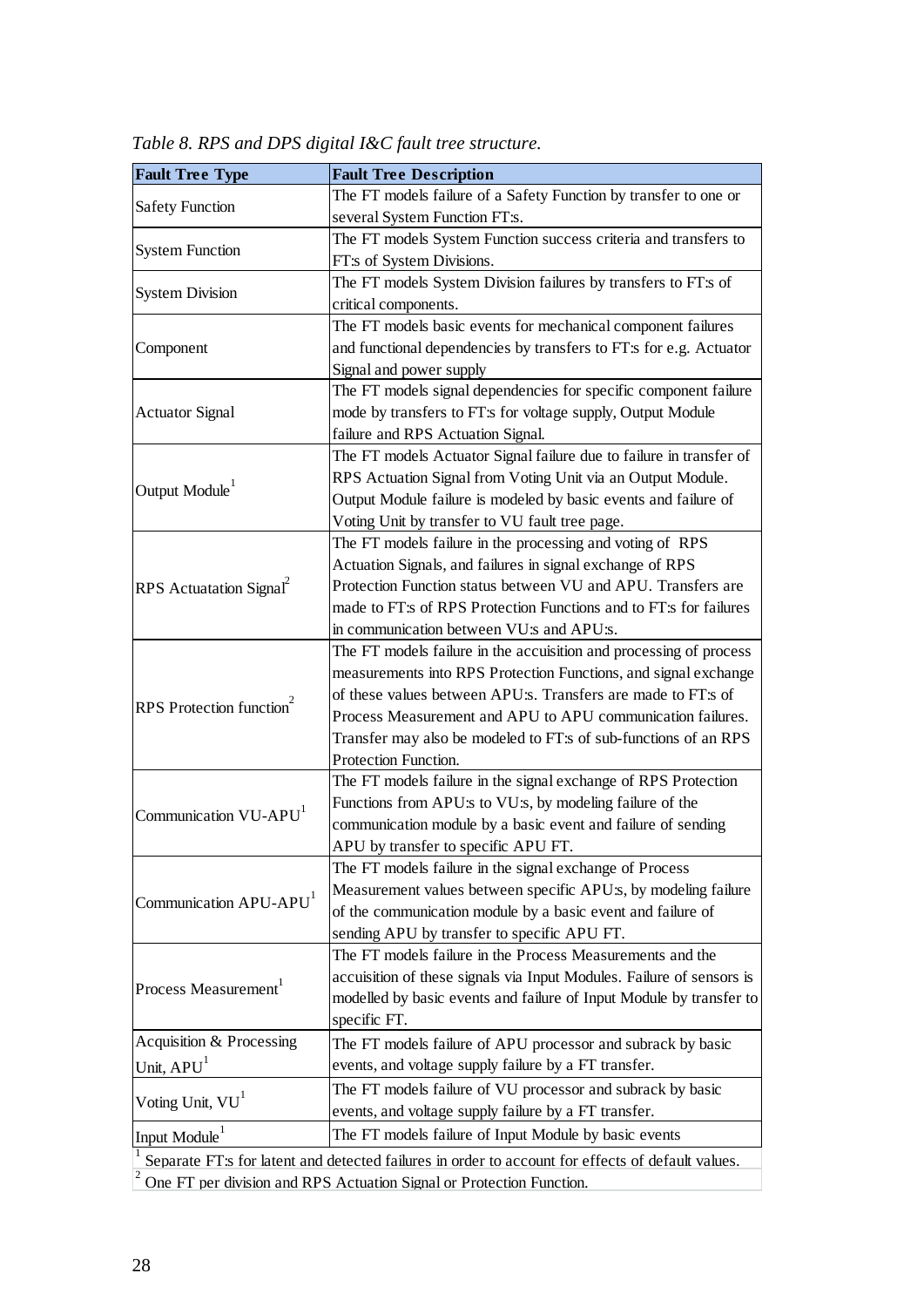<span id="page-33-0"></span>Based on the taxonomy developed in section 6.1 and the safety I&C protection functions and fault tolerant design defined in Appendix A, the fault tree model of the example PSA, digital I&C has been developed by applying the fault tree structure of Table 8. The main tasks of the procedure (in a bottom-up perspective) are:

- Grouping of module failures into modelling blocks taking into account:
	- o Possible failure modes
	- o Possible default values at detected failure.
- Allocation of modelling blocks for each specific RPS/DPS safety protection functions (Table A-3) with regard to
	- o Failure mode of the function
	- o The consequence of applied default values at detected failure
	- o Type of voting logic.
- Allocation of modelling blocks for each specific RPS/DPS actuation signal (Table A-2) with regard to
	- o Failure mode of the actuation signal
	- o The consequence of applied default values at detected failure
	- o Type of voting logic.
- Allocation of modelling blocks for each actuator with regard to
	- o Failure mode of the actuator
	- o Fail-safe state of the actuator.

The reliability model has been developed with a somewhat expanded fault tree structure in order to increase the flexibility and to make it possible to evaluate different modelling aspects. The model of the digital I&C currently consists of 500 fault trees pages, 360 basic events and 90 hardware CCF groups. The developed I&C model follows a generic coding system for fault trees and events.

### **6.3 Evaluation of modelling aspects**

The example PSA model has been designed in a dynamic manner to allow major changes of the modelling of different digital I&C aspects as mentioned in section 6. The model changes are mainly performed by the use of boundary condition sets in the consequence analysis cases.

Since the model and the data are fictive, it is not meaningful to draw conclusions from numerical results. The evaluation have instead been made by comparing importance measures such as risk increase factor (RIF), risk decrease factor (RDF) and sensitivity factors, and by qualitative analysis of minimal cut sets (number, rank, why a minimal cut set, which are missing, etc.), for different configurations of design and modelling aspects.

All initiating events as presented in Appendix A (Table A-1) have been analysed, but conclusions are mainly made based on the analysis of the initiating event "general transient" since this event will give the most unbiased results. The other initiating events all have impact on one or more core damage barriers, which will affect the importance of the digital I&C equipment.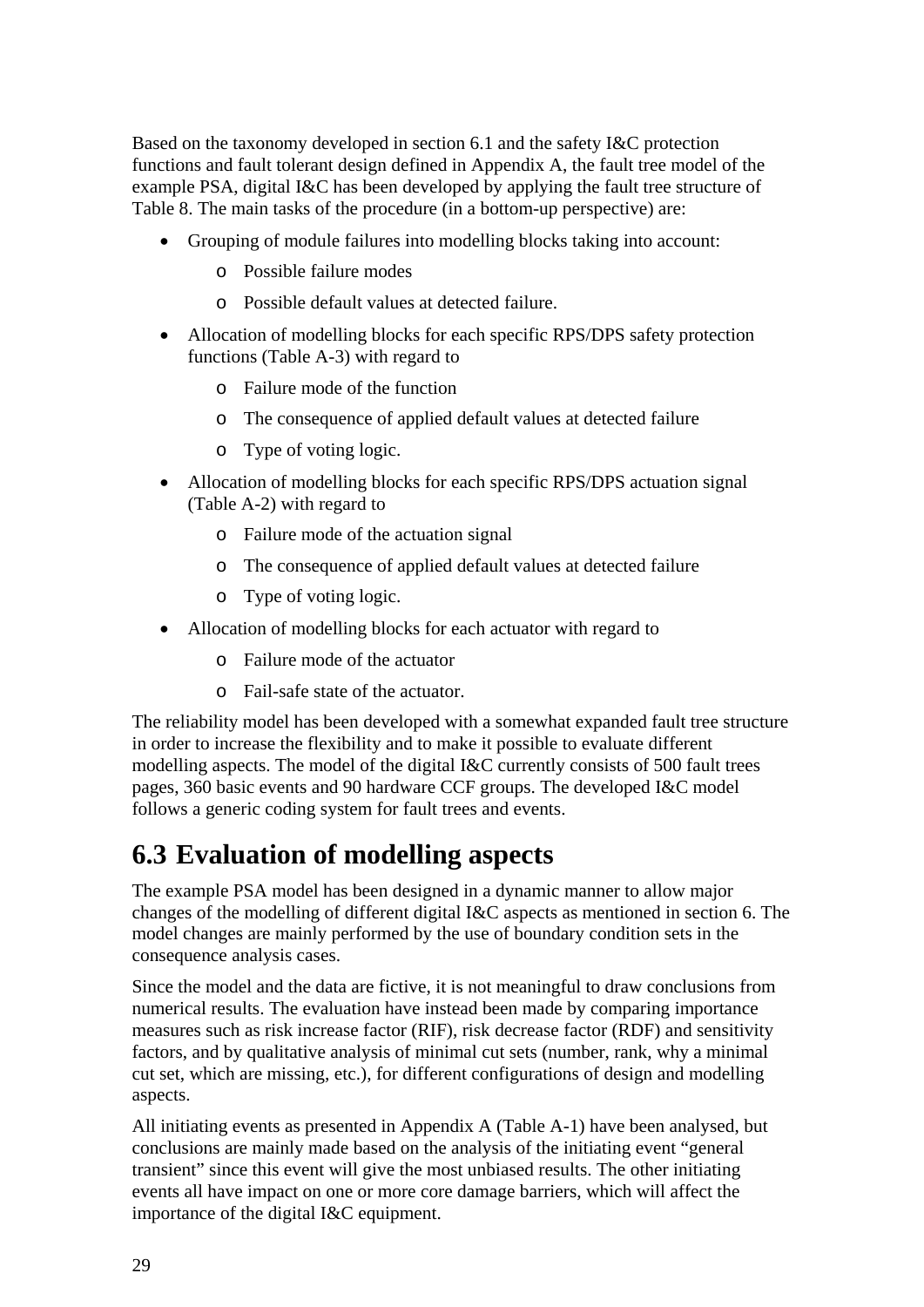<span id="page-34-0"></span>The modelling aspects that have been adressed in this project phase are:

- Hardware failure modes
	- o Relative importance of digital I&C modules and failure modes (detected vs. undetected failures)
- Level of detail
	- o System level vs. I&C unit level vs. module level
- Default values
	- o Importance of default value modelling.

The results from the evaluation of these aspects are stated below.

#### **6.3.1 Hardware failure modes**

The fault tree model has been developed at module level of detail with modules and failure modes according to Table 7. Importance measures have been calculated for each module type and combined failure mode.

The results show that both undetected and detected failures contribute significantly to the result, in fact detected failures have a more than 8 times higher fractional contribution than undetected failures. The contribution is almost exclusively given by CCF events both for detected and undetected failures.

The reason to the high contribution from the detected failures is found in the fault tolerant design of the RPS and DPS, where several RPS/DPS safety functions (mainly isolation signals) apply a default value of 1 (i.e. 1-o-o-4 conditions tripped) at a detected failure in the APU:s, see Appendix A (Tables A-6, A-7). At failure in more than one division, e.g., by a CCF, this will lead to a spurious VU activation of one or several RPS/DPS actuation signals, which in turn may cause stop of one or several safety systems. The main contributor to the detected failures is the subrack module which affects the complete I&C unit and also has a relatively high failure probability compared to the other I&C modules. The contribution to detected failures from digital output modules is small since these only can affect a single system function.

The contribution from undetected failures where found to be of the same magnitude for the different modules. No module or failure mode was found to have insignificant contribution to the plant risk. This stresses the importance of *not* excluding detected failures from the reliability model.

#### **6.3.2 Level of detail**

In order to evaluate the effect on plant risk measures of performing the digital I&C reliability model at different levels of detail, the example model has been developed with the possibility to evaluate the reliability of the digital protection system at I&C unit level.

This is performed by applying the taxonomy of section 5.3 for the I&C unit level and modelling corresponding failure modes as exchange events for the basic events of processor failure modeled at module level. All other basic events at the module level receive a failure probability of 0.

One important task for the I&C unit level modelling is to calculate realistic failure rates and probabilities with regard to the number of sub-components (i.e. modules) critical for the I&C units function and the test interval of the I&C unit.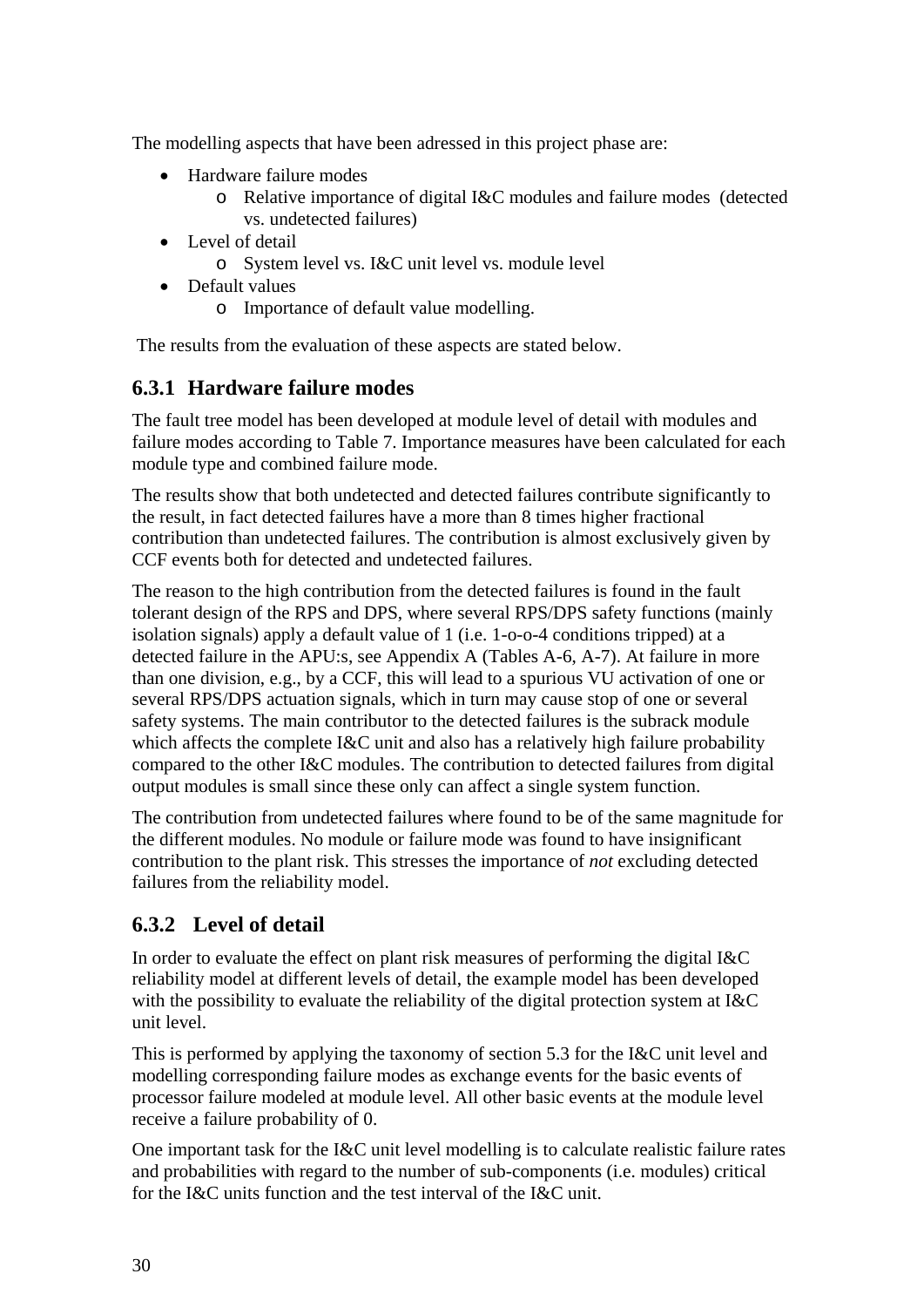There are several different approaches that may be chosen for this task, whereof the three most obvious ones are described here:

- 1. Calculate the sum of failure rates and failure probabilities for all modules of the I&C unit. This approach will include modules that are critical as well as noncritical for the actuator signals under consideration, e.g. input and output modules. The result will be a highly conservative failure probability of the I&C unit that will have a large impact on the reliability of actuator signals and on the probability for spurious signals.
- 2. Identify the I&C modules that are required for performing the specific actuations modeled in the PSA and calculate the sum of failure rates and failure probabilities for these. This approach will require extensive information regarding the I&C design, RPS safety functions and RPS actuation signals. The result will still be conservative since in reality only certain modules are required for certain functions and signals.
- 3. Calculate the sum of failure rates and failure probabilities for one piece of each module of the I&C unit. With this approach it will be assumed that only one specific I&C module, e.g. input module, will be required for a specific RPS safety function or actuator signal. This will in most cases be a non-conservative assumption since, e.g., safety functions often include several sub-conditions dependent on different input modules. It may however still produce conservative reliability estimates on system level since when modelling on I&C unit level, all RPS safety functions or RPS actuation signals in a given division will fail at the same time.

Test intervals for the calculation of failure probabilities of undetected failures may in the above cases either be conservatively chosen as the longest of the modules or as a calculated mean of the considered modules test interval. The first approach will produce very conservative results, while the second will require extensive input data and may be difficult to perform.

One important aspect to consider in the choice of approach is hence the amount and level of detail in system and design information necessary for the approach in relation to the purpose of the reliability model and the level of conservatism that can be accepted.

For the purpose of evaluating modelling aspects in this project, where the impact with regard to simplifications in modelling of dependencies rather than conservatisms in reliability data is the objective, approach number 3 have been applied. This gives the lowest possible failure rate for the I&C unit and the differences in results compared to the module level reliability model will to a larger extent be the result of simplifications in functional dependencies. The test interval for undetected failures is assumed to be the same as for the processor module, i.e., one year.

When results from the general transient event tree analysis case in the example model at the I&C unit level is compared to the results from the module level model, a CDF increase of a factor 2,5 is observed for the I&C unit level case.

The importance of the RPS and the DPS systems increases with a factor 10 and gains the highest fractional contributions among the modeled safety systems. The largest increase in importance is found for the undetected failures where the fractional contribution increases with a factor 50 while the increase for detected failures is a factor 2. At I&C unit level undetected failures also have a higher risk contribution than detected failures by a factor of 6, whereas in the module level of detail the detected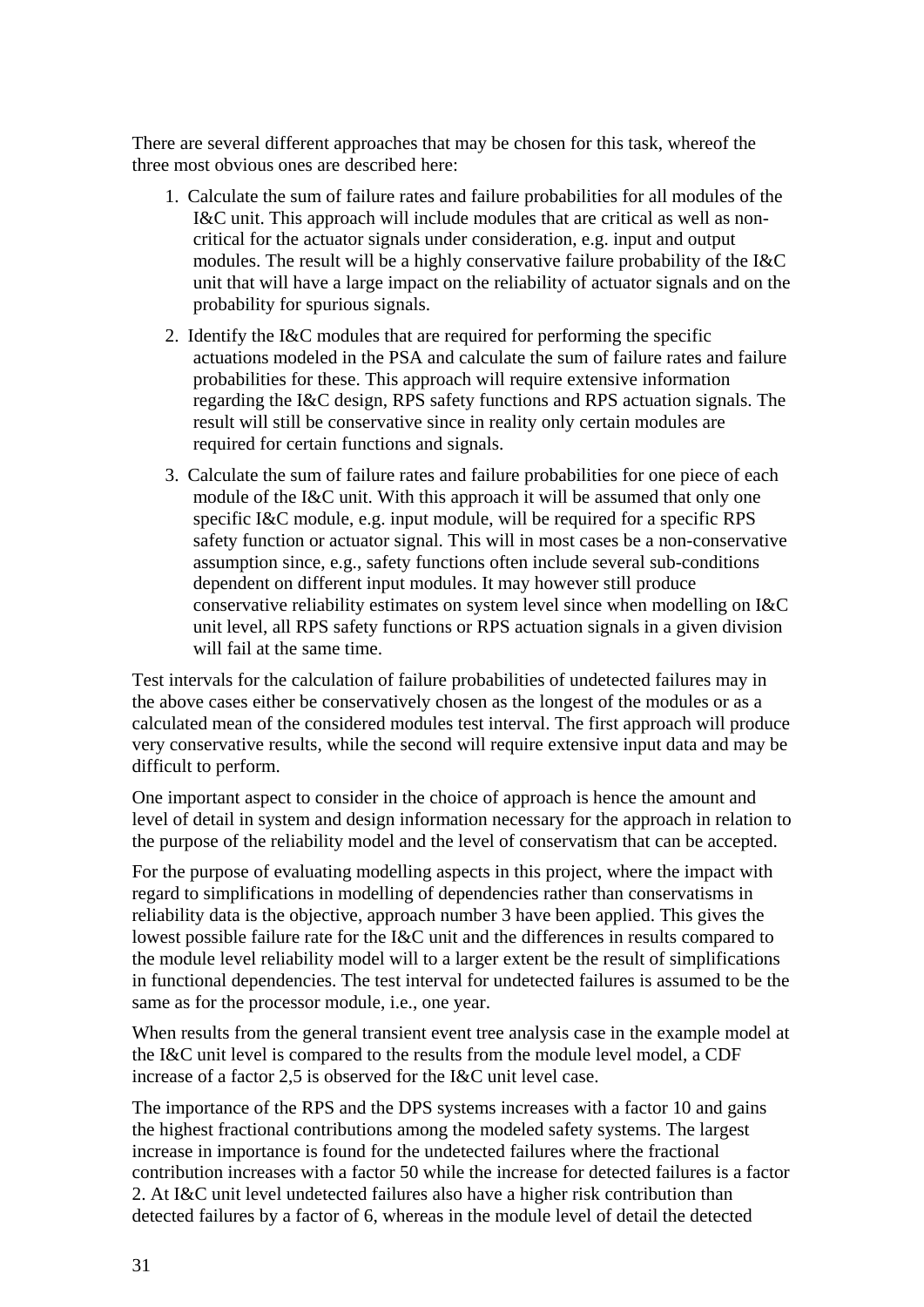failures had a 8 times higher risk contribution than the undetected failures. This shows that the modelling at a higher level of detail may produce misleading results which in turn may lead to erronous risk informed decisions.

One reason for the large increase of undetected failures importance is due to that a test interval of 1 year is applied for the I&C unit, where in the module level of detail the test interval for digital outputs is assumed to 4 weeks, i.e. the failure probability of a single digital output is increased with a factor of 13 (all other modules have in the module level a test interval of 1 year). The results show however also that a large increase, a factor of 8, can be found due to the simplifications of dependencies to input and output modules, but also communication modules, that are applied when modelling at I&C unit level.

The rather low increase of the detected failures importance is due to that the subrack is by far the largest contributor to detected failures. The failure probability of the complete I&C unit is a factor 2 compared to that of the subrack, which implies that the impact of modelling detected failures on a higher level of detail is negligeble, i.e. the increase found is solely due to increase in the failure probability. The reason for this result is that failure of the subrack have the same impact as a failure of a complete I&C unit in combination with the subrack dominating the contribution from detected failures. In a case with lower failure probability of the subrack a larger relative increase in importance of detected failures when modelling at I&C unit level should be expected.

By comparing the cutset lists of the I&C unit and module level major differences can be observed. The list at module level is dominated by sequences with loss of offsite power as a post transient event in combination with failure of backup power resulting in a station blackout. The dominating events causing these sequences are unrelated to digital I&C. Cutsets containing digital I&C have a low individual contribution to the top frequency and the highest contribution is given by cutsets resulting in loss of emergency feedwater due to loss of DPS actuator signals and loss of feedwater system due to spurious RPS isolation signals and loss of emergency core cooling system due to failure of the depressurisation signal. The contributing I&C events to these sequences are CCF:s containing detected failure of DPS subracks in combination with CCF:s of RPS subracks.

The cutset list at the I&C unit level is not dominated by the station blackout sequences as in the module level, though these sequences are still high ranked. In addition the I&C unit level, the cutset list contains a large number of cutsets containing threefold CCF for undetected failure of RPS APU:s in combination with threefold CCF for undetected failure of DPS APU:s. The sequence leads to the failure of reactor scram, which in comparison is a core damage sequence with quite low importance in the module level PSA. There are two major reasons for the increase in importance. The first is that dependencies for individual scram conditions to different input and output modules are not considered when modelling on the I&C unit level, i.e. they all fail at the same time. The second reason is that correct test intervals of the digital outputs for the reactor scram can not be applied at I&C unit level modelling, which incorrectly results in a high risk contribution from reactor scram sequences.

It should be noted that the approaches 1 and 2 for the I&C unit failure rate estimation would produce much higher results than presented here. A more realistic treatment of test intervals by calculating a mean value would decrease the results, but the differences described above would still be evident, only somewhat smaller.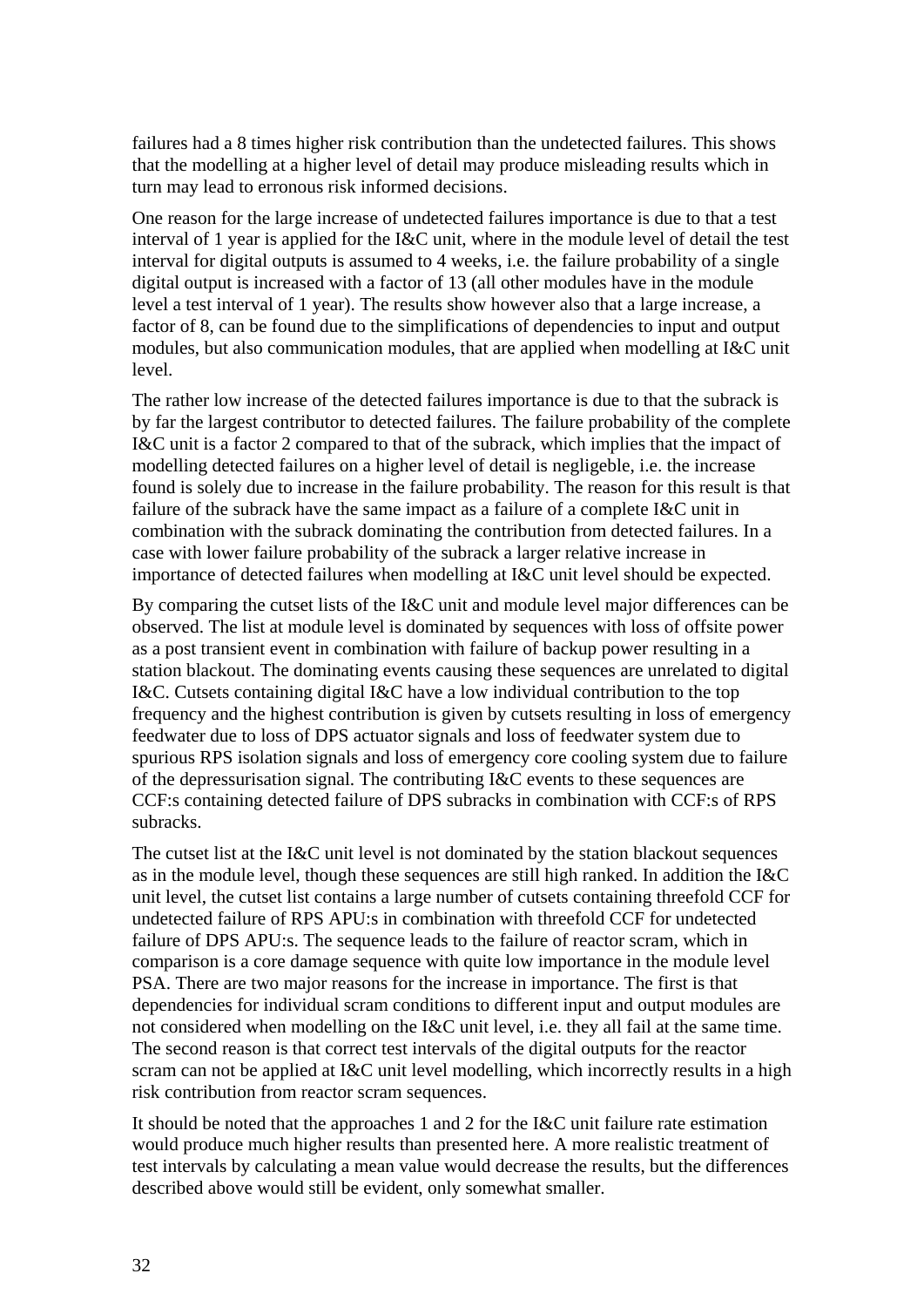#### <span id="page-37-0"></span>**6.3.3 Impact of default values**

As described in Appendix A and discussed in previous sections, the assumed fault tolerant design of the example digital I&C systems apply default values of 1 in case of detected failures for some safety functions and actuator signals. This has the effect that spurious signals can occur and affect the safety systems availability, which is also reflected in the results of the evaluation of the modelling aspects performed on the reference model in section 6.3.1 and 6.3.2. It is hence relevant to also evaluate the impact of the digital I&C for a fault tolerant design with a minimum of spurious signals.

For this purpose the example PSA has been evaluated under the assumption that a default value of 1 is applied at detected failures only for the reactor scram safety function. For all the other safety functions a default value of 0 will be applied at detected failures, which means that no spurious signals can be caused by the digital I&C and detected failures will instead contribute to loss of actuator signals.

The evaluation shows a small decrease in the core damage frequency at the module level of detail, which means that the decrease of the probability of spurious signals has bigger effect than the increase of the probability for failure to actuate caused by detected failures. The importance of detected failures decreases significantly compared to the reference model, and also the importance of undetected failures decreases due to that cutsets containing combinations of detected and undetected CCF events are no longer valid. The risk contribution (FC) is of the same size for detected failures as for undetected failures.

When evaluating this case at the I&C unit level of detail one major difference is observed compared to the module level. The importance of undetected failures is still very high while the importance of detected failures decreases significantly. The FC of undetected failures is a factor 100 higher than the FC for detected failures.The reason for this is the increased importance of the event sequences related to failure of the scram system which was observed in section 6.3.2 when the I&C unit level of detail was applied, and also is observed here. Since the scram safety function in this case still applies a default value of 1 at detected failures, the conservatism applied for undetected failures when modelling on the I&C unit level comes even more evident in this case. Compared to the FC of undetected failures at the module level of detail, the I&C unit level of detail FC is a factor 100 higher.

#### **6.3.4 Conclusions**

The evaluation of the example PSA shows that both undetected and detected failures contribute significantly to the PSA result, indifferently of the assumed fault tolerant design. In the case where spurious signals can occur due to that default values of 1 are applied at detected failures, detected failures can even dominate the contribution from digital I&C to the plant risk. This stresses the importance of not excluding detected failures from the reliability model without thorough investigations.

The results show that the choice of level of detail for the modelling of digital I&C is of high importance for the result. Modelling at the I&C unit level can result in large conservatism that may produce misleading results e.g. regarding dominating core damage sequences and significance of I&C failure modes with regard to the plant risk, which in turn may lead to erronous risk informed decisions.

It should be noted that these conclusions are preliminary and further work and validation is planned during 2013. The received results is due to the specific design of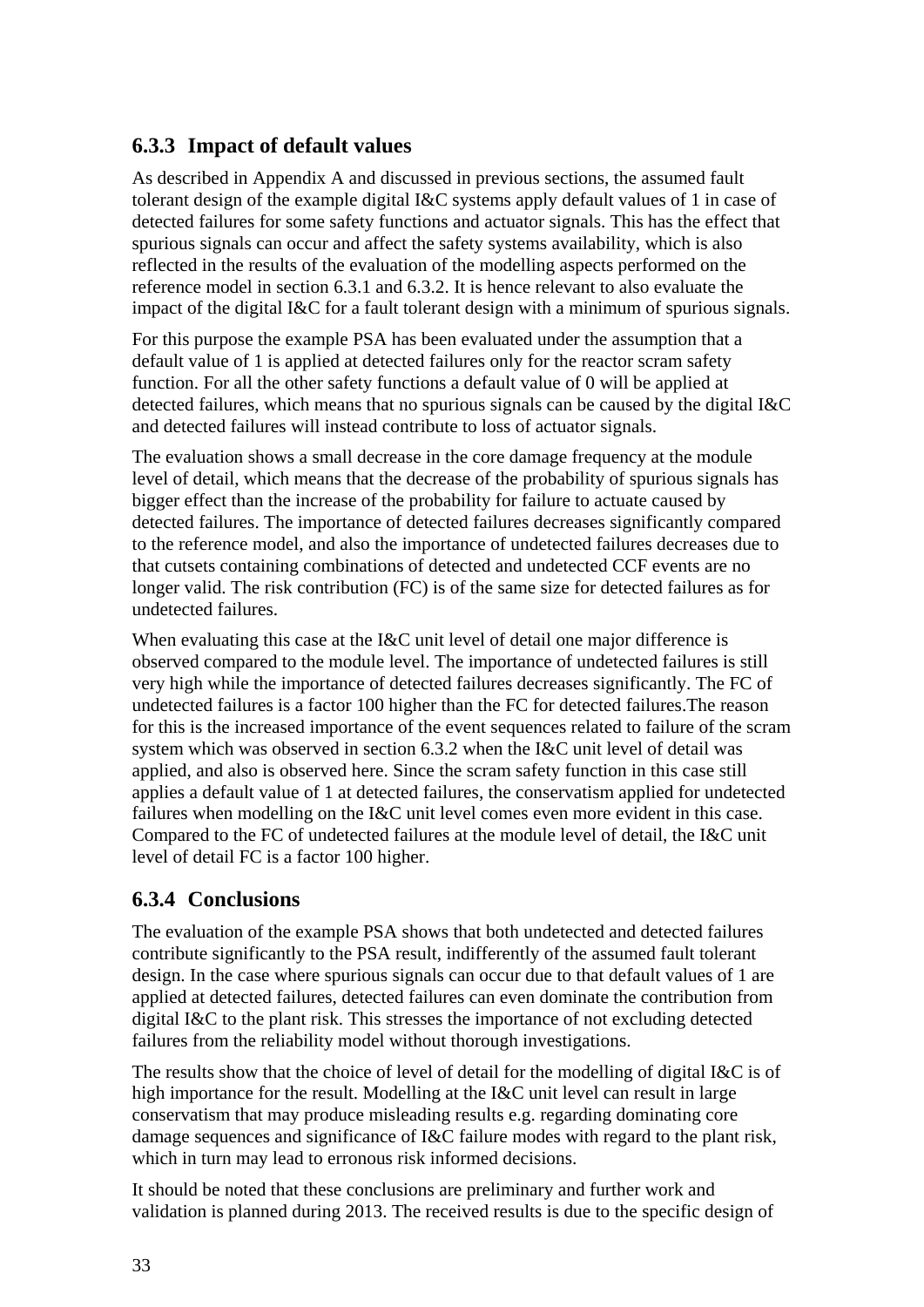<span id="page-38-0"></span>the example plant and example I&C system and also due to the assumed failure data of the digital I&C and assumed CCF parameters. The results of this study should therefore not directly be generalised to other designs.

# **7 Failure data**

### **7.1 Hardware reliability data**

Usually, hardware failure data is provided by the vendor of the equipment. This is standard requirement in the contract between the utility and the vendor. The data provided by the supplier sets the limit for the detail of the PSA, i.e., it is not feasible to model in more detail due to lack of reliability data. Two kinds of failure data may provided by vendors: 1) based on operating experience, 2) based on a part counting method followed by a standard like Siemens SN 29500 [[19\]](#page-43-7) or generic data bases such as the reliability prediction database the Military Handbook for "Reliability Prediction of Electronic Equipment" (MIL-HDBK-217) [\[20\]](#page-43-8). MIL-HDBK-217 contains failure rate models for the various part types used in electronic systems, such as integrated circuits, transistors, diodes, resistors, capacitors, relays, switches, and connectors. These failure rate models are based on mathematical models derived from empirical field failure rates that are gathered for different parts and systems. Those models respect ambient conditions, level of stress, and type of applications.

Failure data is typically provided in terms of failure rate (1/time unit). From the PSA modelling point of view it is necessary to distinguish between detected and undetected failures, which depends on the failure detection features of the I&C units. The judgement of the share of detected vs. undetected failure rates needs to be provided by the vendor.

A second important reliability parameter needed for PSA is CCF failure rates. CCF parameters are sometimes derived from some generic values, but as an alternative IEC 61508-6 [\[15](#page-43-5)] has been used, e.g., in [\[21](#page-43-9)].

### **7.2 Software reliability data**

Sophisticated software reliability estimation methods presented in the academic literature are not applied in real industrial PSAs. Instead, the numbers are some kind of engineering judgments for which justifications may be hard to find.The engineering judgement approaches can be divided into the following categories depending on the argumentation and evidence they use [\[22](#page-43-10)]:

- screening out approach
- screening value approach
- expert judgement approach
- operating experience approach.

The reliability model used for software failures is practically always the simple "probability of failure per demand", denoted here by the parameter *q*.

Screening out approach means that software failures are screened out from the model. The main arguments to omit software are that 1) the contribution of software failures is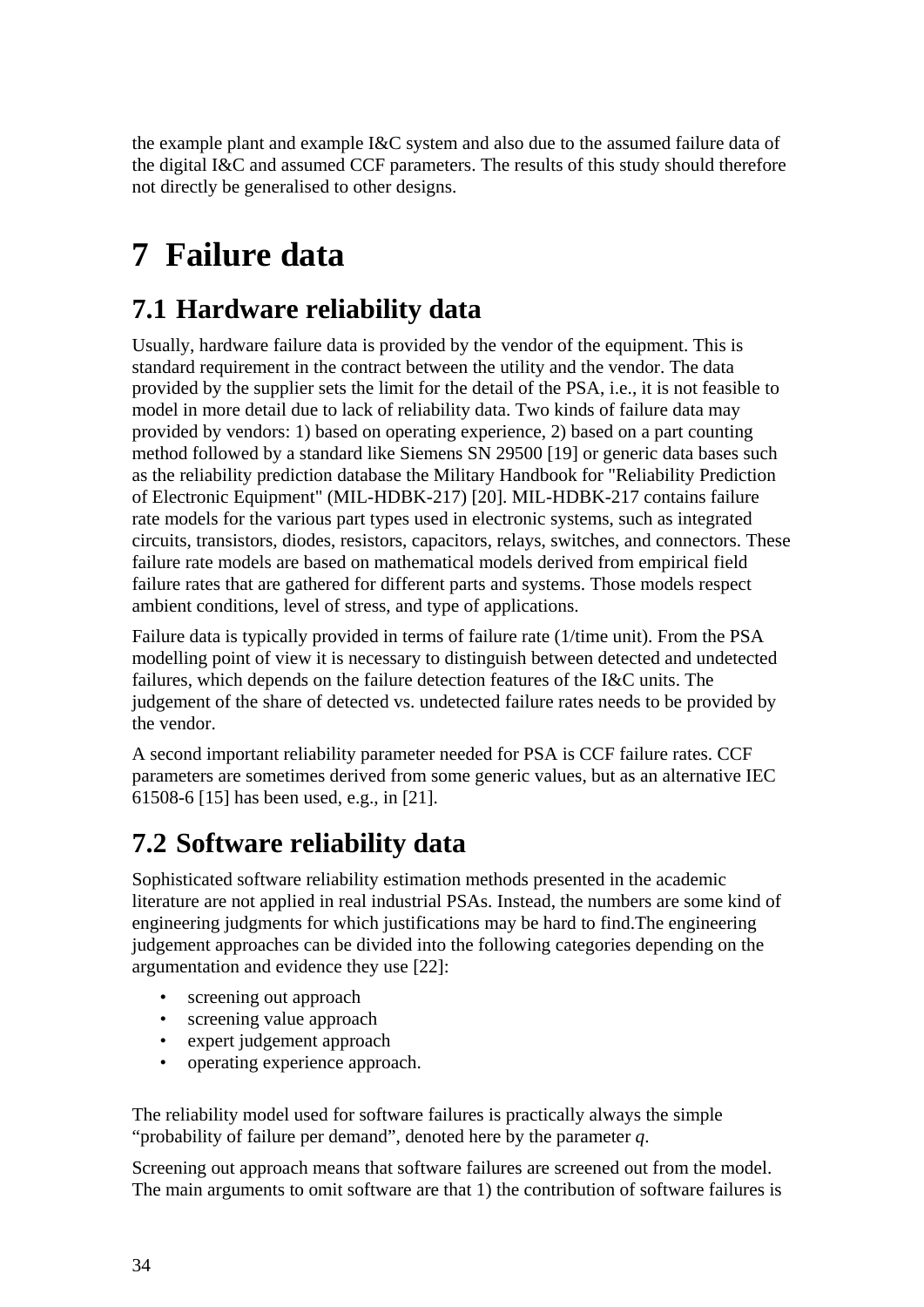<span id="page-39-0"></span>insignificant or that 2) no practical method to assess the probability of software failure (systematic failure).

Screening value approach means that some reliability number, like  $q = 1E-4$ , is chosen without detailed assessment of the reliability, and it is claimed that this is a conservative number for a software CCF. The screening value is taken from a reference like IEC 61226 [\[23](#page-43-11)]. Accordingly, the reference [\[24](#page-43-12)] states that reliability claims " $q <$  1E-4" for a single software based system important to safetyshall be treated with extreme caution. This derives partly due to the fact that demonstrating lower probabilities, e.g., by statistical testing is very laborious.

Expert judgement approach relies on the assessment of the features of the software system which are assumed to have correlation with the reliability. The two questions are 1) which features should be considered and 2) what is the correlation between the features and the reliability. This kind of approaches are used extensively in PSA, e.g., in human reliability analysis. Such models are difficult to validate.

Operating experience approach means an assessment based on operational data. In reality, operating experience approach is like the expert judgement approach since operational data need to be interpreted in some way to be used for reliability estimation. Especially if the reliability estimation is not carried out explicitly using well-defined data and reliability models.

Generally, only common cause failures are modelled in PSA. One reason for this is that there has not been a methodology available to correctly describe and incorporate software failures into a fault tree model.The only reliability model which is applied is constant unavailability (*q*) and this is used to represent the probability of CCF per demand. Spurious actuations due to software failures are not modelled or no need to consider software failure caused spurious actuations has been concluded.

Software CCF is usually understood as the application software CCF or its meaning has not been specified. Software CCF is generally modelled between processors performing redundant functions, having the same application software and on the same platform. One of the exceptions is the design phase PSA made for the automation renewal of the Loviisa NPP, where four different levels of software failures are considered: 1) single failure, 2) CCF of a single automation system, 3) CCF of programmed systems with same platforms and or software, and 4) CCF of programmed systems with different platforms and or software [[22\]](#page-43-10).

With regard to the reliability numbers used in PSA, it is difficult to trace back where they come from — even in the case of using operating experience. The references indicate the sort of engineering judgement but lacks supporting argumentation. To overcome the shortcomings of the present approaches for software failure rate estimation, an analytical approach is provided in [\[25](#page-43-13)].

## **8 Next steps**

In 2013, the main activities will be to finalize the WGRISK guidelines and to work with software reliability modelling and quantification. The preliminary ideas to develop the approach to software reliability quantification are presented in papers [[22,](#page-43-10) [25,](#page-43-13) [26\]](#page-43-14).

In addition, the example PSA model will be developed further in order to match with the final guidelines on failure modes taxonomy and to test and demonstrate the software reliability quantification and modelling.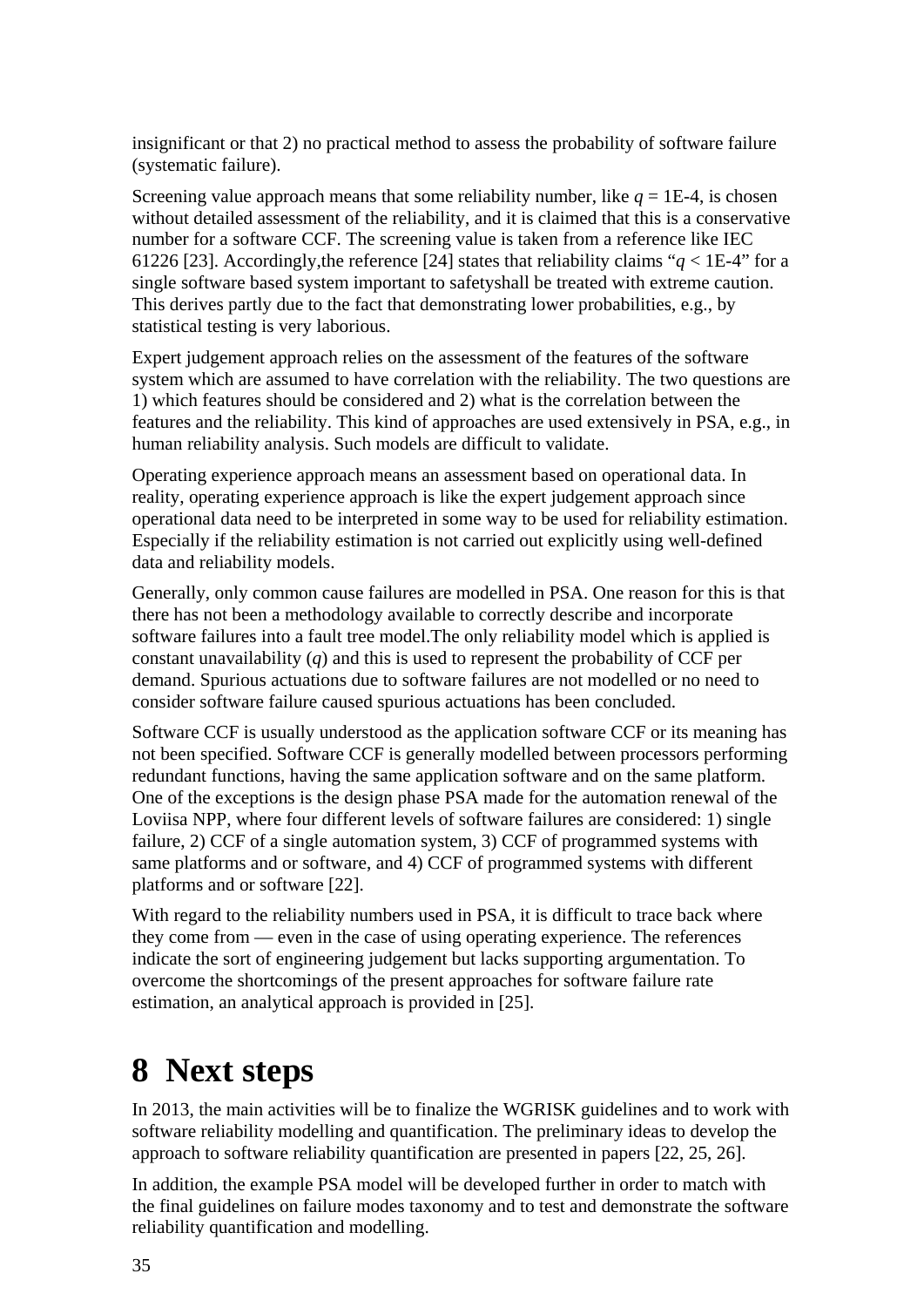<span id="page-40-0"></span>In 2014, the focus is on dissemination of results of previous years work.

| Milestones 2013–14 |                                                                          |
|--------------------|--------------------------------------------------------------------------|
| <b>Start</b>       | 1.1.2013                                                                 |
| $T+1$ M            | Kick-off meeting on software modelling and quantification                |
| $T + 3 M$          | WGRISK task group meeting and WGRISK annual meeting in Paris             |
| $T + 9 M$          | PSA2013 conference and tentative WGRISK task group meeting               |
| $T + 10 M$         | Final draft of the WGRISK guidelines submitted to external review        |
| $T + 11 M$         | NKS (Nordic) seminar on software modelling and quantification            |
| $T + 12 M$         | NKS report on software modelling and quantification                      |
| $T + 14 M$         | Final WGRISK guidelines                                                  |
| $T + 20 M$         | Final draft of the NKS report and seminar (covering all activities 2010– |
|                    | 14)                                                                      |
| $T + 24 M$         | NKS final report on guidelines of reliability analysis of digital I&C    |
|                    | systems in PSA                                                           |

**Milestones 2013–14** 

# **9 Conclusions**

Failure modes taxonomy is a framework of describing, classifying and naming failure modes associated with a system. Main uses of the failure modes taxonomy is in the performance of reliability analyses and in the collection of operating experience of technological systems. Due to the many unique attributes of digital systems, a number of modelling and data collection challenges exist, and consensus has not yet been reached.

In the DIGREL task, the taxonomy has been developed jointly by PSA and I&C experts which have slightly different views and needs on defining the failure modes. The PSA experts' perspective follows the needs of PSA modelling in order to capture relevant dependencies and to find justifiable reliability parameters. I&C experts are focused on failure mechanisms and their recovery means, e.g., V&V measures. An important aspect in the development of the taxonomy is for PSA and I&C experts to define the "meeting point" for the two perspectives.

A clear distinction can be made between the treatment of protection and control systems controlling e.g. the turbine plant. There is a general consensus that protection systems shall be included in PSA, while control systems can be treated in a limited manner. The aim of DIGREL is first to define a common taxonomy for protection system type of digital systems. This is considered a conceivable target for the task, while the treatment of control systems may remain as an open issue.

The development of a hardware taxonomy is dependent on the overall requirements and prerequisites since they will set boundary conditions e.g. for the needed level of detail of hardware components and for the structure of the failure modes. The following overall requirements for the hardware taxonomy have been agreed upon:

- forms a complete/exhaustive set, mutually exclusive failure modes
- organized hierarchically,
- data to support the taxonomy should be available,
- analogy between failure modes of different components,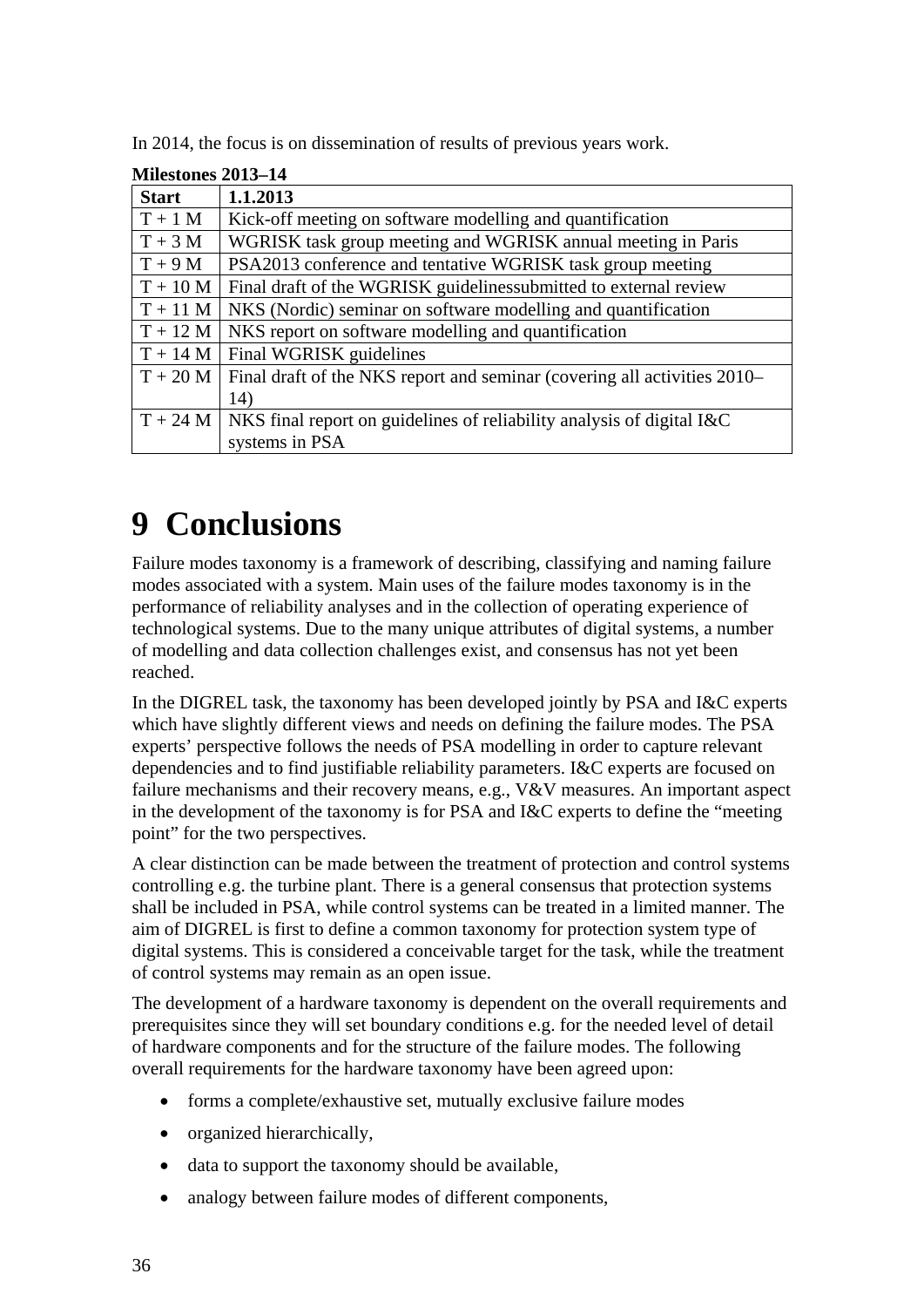- the lowest level of the taxonomy should be sufficient to pinpoint existing dependencies of importance to PSA modelling,
- supports PSA practice, i.e. appropriate level for PSA, and fulfil PSA requirements/conditions,
- captures defensive measures against fault propagation and other essential design features of digital I&C.

With regard to the analysis and modelling of protection systems, the following levels of details can be distinguished from the hardware point of view:

- (1) the entire system
- (2) a division
- (3) processing units (and cabinets)
- (4) modules, i.e. subcomponents of processing units
- (5) basic components, i.e. subcomponents of modules.

The evaluation of the example PSA have demonstrated the developed taxonomy and verified it is suitable for PSA purpose. The evaluation shows that the choice of level of detail for the modelling of digital I&C is of high importance for the results. The most suitable level of detail is found to be the "module level" which concur with the level of detail of the general PSA state of the art. The module level will make it feasible to perform, maintain and review a PSA of digital I&C with reasonable resources while capturing critical dependencies. It will also be possible to capture fault tolerant features of the digital system and the impact on the reliability of safety functions.

Modelling on the I&C unit level of detail can result in large conservatisms that may produce misleading results e.g. regarding dominating core damage sequences and significance of I&C failure modes with regard to the plant risk, which in turn may lead to erronous risk informed decisions.

The evaluation of the example PSA also shows that both undetected and detected failures contributes significantly to the PSA result, indifferently of the assumed fault tolerant design. This stresses the importance of not excluding detected failures from the reliability model without thorough investigations.

It should be noted that the conclusions from the example PSA are preliminary and further work and validation is planned during 2013. The received results is due to the specific design of the example plant and example I&C system and also due to the assumed failure data of the digital I&C and assumed CCF parameters. The results of this study should therefore not directly be generalised to other designs. Differences in conclusions may of course be found for different designs and failure data.

In order to develop a realistic fault tree model for a digital I&C protection system it is vital that the chosen fault tolerant design is fully understood and correctly described in the model. The treatment of faulty inputs and degraded voting logic sets the foundation of the fault tree analysis. In general, modelling of digital I&C significantly increases the effort of failure mode analysis, dependency analysis and fault tree modelling. The amount of resource involved in such a task should not be underestimated, neither should the task of quality assurance.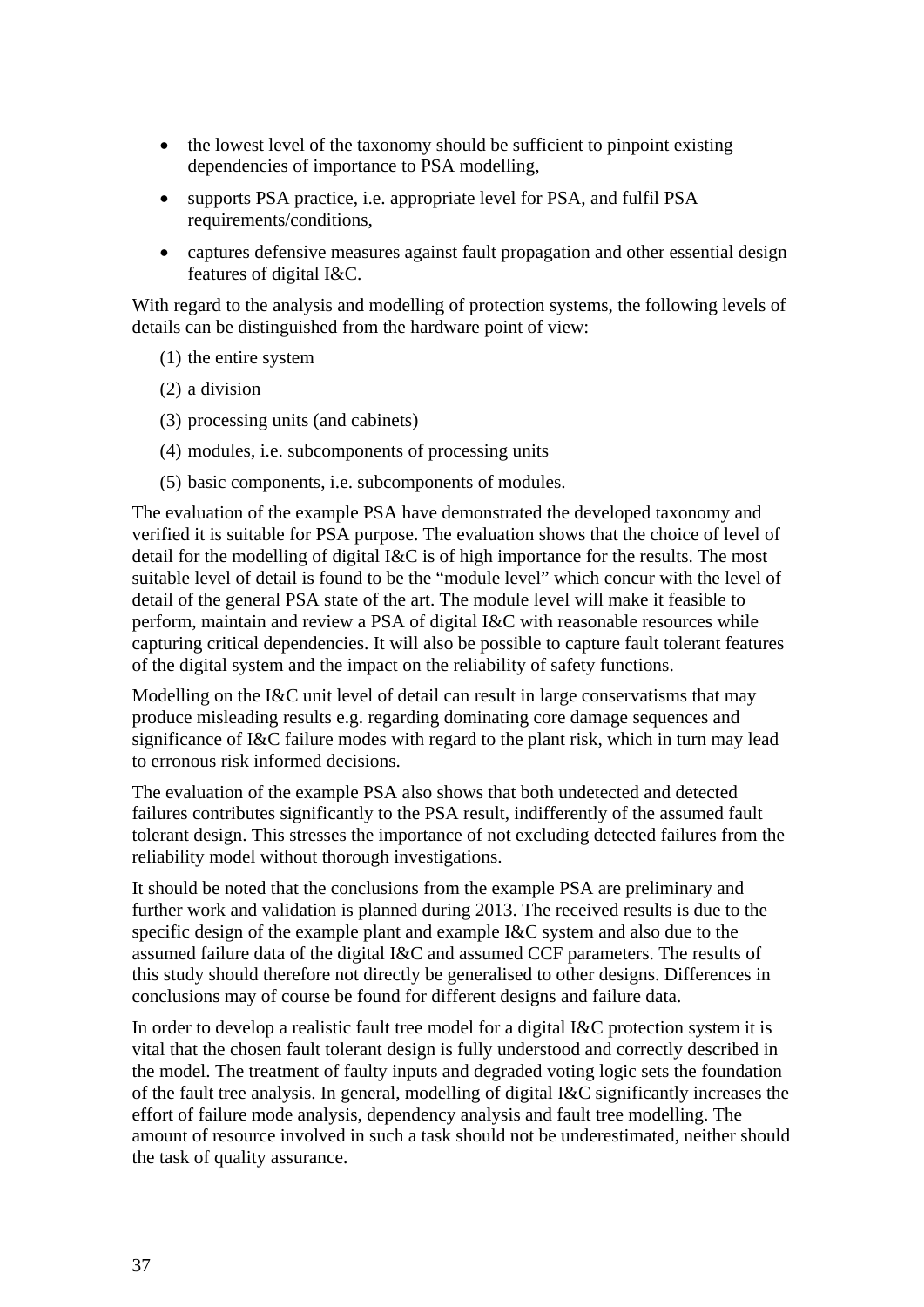## <span id="page-42-0"></span>**10 References**

- 1. Recommendations on assessing digital system reliability in probabilistic risk assessments of nuclear power plants, NEA/CSNI/R(2009)18, OECD/NEA/CSNI, Paris, 2009.
- 2. Authén, S, Björkman, K., Holmberg, J.-E., Larsson, J. Guidelines for reliability analysis of digital systems in PSA context — Phase 1 Status Report, NKS-230 Nordic nuclear safety research (NKS), Roskilde, 2010.
- <span id="page-42-1"></span>3. Holmberg, J-E, Authén, S., Failure modes taxonomy for digital I&C systems common framework for PSA and I&C experts. In Proc. of Nordic PSA Conference - Castle Meeting 2011, Johannesbergs Slott, Gottröra, Sweden, 5–6 September, 2011.
- 4. Holmberg, J.-E., Authén, S., Amri, A. Development of best practice guidelines on failure modes taxonomy for reliability assessment of digital I&C systems for PSA, Proc. of 11th International Probabilistic Safety Assessment and Management Conference & The Annual European Safety and Reliability Conference, 25- 29.6.2012, Helsinki, 10-Th4-1.
- 5. Smidts, C., Kim, M.C., Identification of Failure Modes of Software in Safety-Critical Digital I&C Systems in Nuclear Power Plants, Proc. of 11th International Probabilistic Safety Assessment and Management Conference & The Annual European Safety and Reliability Conference, 25-29.6.2012, Helsinki, 10-Th4-2.
- 6. Piljugin, E., Authén, S., Holmberg, J.-E., Proposal for the Taxonomy of Failure Modes of Digital System Hardware for PSA, Proc. of 11th International Probabilistic Safety Assessment and Management Conference & The Annual European Safety and Reliability Conference, 25-29.6.2012, Helsinki, 10-Th4-3.
- <span id="page-42-4"></span>7. Chu, T.L., Yue, M., Postma, W., A Summary of Taxonomies of Digital System Failure Modes Provided by the DigRel Task Group, Proc. of 11th International Probabilistic Safety Assessment and Management Conference & The Annual European Safety and Reliability Conference, 25-29.6.2012, Helsinki, 10-Th4-4.
- 8. Holmberg, J.-E., Authén, S., Gustafsson, J., Nordic experience and experiments of modelling digital I&C systems in PSA, Proc. of the 8th International Topical Meeting on Nuclear Plant Instrumentation, Control and Human Machine Interface Technologies, NPIC & HMIT 2012, San Diego, 22-26.7.2012, American Nuclear Society, LaGrange, Park, Illinois, USA, pp. 278-290.
- 9. Kim, M.C., Stiller, J.C., Smidts, C.S., Discussion on Definitions of Terms in Reliability Analysis of Digital I&C Systems, Proc. of the 8th International Topical Meeting on Nuclear Plant Instrumentation, Control and Human Machine Interface Technologies, NPIC & HMIT 2012, San Diego, 22-26.7.2012, American Nuclear Society, LaGrange, Park, Illinois, USA, pp. 291–295.
- <span id="page-42-2"></span>10. Holmberg, J.-E., Authén, S., Amri, A., Sedlak, J., Thuy, N., Best practice guidelines on failure modes taxonomy for reliability assessment of digital I&C systems for PRA, Proc. of the 8th International Topical Meeting on Nuclear Plant Instrumentation, Control and Human Machine Interface Technologies, NPIC & HMIT 2012, San Diego, 22-26.7.2012, American Nuclear Society, LaGrange, Park, Illinois, USA, pp. 724-732.
- <span id="page-42-3"></span>11. Authén, S., Gustafsson, J., Holmberg, J.-E. Guidelines for reliability analysis of digital systems in PSA context — Phase 2 Status Report, NKS-261 Nordic nuclear safety research (NKS), Roskilde, 2012.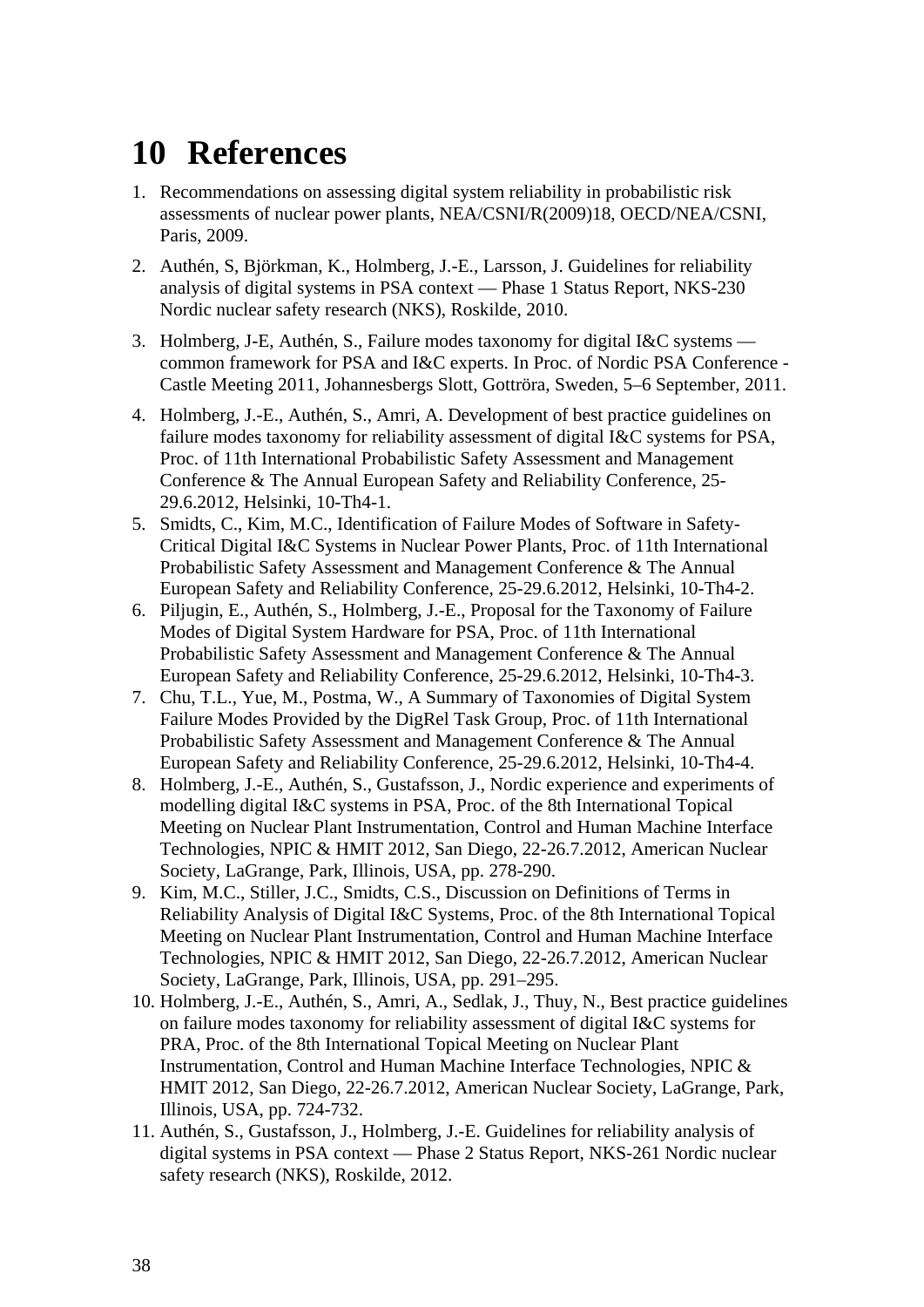- <span id="page-43-0"></span>12. Proceedings of the DIGREL seminar "Development of best practice guidelines on failure modes taxonomy for reliability assessment of digital I&C systems for PSA", October 25, 2011, VTT-M-07989-11, Espoo, 2011.
- <span id="page-43-1"></span>13. Proceedings of the DIGREL seminar "Development of best practice guidelines on failure modes taxonomy for reliability assessment of digital I&C systems for PSA", November 6, 2012, VTT-M-07735-12, Espoo, 2012.
- <span id="page-43-4"></span>14. Software Engineering -- Software product Quality Requirements and Evaluation (SQuaRE) -- Guide to SQuaRE , ISO/IEC 25000:2005, ISO/IEC, Geneva, 2005.
- <span id="page-43-5"></span>15. Functional safety of electrical/electronic/programmable electronic safety-related systems. Part 6: Guidelines on the application of IEC 61508:2 and IEC 61508:3. International Electrotechnical Commission, Geneva, 2000.
- <span id="page-43-6"></span>16. Gustafsson, J. Reliability analysis of digital protection system of a nuclear power plant. Masters Thesis, KTH, Stockholm, May 2012.
- <span id="page-43-2"></span>17. Procedures for Performing a Failure Mode, Effects and Criticality Analysis, MIL STD 1629A, US Department of Defense, Washington D.C., 1984.
- <span id="page-43-3"></span>18. Systems and software engineering – Vocabulary. ISO/IEC/IEEE 24765:2010, International Electrotechnical Commission, Geneva, 2010.
- <span id="page-43-7"></span>19. Failure Rates of Components, SN 29500. Siemens AG, CT SR SI, Otto-Hahn-Ring 6, D-81739 Munich, Germany.
- <span id="page-43-8"></span>20. Reliability Prediction of Electronic Equipment, Notice 2, MIL-HDBK-217F(2), US Department of Defense, Washington D.C., 1995.
- <span id="page-43-9"></span>21. Authén, S., Wallgren, E., Eriksson, S., Development of the Ringhals 1 PSA with Regard to the Implementation of a Digital Reactor Protection System, 10th International Probabilistic Safety Assessment & Management Conference, PSAM 10, Seattle, Washington, June 7–11, 2010, paper 213.
- <span id="page-43-10"></span>22. Bäckström, O., Holmberg, J.-E. Use of IEC 61508 in Nuclear Applications Regarding Software Reliability, Proc. of 11th International Probabilistic Safety Assessment and Management Conference & The Annual European Safety and Reliability Conference, 25-29.6.2012, Helsinki, 10-Th2-4.
- <span id="page-43-11"></span>23. Nuclear power plants. Instrumentation and control important to safety. Classification of instrumentation and control functions, IEC 61226, Ed. 3.0, International Electrotechnical Commission, Geneva, 2009.
- <span id="page-43-12"></span>24. Licensing of safety critical software for nuclear reactors – Common position of seven European nuclear regulators and authorized technical support organisations. SSM Report 2010:01, Stockholm, January 2010.
- <span id="page-43-13"></span>25. Estimating Failure Rates in Highly Reliable Digital Systems. EPRI TR-1021077, Electric Power Research Institute, Inc., Palo Alto, CA (2010). Limited distribution.
- <span id="page-43-14"></span>26. Holmberg, J.-E., Bishop, P., Guerra, S., Thuy, N., Safety case framework to provide justifiable reliability numbers for software systems, Proc. of 11th International Probabilistic Safety Assessment and Management Conference & The Annual European Safety and Reliability Conference, 25-29.6.2012, Helsinki, 10-Th2-2.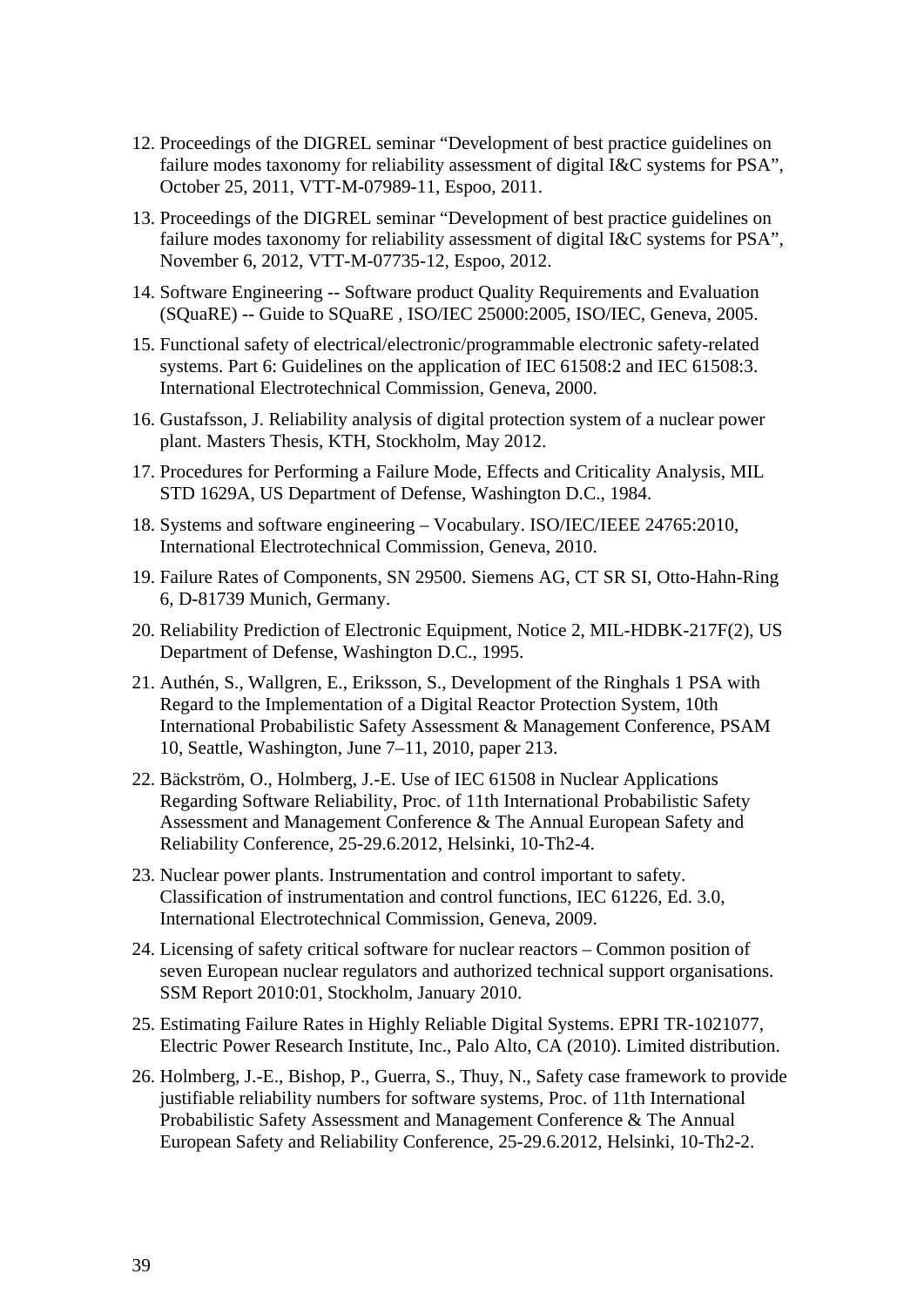# **Appendix A. Description of the example system**

#### **Overview of the front-line safety systems**

The example PSA-model represents a fictive boiling water reactor (BWR), which has four-redundant safety systems. The example model includes the following systems:

- ACP AC power system
- ADS Automatic depressurisation system
- CCW Component cooling water system
- ECC Emergency core cooling system
- EFW Emergency feedwater system
- FCV Filtered containment venting system
- HVA Heating, venting and air conditioning system
- MFW Main feedwater system.
- RHR Residual heat removal system
- RSS Reactor scram system
- SWS Service water system.

Figure A-1 and A-2 show a simplified flow diagram and line diagram related to the safety systems relevant to the example. It should be noted that this example must not be interpreted as a representative boiling water reactor, but rather as an example for demonstrating the reliability analysis of representative nuclear safety I&C.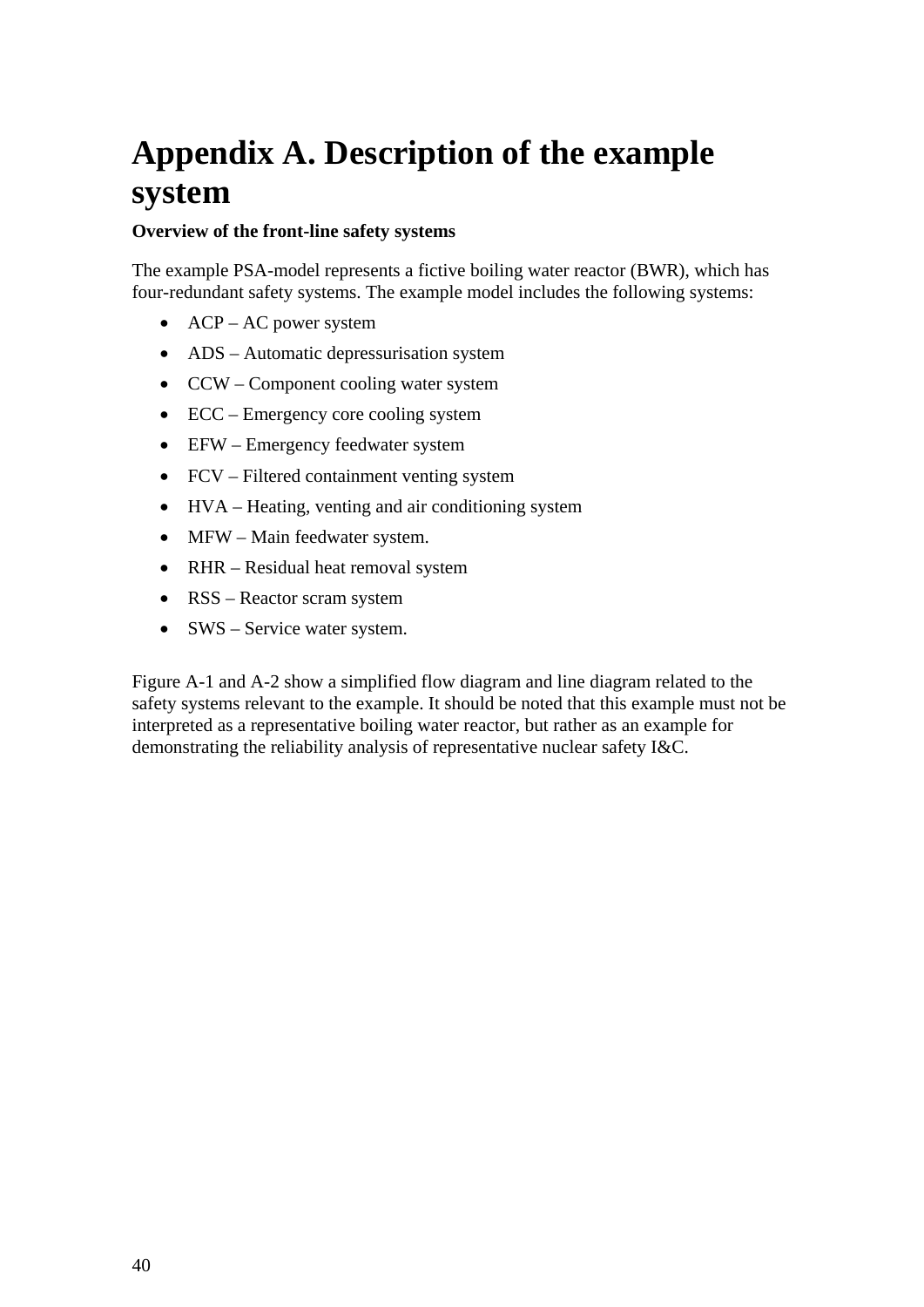

*Figure A-1. Flow diagram of one train of the example NPP.* 



*Figure A-2. Example NPP electric system line diagram.*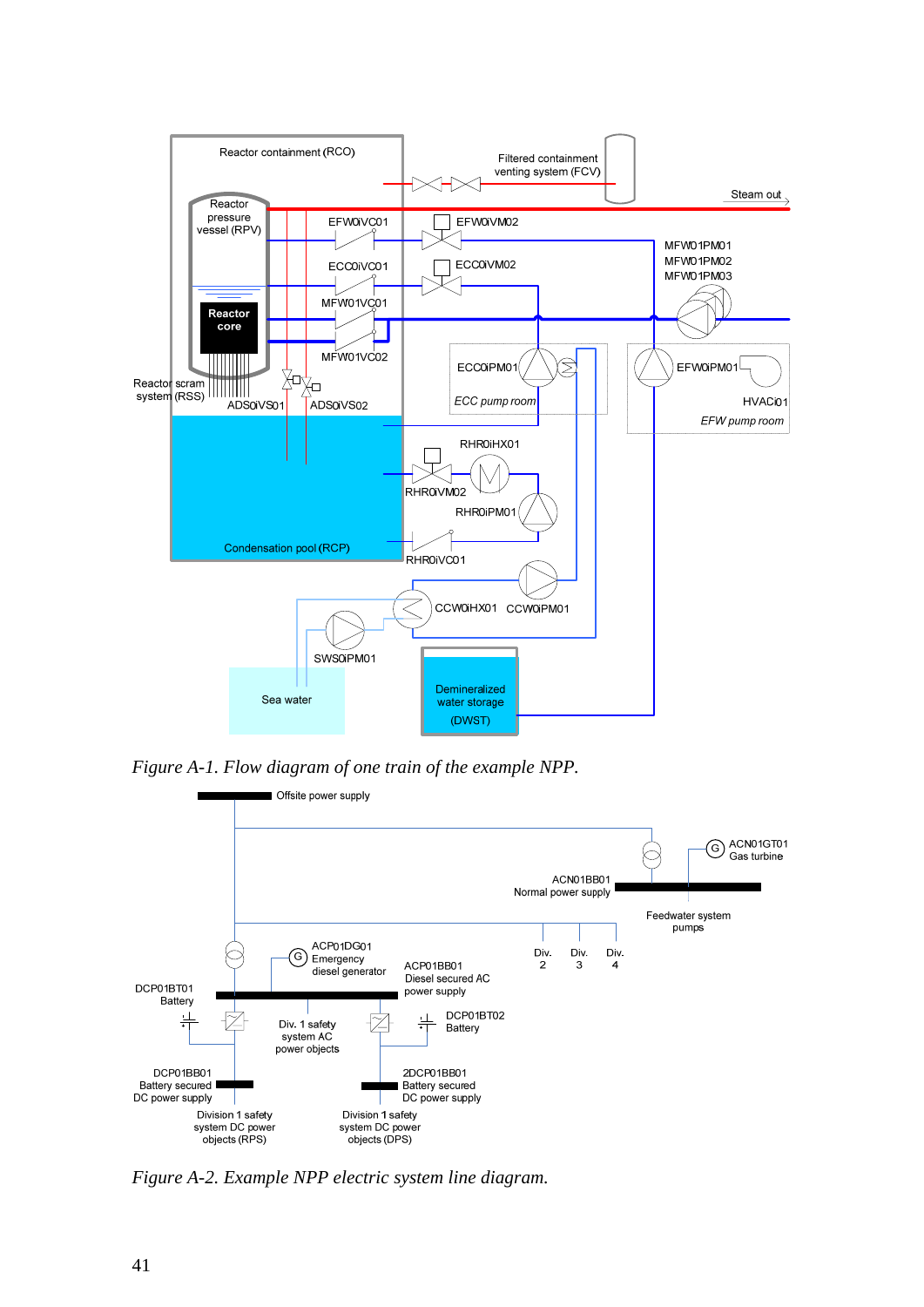Five initiating events are considered, see Table A-1. Depending on the initiating event there are different success criteria for the front line safety systems.

| <b>Initiating event</b>          | <b>MFW</b> | <b>EFW</b> | <b>ADS</b> | <b>ECC</b> | <b>RHR</b> |
|----------------------------------|------------|------------|------------|------------|------------|
| ALOCA - Large Loca               | No credit  | No credit  | <b>Not</b> | 1004       | 1004       |
|                                  |            |            | required   |            |            |
| LMFW - Loss of main feedwater    | No credit  | 1004       | 4008       | 1004       | 1004       |
| LOOP - Loss of offsite power     | 2003       | 1004       | 4008       | 1004       | 1004       |
|                                  |            |            |            |            |            |
| <b>TRAN</b> – General transient  | 2003       | 1004       | 4008       | 1004       | 1004       |
|                                  |            |            |            |            |            |
| CCI DCP - Common cause initiator | 2003       | 1004       | 4008       | 1004       | 1004       |
| loss of DC power bus bar         |            |            |            |            |            |

*Table A-1. Front line safety system success criteria.* 

#### **Safety I&C architecture and fault tolerant design**

The architecture of the safety I&C is presented in Figure A-3. The protection system is divided into two subsystems, called RPS (reactor protection system) and DPS (diverse protection system). In addition to the APU:s and VU:s, the I&C architecture includes an I&C unit for operator actions, abbreviated by MU. This I&C unit is relevant for the manual actuation of the primary circuit depressurization.



*Figure A-3. I&C architecture.* 

The example PSA Digital I&C protection system is designed with fault tolerant features (fault tolerant design), which provides means to detect failures and mark faulty signals, e.g. self-surveillance, dynamic self-test, open circuit monitoring, cross channel comparison etc. Fault processing is implemented in the design of the hardware circuits and the software logic, and it can be defined on a case-by-case basis how the logic shall react if invalid input signals are present, and how output signals shall be set in case of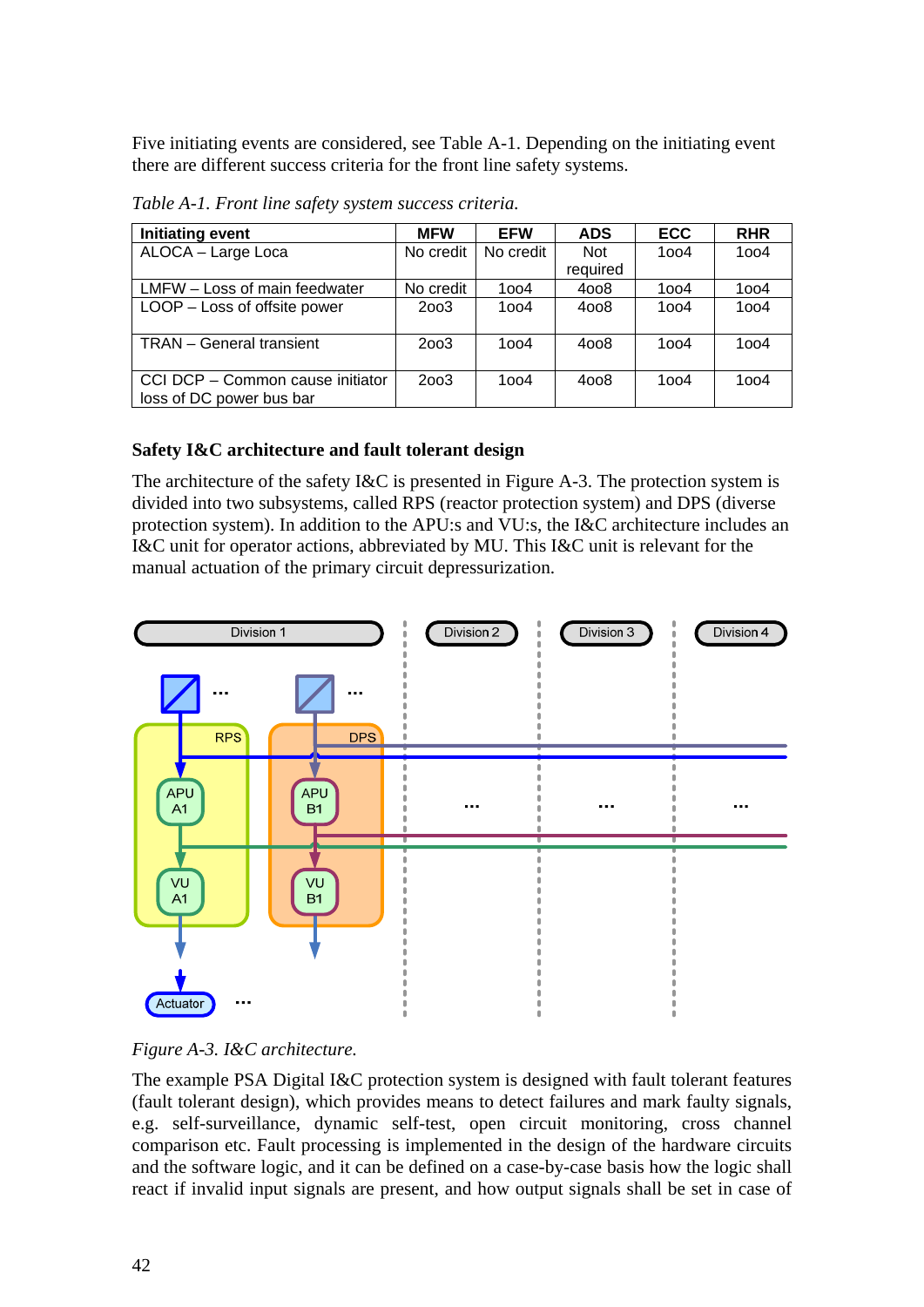faulty logic signals. In general, the following applies for detected failures of the example I&C protection system:

- Detected failure in input signals, in intra I&C unit signal processing or in inter I&C unit signal exchange will cause corresponding signals to be replaced by a default value of 0 or 1.
- Complete, or fatal, failure of an I&C unit, e.g. processor failure or power supply failure, will cause all output channels of the I&C unit to 0 and controlled actuators will go to the predefined fail-safe state.

There are different solutions for voting applied in the safety I&C system for actuation signals to the actuators:

- Hardwired 2/4 voting by relays or pilot valves (e.g. scram)
- Software 2/4 voting performed in VU:s with possible treatment of degraded voting logic as follows:
	- o **Logic 1:** The faulty signal is not set (0) to tripped condition, i.e. 2/4 degrades to 2/3 at first faulty input, 2/2 at second and fails at third faulty input.
	- o **Logic 2:** The faulty signal is set (1) to tripped condition, i.e. 2/4 degrades to 1/3 at first faulty input, and trips at second faulty input.
	- o **Logic 3:** One or more faulty signals is ignored, e.g. 2/4 degrades to 1/3 at first faulty input, and to 1/2 at second and 1/1 at third faulty input.

The fail-safe actions are separately defined for each RPS/DPS Safety Function and for each actuation signal. Safety Functions using the same inputs, may apply different default values and different types of voting logic.

#### **Safety I&C protection functions**

The general principle is that the EFW is controlled by the DPS and the ECC and ADS are controlled by the RPS. Pumps and valves in the respective system have same actuation signals. Also the support systems needed for cooling of the systems have same actuations signals.

In case of loss of feedwater transient, the normal consequence is the reactor scram actuated e.g. by the protection signal on low level in reactor pressure vessel (signal ID SS04), which is actuated both by the RPS (RSS04) and the DPS (DSS04). DSS04 will also actuate the EFW by starting the pump and opening the valve for the emergency feedwater injection.

If the emergency feedwater injection fails, the extreme low level protection signal will actuate (signal ID I002), also both by the RPS (RI002) and the DPS (DI002). I002 will in turn actuate the containment isolation protection signal I000, which is the start signal of the ECC (RI000). On the other hand DI000 is a secondary start signal for the EFW, if DSS04 has failed.

ECC will not be able to inject water to the RPV without depressurization of the primary circuit. The pressure relief valves of the ADS are actuated by the protection signal RTB00. RTB00 requires two subconditions two be actuated RTB01 and RTB02. The relief valves are actuated by solenoid valves which receive actuation signals from APU:s. Each APU controls two ADS valve lines.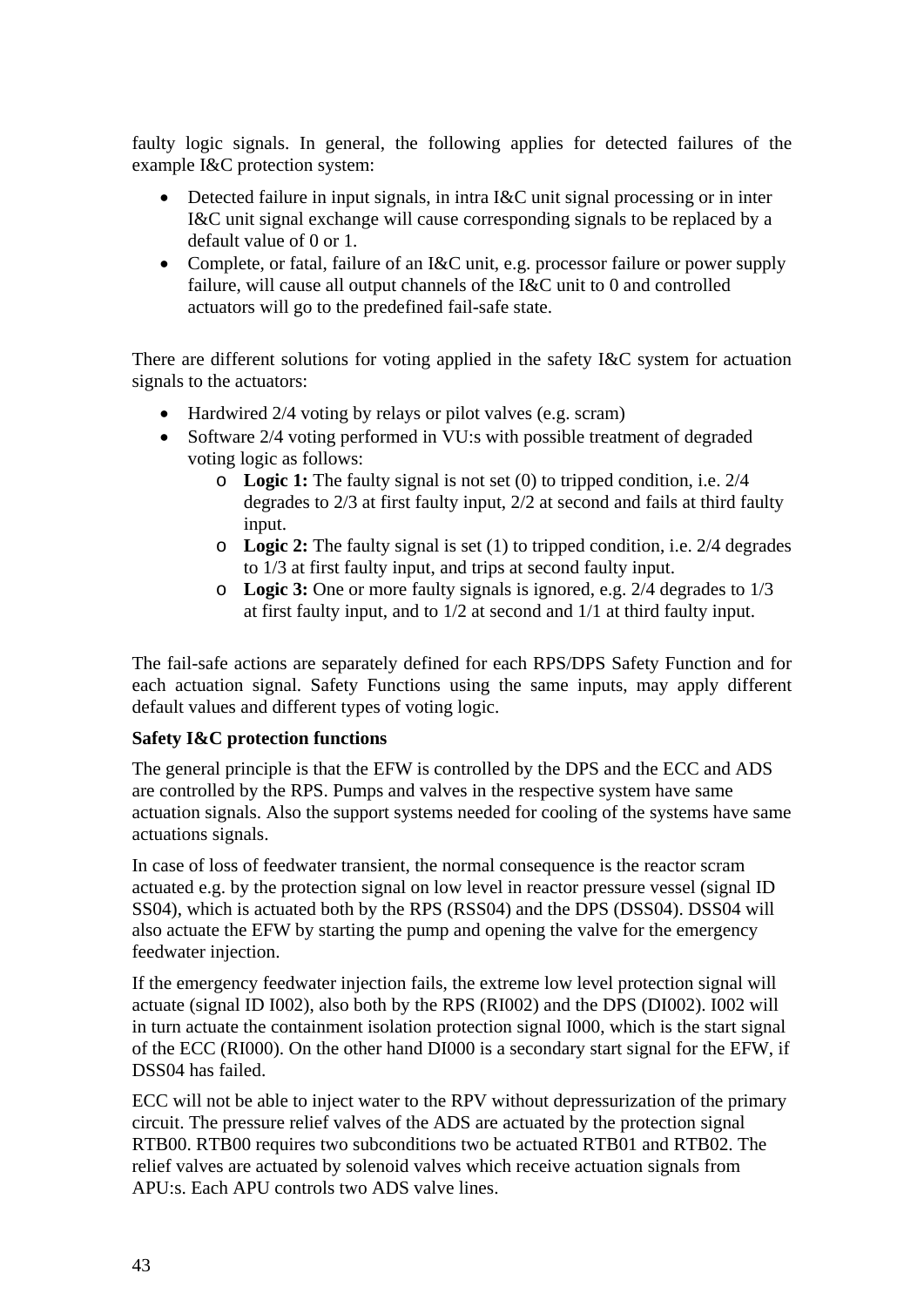| <b>System</b> | <b>Actuator</b>          | Control      | <b>Condition for control type</b>                                                                                                                                              | $VU$ Signal $ID1$ | $APU$ Signal $ID1$                           | $DFLT2$        |
|---------------|--------------------------|--------------|--------------------------------------------------------------------------------------------------------------------------------------------------------------------------------|-------------------|----------------------------------------------|----------------|
| ACP           | Diesel generator         | Start        | Reactor scram due to containment isolation or low<br>voltage in respective bus bar                                                                                             | RACP1 + DACP1     | $RSS12 + RZ00i + DZ00i$                      | $\Omega$       |
|               |                          | Stop         | Manual stop and not active start signal                                                                                                                                        | $RACP2 + DACP1$   | $NOT(RSS12 + RZ00i + DZ00i)$ *<br>MAN-0iDG01 | 1              |
| <b>ADS</b>    | Pressure relief<br>valve | Open         | Depressurisation signal                                                                                                                                                        | $\qquad \qquad -$ | RADS1 {RTB0}                                 | $\Omega$       |
|               |                          | Close        | Manual close and not active depressurisation signal                                                                                                                            | $\equiv$          | RADS2 {NOT(RTB00) * MAN-<br>ADSi, $i = 1-8$  |                |
| <b>CCW</b>    | Pump                     | Start        | Reactor scram or high temperature in the condensation<br>pool                                                                                                                  | RCCW1             | $RSS00 + RX003$                              | $\Omega$       |
|               |                          | Stop         | Manual stop and not active start signal                                                                                                                                        | RCCW <sub>2</sub> | $NOT(RSS00 + RX003) * MAN-$<br>CCW0iPM01     |                |
| ECC           | Pump                     | <b>Start</b> | Containment isolation and no water leakage in the<br>respective pump room                                                                                                      | RECC1             | NOT(RH00i) * RI000                           | $\Omega$       |
|               |                          | Stop         | Water leakage in the respective pump room                                                                                                                                      | RECC <sub>2</sub> | RH <sub>00i</sub>                            | $\overline{0}$ |
| ECC           | Motor-operated<br>valve  | Open         | Containment isolation and no water leakage in the<br>respective pump room                                                                                                      | RECC1             | NOT(RH00i) * RI000                           | $\Omega$       |
|               |                          | Close        | Water leakage in the respective pump room                                                                                                                                      | RECC <sub>2</sub> | RH <sub>00i</sub>                            | $\Omega$       |
| <b>EFW</b>    | Pump                     | Start        | Feedwater system isolation, reactor scram due to low<br>water level in reactor or containment isolation and no<br>water leakage in the respective pump room                    | DEFW1             | $NOT(DH00i) * (DM000 + DSS04 +$<br>DI000     | $\Omega$       |
|               |                          | Stop         | Water leakage in the respective pump room                                                                                                                                      | DEFW2             | DH00i                                        |                |
| <b>EFW</b>    | Motor-operated<br>valve  | Open         | Reactor scram due to low water level in reactor, diverse<br>low water level condition or very low water level<br>condition and no water leakage in the respective pump<br>room | DEFW3             | NOT(DH00i) * (DSS04 + DX001 +<br>DI002)      | $\Omega$       |
|               |                          | Close        | Water leakage in the respective pump room or very high<br>water level in reactor                                                                                               | DEFW4             | $DH00i + DSS05$                              |                |
| <b>HVA</b>    | AC cooler                | Start        | <b>Start EFW</b>                                                                                                                                                               | DEFW1             | $NOT(DH00i) * (DM000 + DSS04 +$<br>DI000     | $\Omega$       |
|               |                          | Stop         | Manually                                                                                                                                                                       | DHVA1             | MAN-HVA0iAC01                                |                |

*Table A-2. Actuators and their actuation signals.*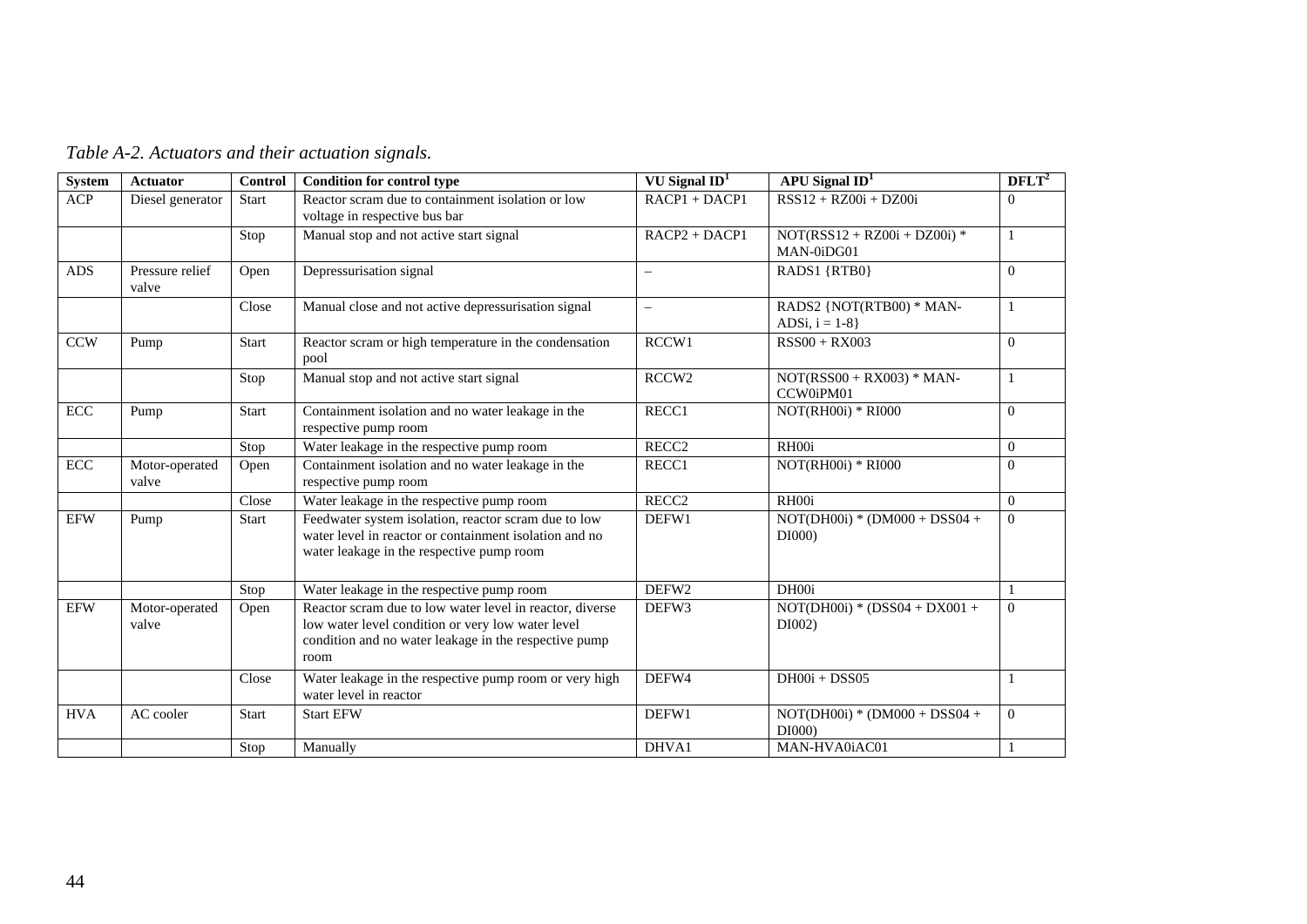| <b>System</b> | Actuator                | <b>Control</b> | <b>Condition for control type</b>                                                                              | VU Signal $ID1$   | APU Signal $ID1$                                   | $DFLT2$  |
|---------------|-------------------------|----------------|----------------------------------------------------------------------------------------------------------------|-------------------|----------------------------------------------------|----------|
| <b>MFW</b>    | Pump                    | <b>Start</b>   | Manual start and not active stop signal                                                                        | RMFW1             | $NOT(RM000 + RSS05) * MAN-$<br>MFWi, $i = 1, 2, 3$ | $\Omega$ |
|               |                         | Stop           | Feedwater system isolation or very high water level in<br>reactor                                              | RMFW <sub>2</sub> | $RM000 + RSS05$                                    |          |
| <b>RHR</b>    | Pump                    | Start          | Reactor scram or high temperature in the condensation<br>pool and no water leakage in the respective pump room | RRHR1             | $RSS00 + RX003$                                    | $\theta$ |
|               |                         | Stop           | Manual stop and not active start signal                                                                        | RRHR <sub>2</sub> | $NOT(RSS00 + RX003) * MAN-$<br>RHR0iPM01           | $\theta$ |
| <b>RHR</b>    | Motor-operated<br>valve | Open           | Reactor scram or high temperature in the condensation<br>pool and no water leakage in the respective pump room | RRHR1             | $RSS00 + RX003$                                    | $\theta$ |
|               |                         | Close          | Manual stop and not active start signal                                                                        | RRHR <sub>2</sub> | $NOT(RSS00 + RX003) * MAN-$<br>RHR0iVM02           | $\Omega$ |
| <b>SWS</b>    | Pump                    | Start          | Reactor scram or high temperature in the condensation<br>pool                                                  | RRHR1             | $RSS00 + RX003$                                    | $\theta$ |
|               |                         | Stop           | Manual stop and not active start signal                                                                        | RRHR <sub>2</sub> | $NOT(RSS00 + RX003) * MAN-$<br>RHR0iVM02           | $\Omega$ |
| <b>RSS</b>    | Control rods            |                | Reactor scram                                                                                                  |                   | RSS $\{RSS00\}$ + DSS $\{DSS00\}$                  |          |

<sup>1</sup> Fictive IDs used as identifiers in the coding of elements in the PSA model  $2^{2}$  Default value applied at loss of communication signal between VU and APU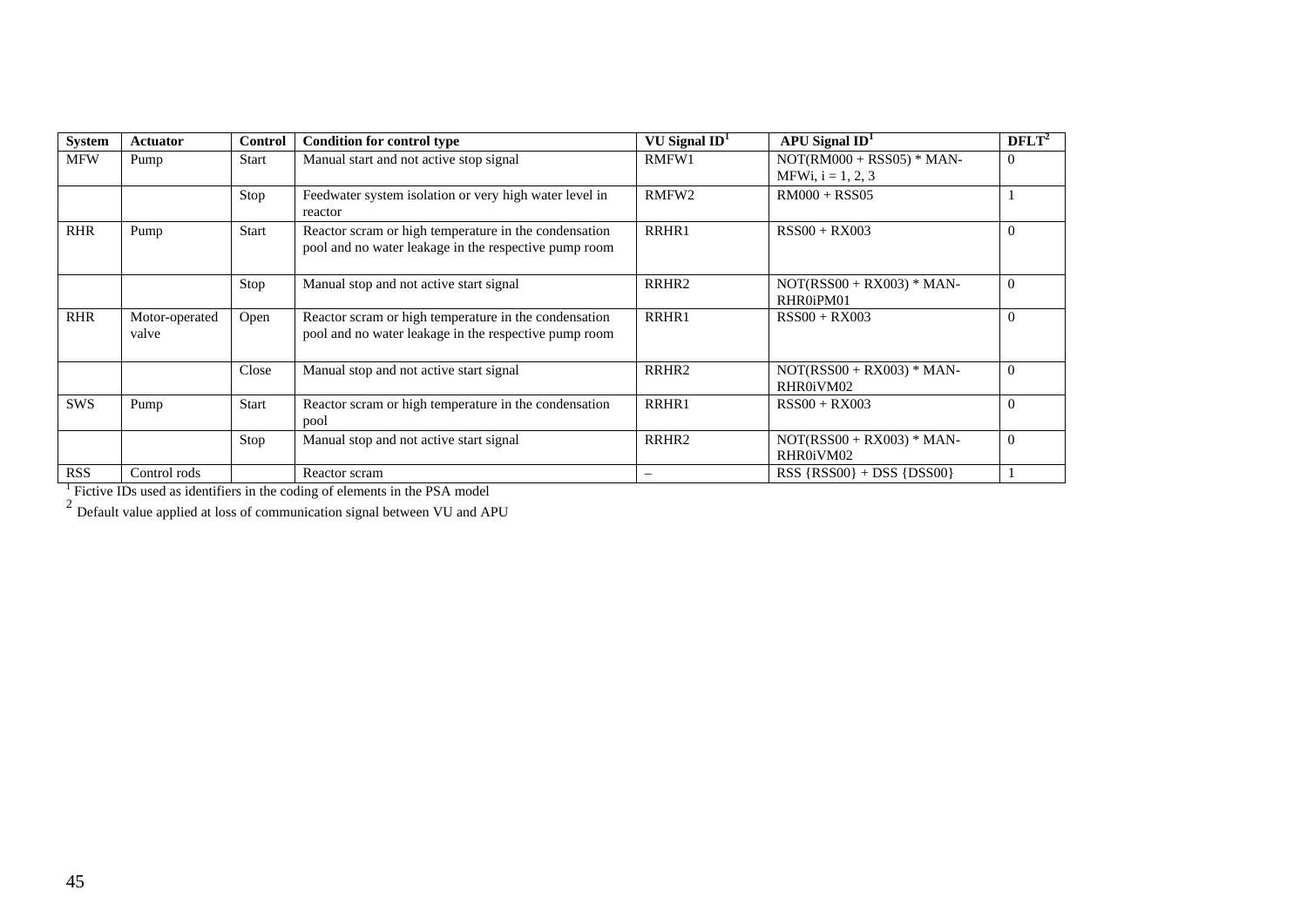| <b>Signal</b>                                                                            | <b>Description</b>                                                                                                         | Condition <sup>1</sup>                          | <b>DFLT</b>  |  |  |  |
|------------------------------------------------------------------------------------------|----------------------------------------------------------------------------------------------------------------------------|-------------------------------------------------|--------------|--|--|--|
| <b>RPS</b>                                                                               |                                                                                                                            |                                                 |              |  |  |  |
| RH00i                                                                                    | Isolation of the ECC pump room i                                                                                           | ECCi0CL001-H1 + ECCi0CL002-<br>H1               | $\mathbf{1}$ |  |  |  |
| RI000                                                                                    | Containment isolation                                                                                                      | $\sqrt{2/4}$ *(RI002-i + RI005-i)               | $\mathbf{1}$ |  |  |  |
| RI002                                                                                    | Containment isolation due to extremly low level in<br><b>RPV</b>                                                           | 2/4*(RPVi0CL002-L4)                             | $\mathbf{1}$ |  |  |  |
| <b>RI005</b>                                                                             | Isolation due to high pressure in containment                                                                              | 2/4*(RCOi0CP001-H1)                             | $\mathbf{1}$ |  |  |  |
| <b>RM000</b>                                                                             | Feedwater isolation                                                                                                        | $2/4*(RM005-i)$                                 | $\mathbf{1}$ |  |  |  |
| <b>RM005</b>                                                                             | Feedwater isolation due to high temperature<br>in<br>feedwater system compartment                                          | 2/4*(MFWi0CT001-H1)                             | $\mathbf{1}$ |  |  |  |
| <b>RSS00</b>                                                                             | Reactor scram                                                                                                              | $2/4*(RSS04-i + SS05-i + SS12-i +$<br>$SS13-i)$ | $\mathbf{1}$ |  |  |  |
| RSS <sub>04</sub>                                                                        | Reactor scram due to low water level in RPV                                                                                | 2/4*(RPVi0CL001-L2)                             | 1            |  |  |  |
| RSS <sub>05</sub>                                                                        | Reactor scram due to high water level in RPV                                                                               | 2/4*(RPVi0CL001-H2)                             | $\mathbf{1}$ |  |  |  |
| RSS <sub>12</sub>                                                                        | Reactor scram due to containment isolation (I- or M-<br><i>isolation</i> )                                                 | $2/4*(RIO00-i + RM000-i)$                       | $\mathbf{1}$ |  |  |  |
| <b>RSS13</b>                                                                             | Low pressure before feedwater pump                                                                                         | 2/4*(MFWi0CP001-L1)                             | $\mathbf{1}$ |  |  |  |
| RTB00                                                                                    | Depressurisation of the primary circuit                                                                                    | RTB01 * RTB02                                   | $\Omega$     |  |  |  |
| RTB01                                                                                    | Depressurisation of the primary circuit condition 1:<br>extreme low level in reactor (same as I002)                        | 2/4*(RPVi0CL002-L4)                             | $\Omega$     |  |  |  |
| RTB <sub>02</sub>                                                                        | Depressurisation of the primary circuit condition 2:<br>high pressure in containment (same as I005) or manual<br>actuation | $RTB03 + 2/4*(RCOi0CP001-H1)$                   | $\Omega$     |  |  |  |
| RTB03                                                                                    | Manual TB                                                                                                                  | <b>MAN-TB</b>                                   | $\Omega$     |  |  |  |
| <b>RX003</b>                                                                             | High temperature in condensation pool                                                                                      | 2/4*(RCOi0CT001-H1)                             | $\mathbf{1}$ |  |  |  |
| RZ00i                                                                                    | Low voltage in AC bus bar i                                                                                                | ACPi0CE001-L1                                   | $\mathbf{1}$ |  |  |  |
| <b>DPS</b>                                                                               |                                                                                                                            |                                                 |              |  |  |  |
| DH00i                                                                                    | Isolation of the EFW pump room i                                                                                           | EFWi0CL001-H1 + EFWi0CL002-<br>H1               | $\mathbf{1}$ |  |  |  |
| DI000                                                                                    | Containment isolation                                                                                                      | $2/4*(D1002-i + D1005-i)$                       | $\mathbf{1}$ |  |  |  |
| DI002                                                                                    | Containment isolation due to extremly low level in<br><b>RPV</b>                                                           | 2/4*(RPVi0CL002-L4)                             | $\mathbf{1}$ |  |  |  |
| DI005                                                                                    | Isolation due to high pressure in containment                                                                              | 2/4*(RCOi0CP001-H1)                             | $\mathbf{1}$ |  |  |  |
| DSS <sub>00</sub>                                                                        | Reactor scram                                                                                                              | $2/4*(DSS04-i + SS05-i + SS12-i +$<br>$SS13-i)$ | $\mathbf{1}$ |  |  |  |
| DSS <sub>04</sub>                                                                        | Reactor scram due to low water level in RPV                                                                                | 2/4*(RPVi0CL001-L2)                             | $\mathbf{1}$ |  |  |  |
| DSS <sub>05</sub>                                                                        | Reactor scram due to high water level in RPV                                                                               | 2/4*(RPVi0CL001-H2)                             | $\mathbf{1}$ |  |  |  |
| DSS <sub>12</sub>                                                                        | Reactor scram due to containment isolation (I- or M-<br>isolation)                                                         | $2/4*(D1000-i + DM000-i)$                       | $\mathbf{1}$ |  |  |  |
| <b>DX001</b>                                                                             | Extra low level in RPV                                                                                                     | 2/4*(RPVi0CL002-L3)                             | $\mathbf{1}$ |  |  |  |
| DZ00i                                                                                    | Low voltage in AC bus bar i                                                                                                | ACPi0CE001-L1                                   | $\mathbf{1}$ |  |  |  |
|                                                                                          | $+=$ OR, $*$ = AND, 2/4 = 2-o-o-4                                                                                          |                                                 |              |  |  |  |
| $2$ Default value applied by APU at loss of input signal from measurement or other APU:s |                                                                                                                            |                                                 |              |  |  |  |

| Table A-3. RPS- and DPS safety functions. |  |  |
|-------------------------------------------|--|--|
|                                           |  |  |

RPS and DPS have partly different input signals but they also share several measurements, see Table A-4.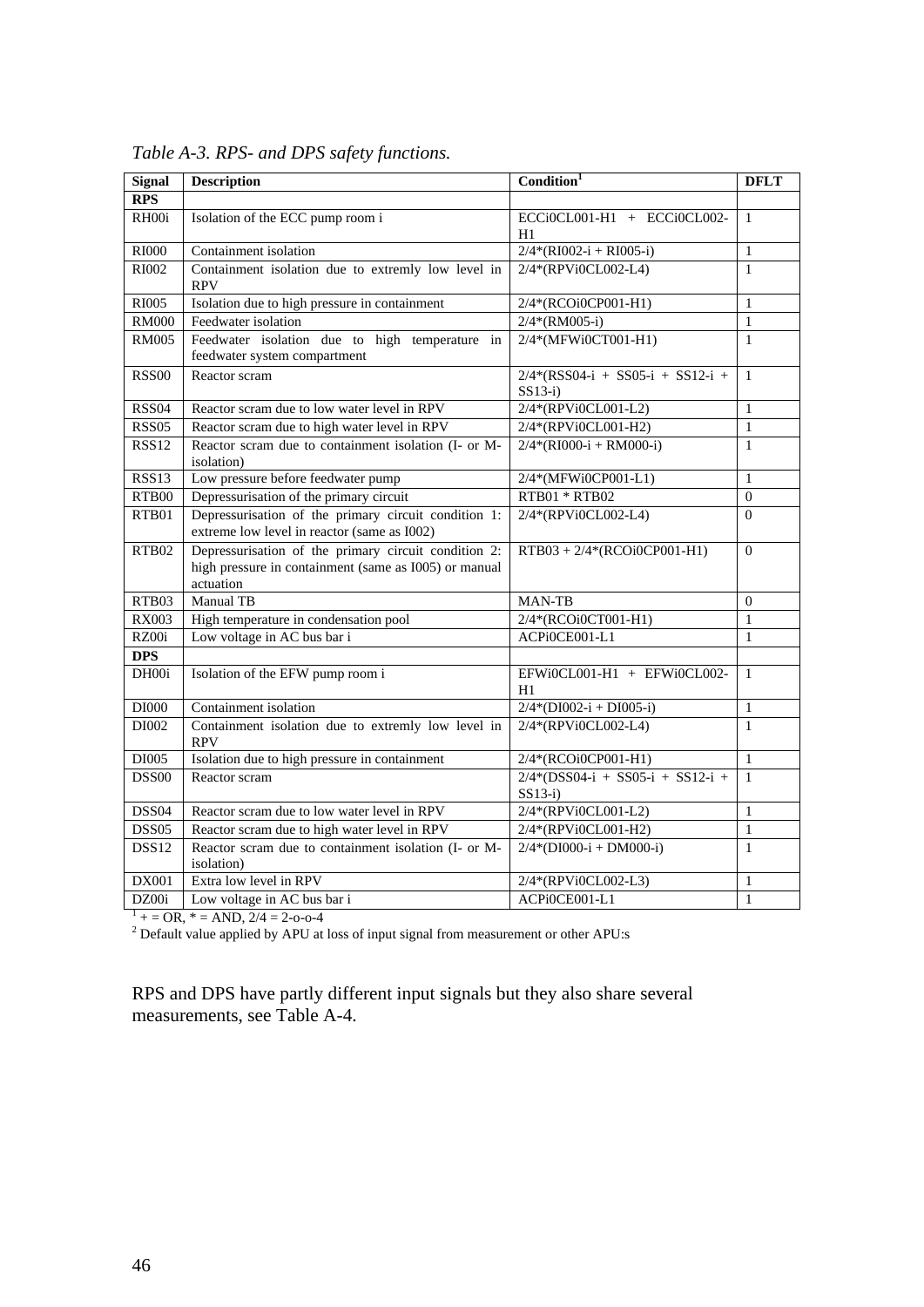*Table A-4. Measurements.* 

| <b>Measurement</b> | <b>Component ID</b> | Limit          |                        | <b>Purpose</b>                   | <b>RPS</b>        | <b>DPS</b>        |
|--------------------|---------------------|----------------|------------------------|----------------------------------|-------------------|-------------------|
| RPV water level.   | RPVi1CL001          | L <sub>2</sub> | Low level              | $\overline{\text{Core}}$ cooling | <b>RSS04</b>      |                   |
| fine level         |                     |                |                        | protection                       |                   |                   |
|                    | RPVi2CL001          | H <sub>2</sub> | Extra high level       | RPV overfilling                  |                   | <b>DSS05</b>      |
|                    |                     |                |                        | protection                       |                   |                   |
|                    | RPVi2CL001          | L2             | Low level              | Core cooling                     |                   | DSS <sub>04</sub> |
|                    |                     |                |                        | protection                       |                   |                   |
| RPV water level,   | RPVi1CL002          | L4             | Extremly low level     | Core cooling                     | RI002             |                   |
| coarse level       |                     |                |                        | protection                       | RTB01             |                   |
|                    | RPVi2CL002          | L <sub>3</sub> | Extra low level        | Core cooling                     |                   | <b>DX001</b>      |
|                    |                     |                |                        | protection                       |                   |                   |
|                    | RPVi2CL002          | L4             | Extremly low level     | Core cooling                     |                   | DI002             |
|                    |                     |                |                        | protection                       |                   |                   |
| Feedwater system   | MFWi0CP001          | L1             | Low pressure before    | Loss of feedwater                |                   | DSS13             |
| pump suction       |                     |                | feedwater pump         | supervision                      |                   |                   |
| pressure           |                     |                |                        |                                  |                   |                   |
| Feedwater system   | MFWi0CT001          | H1             | High room temperature  | Leakage                          |                   | <b>DM005</b>      |
| room temperature   |                     |                |                        | supervision                      |                   |                   |
| Containment        | RCOi1CP001          | H1             | High pressure in       | Leakage                          | RI005             |                   |
| pressure           |                     |                | containment            | supervision                      | RTB <sub>02</sub> |                   |
|                    | RCOi2CP001          | H1             | High pressure in       | Leakage                          |                   | DI005             |
|                    |                     |                | containment            | supervision                      |                   |                   |
| Condensation pool  | RCOi0CT001          | H1             | High temperature in    | Residual heat                    | RX003             |                   |
| temperature        |                     |                | condensation pool      | removal                          |                   |                   |
| Water level in the | ECCi0CL001          | H1             | Water on the floor     | Leakage                          | RH <sub>00i</sub> |                   |
| ECC pump room      |                     |                |                        | supervision                      |                   |                   |
| Water level in the | EFWi0CL001          | H1             | Water on the floor     | Leakage                          |                   | DH00i             |
| EFW pump room      |                     |                |                        | supervision                      |                   |                   |
| AC power voltage   | ACPi1CE001          | L1             | Low voltage on bus bar | Loss of offsite                  | RZ00i             |                   |
| bus bar ACP-i      |                     |                | ACP-i                  | power supervision                |                   |                   |
|                    | ACPi2CE001          | L1             | Low voltage on bus bar | Loss of offsite                  |                   | DZ00i             |
|                    |                     |                | ACP-i                  | power supervision                |                   |                   |

#### **Front line safety system failure modes**

Table A-5 describes failure modes of the systems EFW, ECC and ADS related to the initiating event LOFW. Support system failure modes are not included in the table. Since EFW and ECC are similar from the failure modes and effects analysis point of view, they are shown in the same lines in this table. I&C failures are further in the next chapter.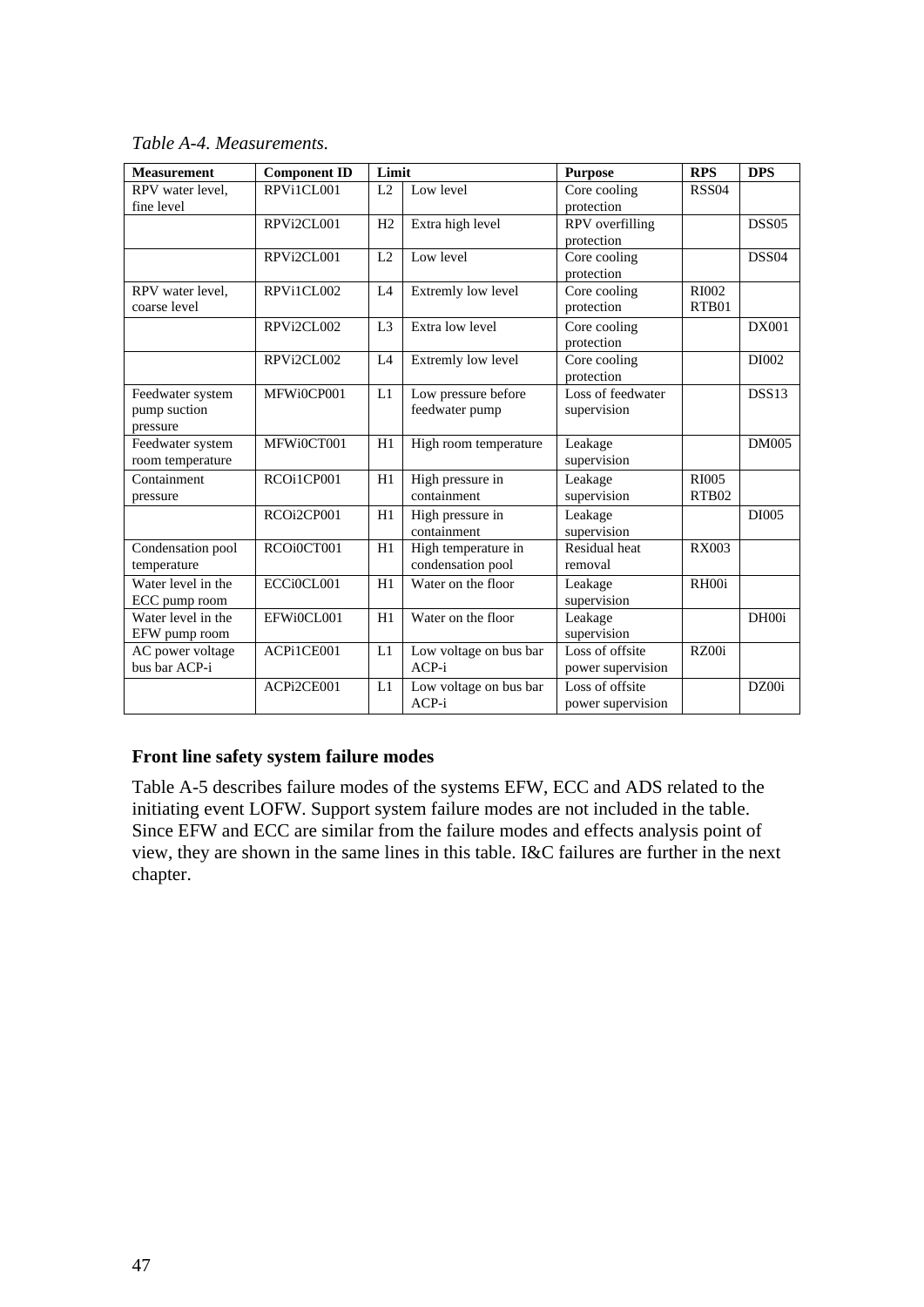| <b>System/component</b>   | <b>Failure modes</b>          | <b>Failure cause</b>                                     | <b>Failure effect</b>                |
|---------------------------|-------------------------------|----------------------------------------------------------|--------------------------------------|
| $(i = train)$             |                               |                                                          |                                      |
| EFW (ECC)                 | Failure to<br>provide coolant |                                                          | No water to RPV                      |
|                           | injection                     |                                                          |                                      |
| EFW train /               | Failure to                    |                                                          | EFW (ECC) train i                    |
| (ECC train $\hat{\eta}$ ) | provide coolant<br>injection  |                                                          | unavailable for coolant<br>injection |
| EFW/0PM01                 | Failure to start              | Mechanical failure                                       | EFW (ECC) train i                    |
| (ECCI0PM01)               | Spurious stop                 | Power supply                                             | unavailable for coolant              |
|                           |                               | I&C failure                                              | injection                            |
|                           |                               | Component cooling<br>failure                             |                                      |
|                           |                               | Maintenance                                              |                                      |
|                           |                               | Alignment error                                          |                                      |
| EFW/0VM02                 | Failure to open               | Mechanical failure                                       | Train <i>i</i> unavailable for       |
| (ECCIOVM02)               | Spurious closure              | Power supply                                             | coolant injection                    |
|                           |                               | <b>I&amp;C</b> failure                                   |                                      |
|                           |                               | Maintenance                                              |                                      |
| EFW/0VC01                 | Failure to open               | Alignment error<br>Mechanical failure                    | Train <i>i</i> unavailable for       |
| ECCIOVC01)                | Spurious closure              |                                                          | coolant injection                    |
| <b>ADS</b>                | Failure to                    |                                                          | ECC cannot inject water to           |
|                           | depressurize the              |                                                          | <b>RPV</b>                           |
|                           | primary circuit               |                                                          |                                      |
| ADS valve line j          | Failure to open               |                                                          | Valve line unavailable for           |
| (8 valve lines)           |                               |                                                          | depressurization                     |
| ADS/0VS01, VS02           | Failure to open               | Mechanical failure                                       | Valve line unavailable for           |
|                           |                               |                                                          |                                      |
|                           |                               |                                                          |                                      |
|                           |                               | Power supply<br><b>I&amp;C</b> failure<br>Operator error | depressurization                     |

*Table A-5. Failure modes and effects analysis of EFW, ECC and ADS.* 

#### **I&C system failure modes**

Complete failures of RPS and DPS are not meaningful failure modes to be considered, but the relevant failure modes of I&C can be analysed from the actuator failure modes point of view (see Table 10). Therefore in practice, the failure modes of RPS and DPS are either failure on demand or spurious actuation of critical RPS- and DPS-signals for the actuators.

For instance, the relevant I&C failure modes related to the pump EFW*i*0PM01 are

- failure to start on DEFW1 signal
	- o failure-on-demand to actuate DSS04-signal
	- o failure-on-demand to actuate DI000-signal
- spurious stop on DEFW2 signal
	- o spurious actuation of DH00*i*-signal.

The next step is to analyse which I&C units can contribute to these failure modes, which is a failure analysis in the I&C unit level.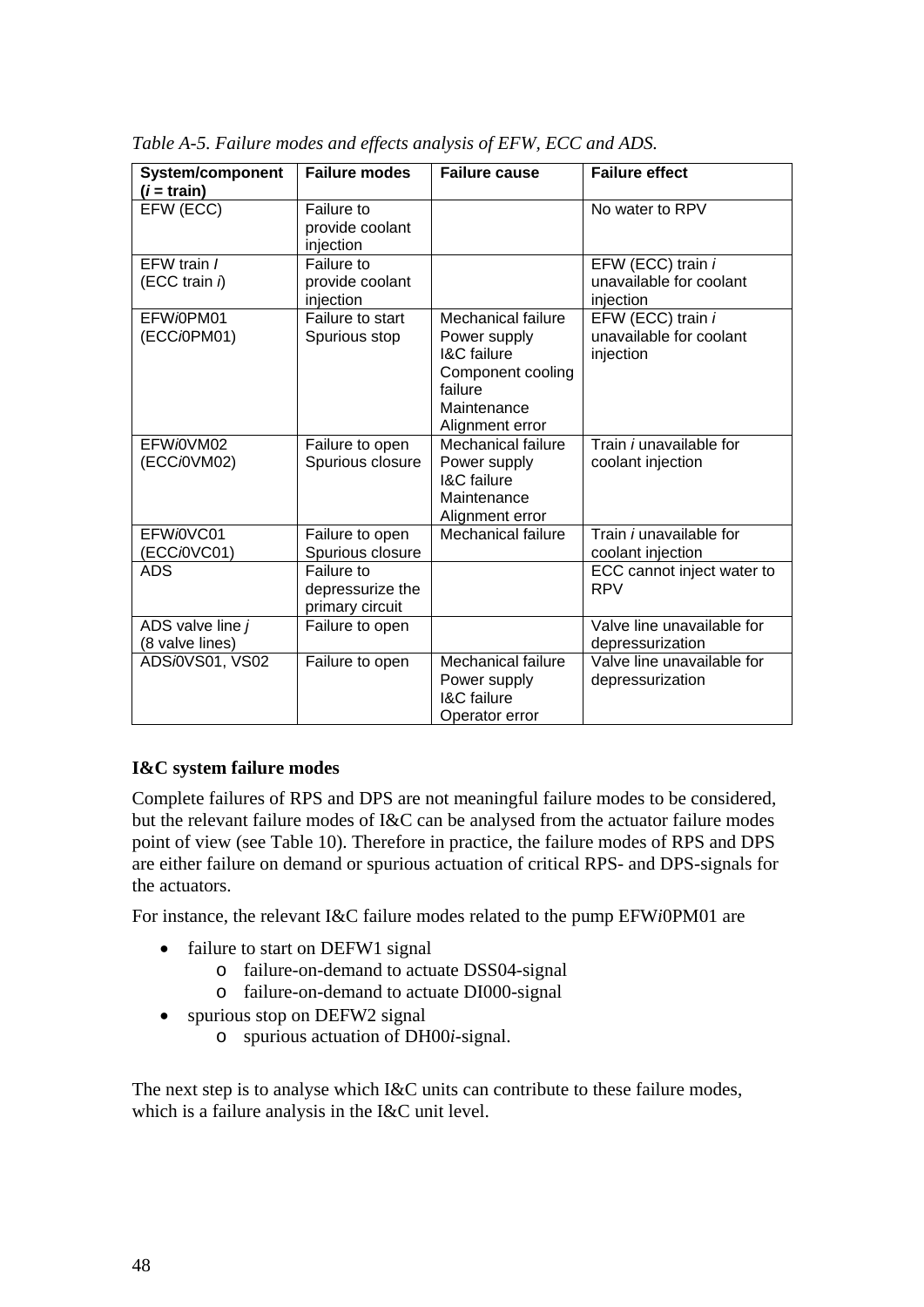#### **I&C unit failure modes**

As an example, the failure modes related to the pump EFW*i*0PM01 are analysed.

Voting units are assumed to fail to provide EFW1 and EFW2 signal if power supply fails or if there is an internal I&C unit failure (i.e. the default value is 0). At loss of communication between VU and APU due to detected failure in the APU, EFW1 will fail to activate in a 3/4 condition and EFW2 will activate spuriously in an 2/4 condition. In case of APU safety functions, detected failures of DI000 and DSS04 input signals from measurements or from other APU:s cause an actuation (i.e. the default value is 1) in an 2/4 condition. Internal I&C unit failures are analysed in the module level.

| <b>Unit</b> | <b>Failure modes</b>       | <b>Failure causes</b>                           |
|-------------|----------------------------|-------------------------------------------------|
| VU          | Failure to actuate EFW1 to | VU internal failure                             |
|             | EFWj0PM001                 | undetected failure                              |
|             |                            | detected failure                                |
|             |                            | Power supply failure                            |
|             |                            | No EFW actuation signal from APU:s (3-o-o-4)    |
|             | Spurious stop signal EFW2  | VU failure causing spurious signal              |
|             | to EFW/0PM001              | detected failure                                |
|             |                            | <b>VU-APU</b> communication link failure        |
|             |                            | detected failure                                |
|             |                            | Spurious stop signal from APU:s (2-o-o-4)       |
| <b>APU</b>  | No EFW1 actuation signals  | APU internal failure                            |
|             | from APU                   | undetected failure                              |
|             |                            | Failure of DI000 and DSS04                      |
|             | Failure to actuate DI000   | Failure of DI002                                |
|             | Failure to actuate DI002   | Failure of DI002 actuation from APU:s (3-o-o-4) |
|             |                            | undetected failure                              |
|             |                            | Failure of measurements for I002                |
|             |                            | - undetected failure                            |
|             | Failure to actuate DSS04   | Failure of DSS04 actuation from APU:s (3-o-o-4) |
|             |                            | undetected failure                              |
|             |                            | Failure of measurements for SS04                |
|             |                            | undetected failure                              |
|             | Spurious DH00i             | APU internal failure                            |
|             |                            | detected failure                                |
|             |                            | APU-APU communication link failure              |
|             |                            | Failure of DH00i actuation from APU:s (3-o-o-4) |
|             |                            | detected failure                                |
|             |                            | Failure of measurements for DH00i               |
|             |                            | undetected failure                              |
|             |                            | detected failure<br>$\sim 100$                  |

*Table A-6. Failure modes and causes of the I&C units.* 

Single I&C unit failure is typically not critical but a CCF is required to have an effect on safety functions. This is analysed in Table 7.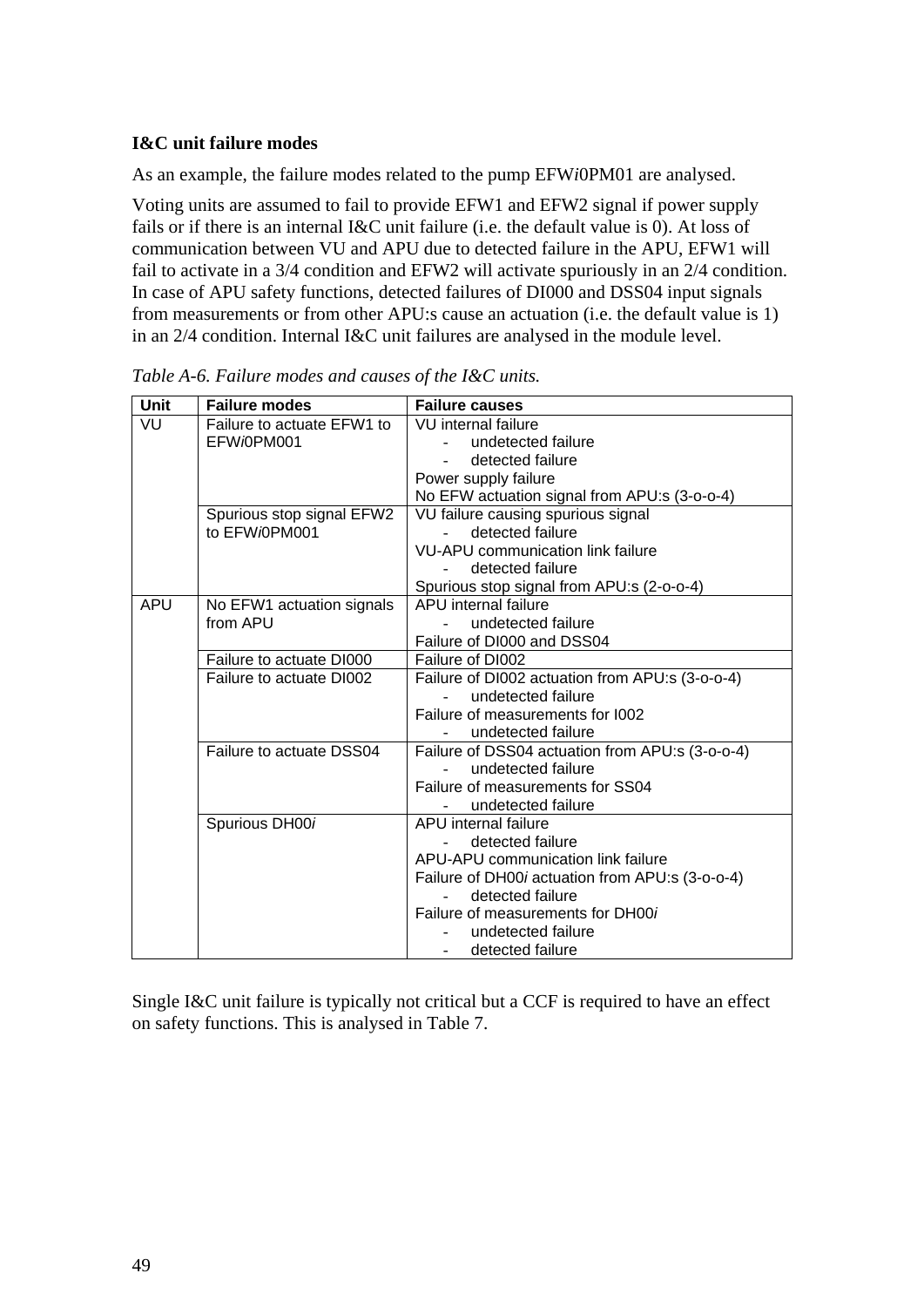| I&C unit failure (RPD/DPS)                 | Safety system failure effect          |                        |                  |  |  |
|--------------------------------------------|---------------------------------------|------------------------|------------------|--|--|
|                                            | <b>EFW (DPS)</b>                      | <b>ADS (RPS)</b>       | <b>ECC (RPS)</b> |  |  |
| <b>VU</b> failure                          |                                       |                        |                  |  |  |
| detected or undetected                     | no start                              |                        | no start         |  |  |
| CCF between communication<br>links APU-VU  |                                       |                        |                  |  |  |
| 2/4 detected                               | spurious close of<br>valves           | $\blacksquare$         |                  |  |  |
| 3/4 detected                               | no start, spurious<br>close of valves | $\blacksquare$         |                  |  |  |
| <b>CCF between APU:s</b>                   |                                       |                        |                  |  |  |
| 1/4 detected                               |                                       | no open of 2<br>valves | $\overline{a}$   |  |  |
| 1/4 undetected                             |                                       | no open of 2<br>valves |                  |  |  |
| 2/4 detected                               | spurious close of<br>valves           | no open of 4<br>valves |                  |  |  |
| 2/4 undetected                             |                                       | no open of 4<br>valves |                  |  |  |
| 3/4 detected                               | no start, spurious<br>close of valves | no open of 6<br>valves | no start         |  |  |
| 3/4 undetected                             | no start                              | no open of 6<br>valves | no start         |  |  |
| 4/4 detected                               | no start, spurious<br>close of valves | no open of 8<br>valves | no start         |  |  |
| 4/4 undetected                             | no start                              | no open of 8<br>valves | no start         |  |  |
| CCF between communication<br>links APU-APU |                                       |                        |                  |  |  |
| 12/12 detected                             | no start, spurious<br>close of valves | no open of 8<br>valves | no start         |  |  |
| <b>MU</b> failure                          |                                       |                        |                  |  |  |
| Detected or undetected                     | $\blacksquare$                        | no manual open         | $\blacksquare$   |  |  |
| CCF between communication<br>links MU-APU  |                                       |                        |                  |  |  |
| Detected or undetected                     |                                       | no manual open         |                  |  |  |

*Table A-7. Failure effects of I&C units on front line safety systems.*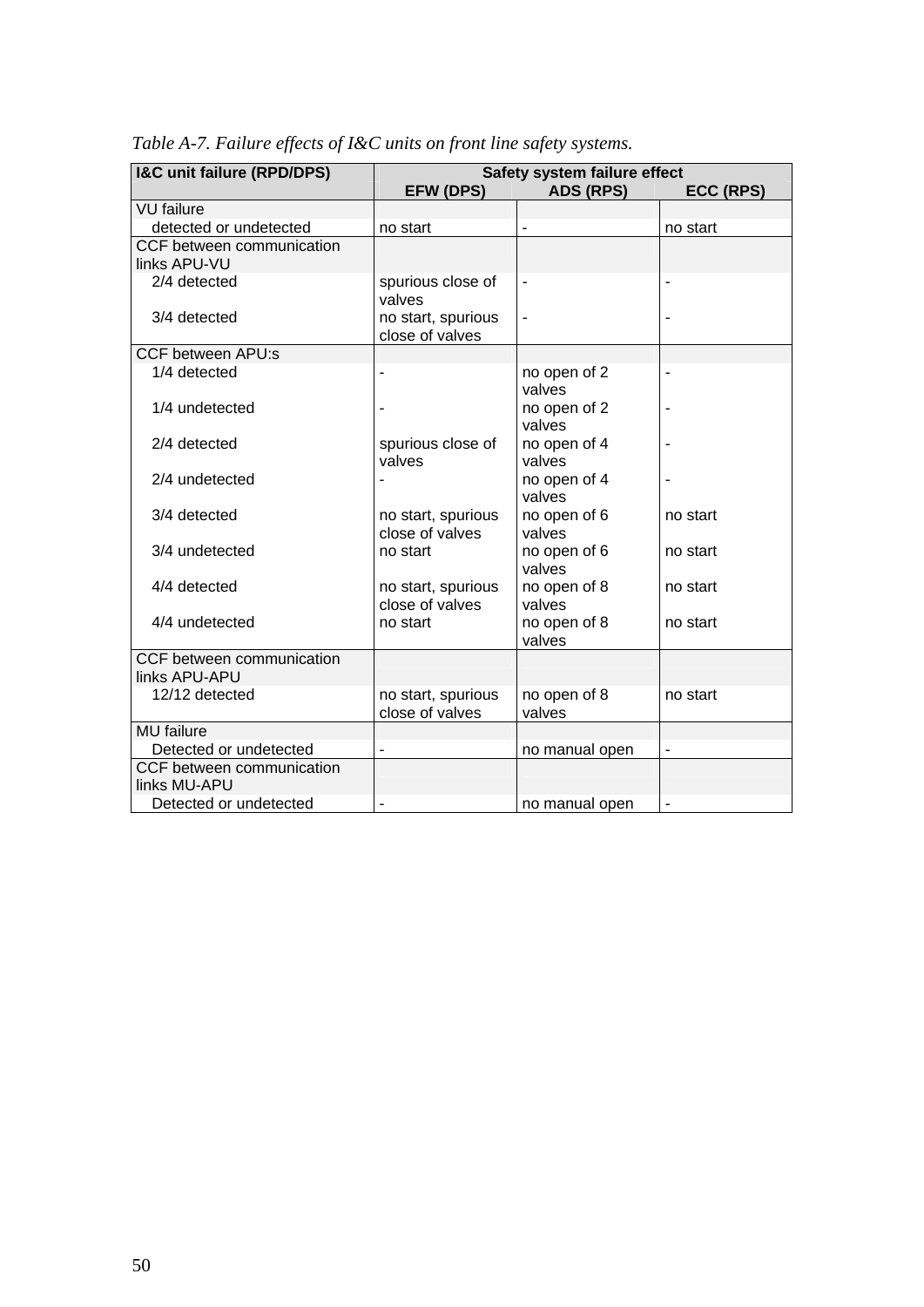#### **Hardware modules and failure modes**

The hardware modules of an I&C unit is presented in Figure A-4. The corresponding basic failure modes of individual hardware modules are presented in Table A-8.



*Figure A-4. Modules included in the example PSA I&C unit*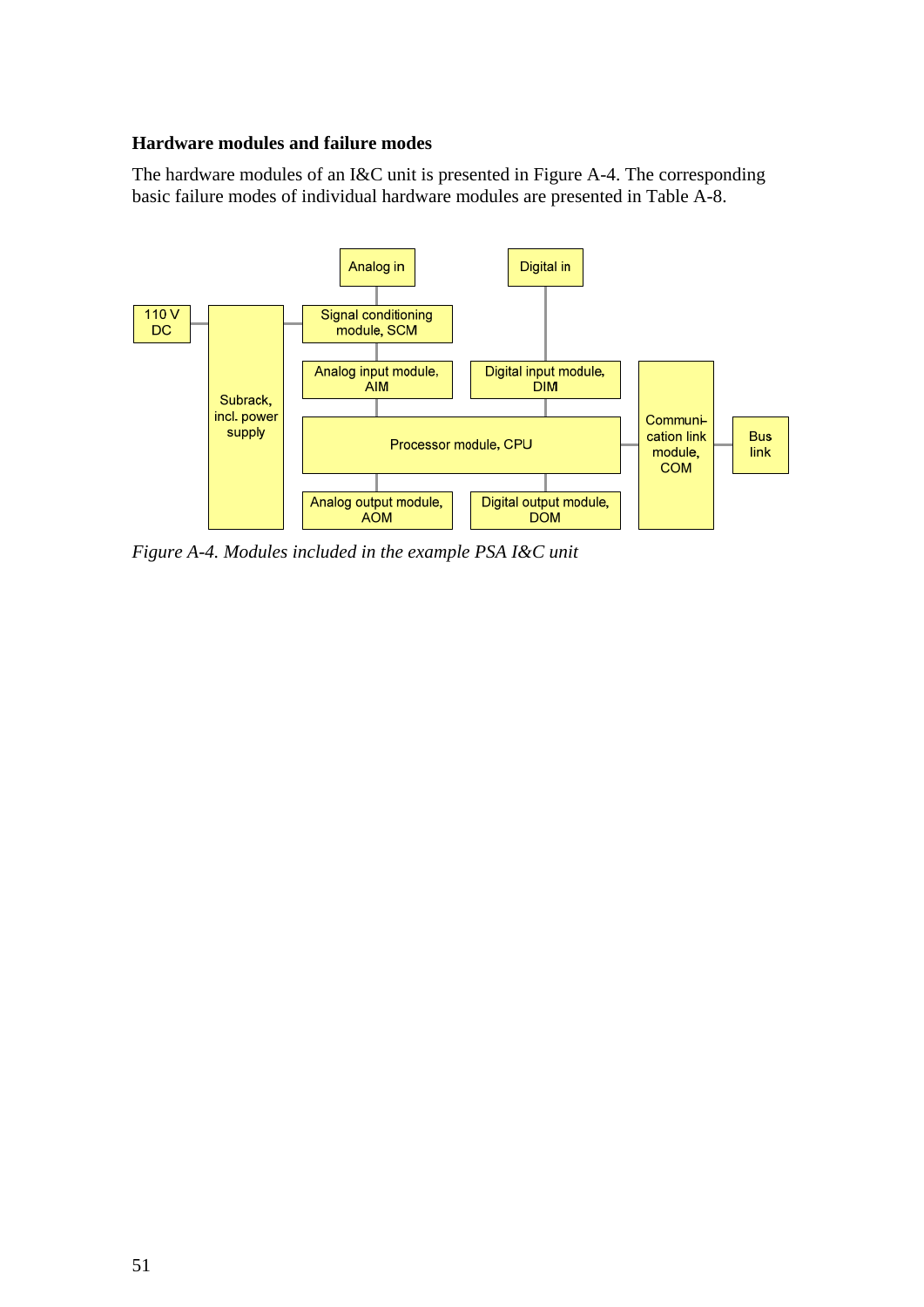| <b>Hardware Components</b>                         | <b>Failure Modes</b>                                             |  |  |  |  |
|----------------------------------------------------|------------------------------------------------------------------|--|--|--|--|
| Processor module                                   | Hang                                                             |  |  |  |  |
|                                                    | Communication dropout                                            |  |  |  |  |
|                                                    | Delayed signal                                                   |  |  |  |  |
|                                                    | Random behaviour                                                 |  |  |  |  |
| Analog Input Module                                | Signal fails high/low                                            |  |  |  |  |
|                                                    | Signal drifts                                                    |  |  |  |  |
|                                                    | Signal hangs/freeze                                              |  |  |  |  |
| Analog Input Module, Single<br>channel             | Signal fails high/low                                            |  |  |  |  |
|                                                    | Signal drifts                                                    |  |  |  |  |
|                                                    | Signal hangs/freeze                                              |  |  |  |  |
| <b>Analog Output Module</b>                        | Signal fails high/low                                            |  |  |  |  |
|                                                    | Signal drifts                                                    |  |  |  |  |
|                                                    | Signal hangs/freeze                                              |  |  |  |  |
| Analog Output Module, Single Signal fails high/low |                                                                  |  |  |  |  |
| channel                                            |                                                                  |  |  |  |  |
|                                                    | Signal drifts                                                    |  |  |  |  |
|                                                    | Signal hangs/freeze                                              |  |  |  |  |
| Digital Input Module                               | Signals stuck to current value                                   |  |  |  |  |
| Digital Input Module, Single<br>channel            | Signal stuck to current value                                    |  |  |  |  |
|                                                    |                                                                  |  |  |  |  |
|                                                    | Signal fails to opposite state<br>Signals stuck to current value |  |  |  |  |
| Digital Output Module                              |                                                                  |  |  |  |  |
| Digital Output Module, Single<br>channel           | Signal stuck to current value                                    |  |  |  |  |
|                                                    | Signal fails to opposite state                                   |  |  |  |  |
| <b>Signal Conditioning Module</b>                  | Signal fails high/low                                            |  |  |  |  |
|                                                    | Signal drifts                                                    |  |  |  |  |
|                                                    | Signal hangs/freeze                                              |  |  |  |  |
| <b>Communication module</b>                        | Failure to establish communication                               |  |  |  |  |
| Watch-Dog Timer                                    | Fails to activate                                                |  |  |  |  |
|                                                    | Activates without computer failure                               |  |  |  |  |
| Backplane                                          | Loss of backplane                                                |  |  |  |  |
| Power supply                                       | Interruption                                                     |  |  |  |  |
|                                                    | Short circuit                                                    |  |  |  |  |
|                                                    | Ground contact                                                   |  |  |  |  |
| Measurement                                        | Fails high                                                       |  |  |  |  |
|                                                    | <b>Fails low</b>                                                 |  |  |  |  |
|                                                    | Drift of value                                                   |  |  |  |  |
|                                                    | Freeze of value                                                  |  |  |  |  |

*Table A-8. Assumed hardware failure modes for digital I&C Units.*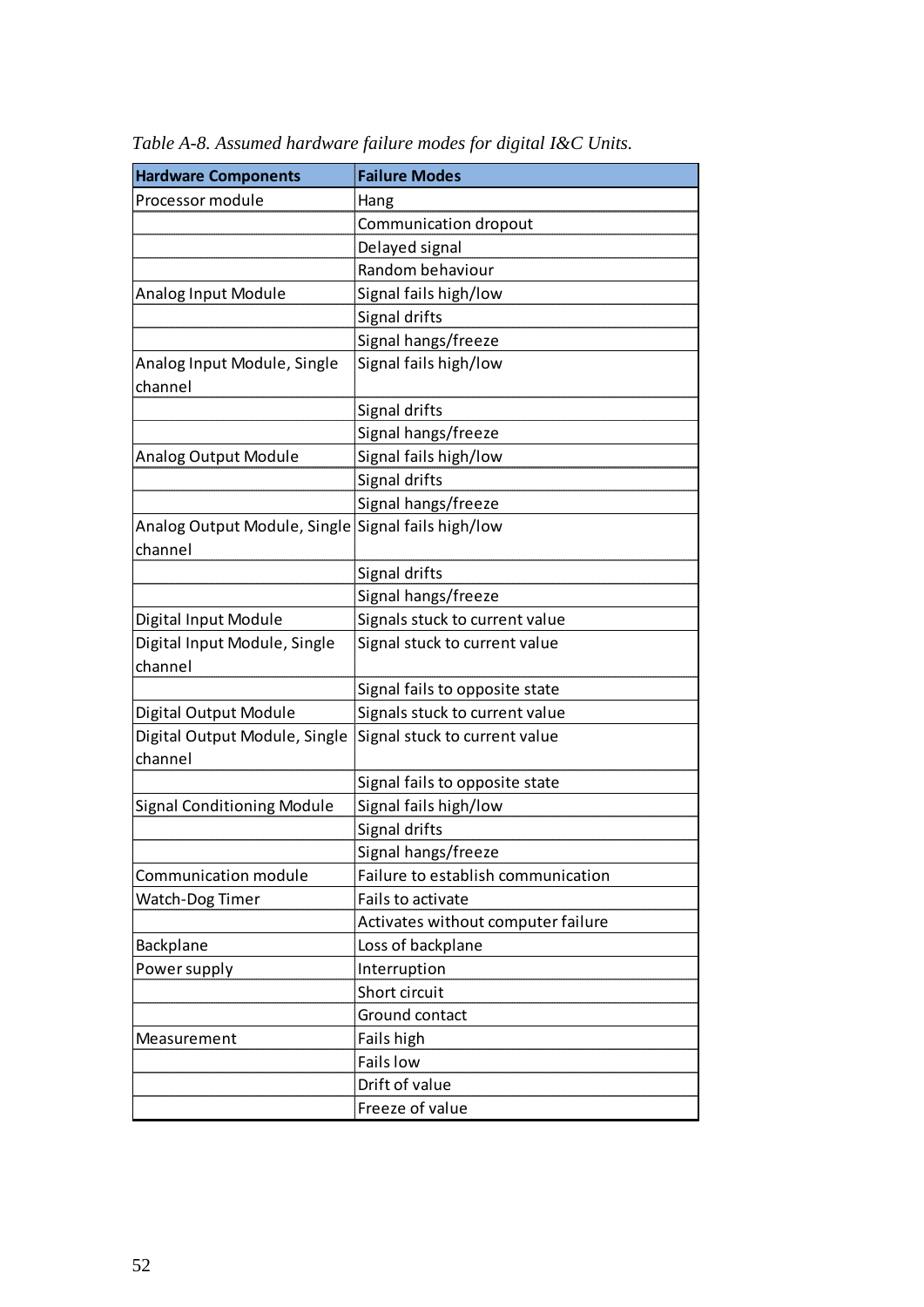The example PSA will in this project phase only consider the main modules of the I&C unit, i.e. modules necessary for the performance of several actuation signals. Hardware components only affecting the actuation signal of an individual actuation signal or safety system component will hence be neglected. This concerns failure of single channels of I/O modules and failure of signal conditioning module. Also, the reliability of the watch-dog timer is excluded from the analysis, as is analog output modules since no analog control signals has been defined for the example safety systems. These excluded components will be adressed for the example PSA model during the next project phase (2013).

The hardware modules and corresponding basic failure modes that are included in the example PSA model is presented in Table A-9.

| <b>Hardware Components</b> | <b>Failure Modes</b>               |  |  |
|----------------------------|------------------------------------|--|--|
| Processor module           | Hang                               |  |  |
|                            | Communication dropout              |  |  |
|                            | Delayed signal                     |  |  |
|                            | Random behaviour                   |  |  |
| Analog Input Module        | Signal fails high/low              |  |  |
|                            | Signal drifts                      |  |  |
|                            | Signal hangs/freeze                |  |  |
| Digital Input Module       | Signals stuck to current value     |  |  |
| Digital Output Module      | Signals stuck to current value     |  |  |
| Communication module       | Failure to establish communication |  |  |
| Backplane                  | Loss of backplane                  |  |  |
| Power supply               | Interruption                       |  |  |
|                            | Short circuit                      |  |  |
|                            | Ground contact                     |  |  |
| Measurement                | Fails high                         |  |  |
|                            | Fails low                          |  |  |
|                            | Drift of value                     |  |  |
|                            | Freeze of value                    |  |  |

*Table A-9. Hardware modules and basic failure modes considered for digital I&C Units in the example PSA model.*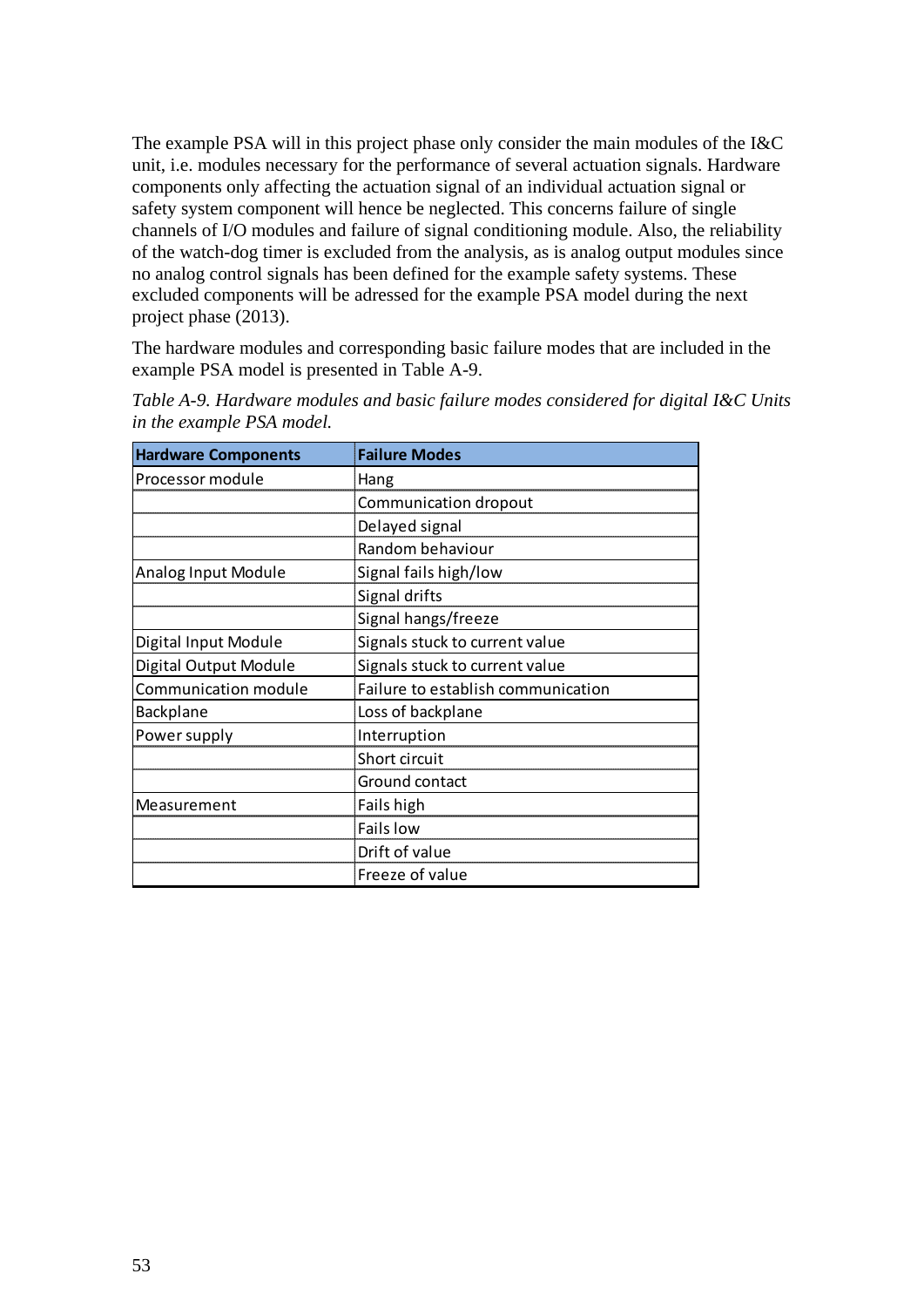#### **Software failure modes**

Assumed software failure modes for the example PSA digital I&C RPS is presented in table A-10. Software failure modes will however not be included in the example PSA model until next project phase (2013).

|                             | <b>OS</b>    | EF           | <b>APU-FRS</b> | <b>APU-AS</b> | <b>VU-FRS</b> | <b>VU-AS</b> | <b>DCS</b>   | <b>DLC</b> |
|-----------------------------|--------------|--------------|----------------|---------------|---------------|--------------|--------------|------------|
| <b>FF-1D-</b><br><b>1SS</b> | $\checkmark$ | $\checkmark$ | $\checkmark$   | $\checkmark$  |               |              |              |            |
| <b>FF-1SS</b>               | $\checkmark$ | $\checkmark$ | $\checkmark$   | $\checkmark$  | ✓             | $\checkmark$ |              |            |
| <b>FF-2SS</b>               | ✓            | $\checkmark$ |                |               |               |              |              |            |
| 1APU                        | $\checkmark$ | ✓            | $\gamma$       | $\checkmark$  |               |              |              |            |
| <b>MAPU-</b><br><b>1SS</b>  | $\checkmark$ | $\checkmark$ |                |               |               |              |              |            |
| <b>MAPU-</b><br>2SS         | ✓            |              |                |               |               |              |              |            |
| <b>1SS</b>                  | ✓            | $\Omega$     | ?              |               | $\gamma$      | $\checkmark$ | $\checkmark$ | ✓          |
| 1SS-APU                     | ✓            | 9            |                |               |               |              |              |            |
| <b>SYSTEM</b>               |              | റ            |                |               |               |              | ✓            |            |

*Table A-10. Assumed software failure modes for digital I&C Units.*

#### **Failure data**

- Safety system equipment
	- o Generic data (T-book)
- IE frequencies
	- o assumed based on Nordic operating experience
- Digital I&C hardware
	- o Fictive data, engineering judgement, see Table A-11
- Digital I&C hardware CCF
	- o Generic data (NUREG/CR-5496) , see Table A-12
- Digital I&C software
	- o Fictive data, engineering judgement